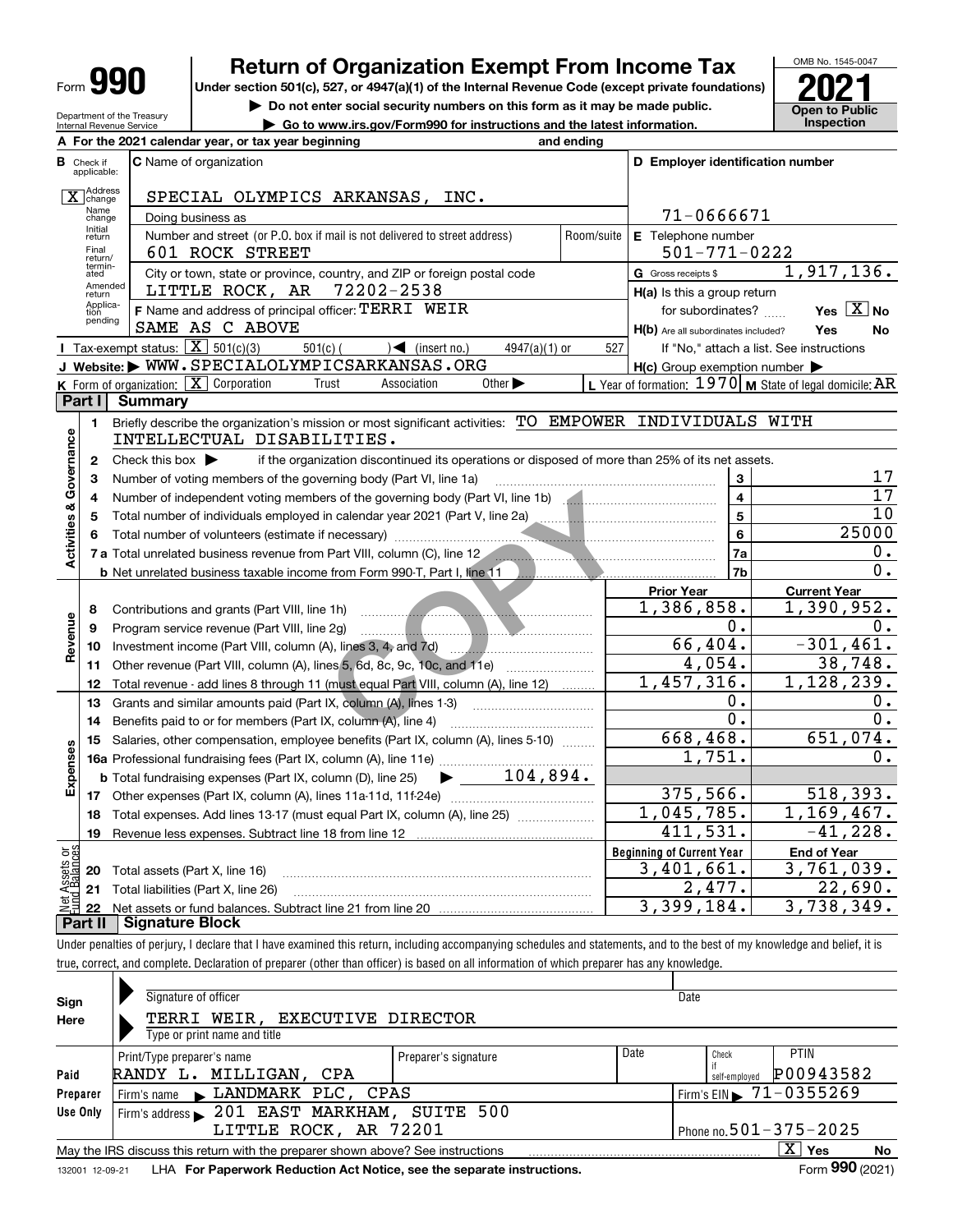|              | 71-0666671<br>SPECIAL OLYMPICS ARKANSAS, INC.<br>Page 2<br>Form 990 (2021)                                                                   |  |
|--------------|----------------------------------------------------------------------------------------------------------------------------------------------|--|
|              | <b>Statement of Program Service Accomplishments</b><br>Part III                                                                              |  |
|              | $\overline{\mathbf{X}}$                                                                                                                      |  |
| 1            | Briefly describe the organization's mission:                                                                                                 |  |
|              | TO PROVIDE YEAR-ROUND SPORTS TRAINING AND ATHLETIC COMPETITION IN A                                                                          |  |
|              | VARIETY OF OLYMPIC-TYPE SPORTS FOR ALL CHILDREN AND ADULTS WITH                                                                              |  |
|              | INTELLECTUAL DISABILITIES GIVING THEM CONTINUING OPPORTUNITIES TO                                                                            |  |
|              | DEVELOP PHYSICAL FITNESS, DEMONSTRATE COURAGE, EXPERIENCE JOY AND                                                                            |  |
| $\mathbf{2}$ | Did the organization undertake any significant program services during the year which were not listed on the                                 |  |
|              | $\sqrt{}$ Yes $\sqrt{}$ X $\sqrt{}$ No<br>prior Form 990 or 990-EZ?                                                                          |  |
|              | If "Yes," describe these new services on Schedule O.                                                                                         |  |
| 3            | $\Box$ Yes $\Box X$ No<br>Did the organization cease conducting, or make significant changes in how it conducts, any program services?       |  |
|              | If "Yes," describe these changes on Schedule O.                                                                                              |  |
| 4            | Describe the organization's program service accomplishments for each of its three largest program services, as measured by expenses.         |  |
|              | Section 501(c)(3) and 501(c)(4) organizations are required to report the amount of grants and allocations to others, the total expenses, and |  |
|              | revenue, if any, for each program service reported.                                                                                          |  |
| 4a l         | $905, 327$ . including grants of \$<br>) (Expenses \$<br>) (Revenue \$<br>(Code:                                                             |  |
|              | PROVIDED YEAR ROUND SPORTS TRAINING AND COMPETITIONS IN TWENTY OLYMPIC                                                                       |  |
|              | TYPE SPORTS FOR INDIVIDUALS WITH INTELLECTUAL DISABILITIES. ALSO                                                                             |  |
|              | OFFERED ADDITIONAL PROGRAMS FOR ATHLETES' DEVELOPMENT AND FITNESS,                                                                           |  |
|              | "HEALTHY HEARING" WHICH PROVIDED FREE HEARING SCREENINGS;<br>INCLUDING:                                                                      |  |
|              | SPECIAL SMILES" WHICH OFFERED FREE DENTAL SCREENINGS; "OPENING EYES"                                                                         |  |
|              | WHICH PROVIDED FREE VISION SCREENINGS; "FUN FITNESS" WHERE OCCUPATIONAL                                                                      |  |
|              | AND PHYSICAL THERAPISTS MEASURED ATHLETES FLEXIBILITY AND NEED FOR                                                                           |  |
|              | OTHER TREATMENTS; "HEALTH PROMOTION" WHICH PROMOTED A HEALTHER ATHLETE                                                                       |  |
|              | FOR A HEALTHIER LIFESTYLE; AND "PROJECT UNIFY" INITIATIVES WHICH                                                                             |  |
|              | COMBINED SOCIAL, EDUCATIONAL, AND INCLUSIONAL OPPORTUNITIES THROUGH                                                                          |  |
|              | SPORTS.                                                                                                                                      |  |
|              |                                                                                                                                              |  |
| 4b           | including grants of \$<br>) (Revenue \$<br>(Code: ) (Expenses \$                                                                             |  |
|              |                                                                                                                                              |  |
|              |                                                                                                                                              |  |
|              |                                                                                                                                              |  |
|              |                                                                                                                                              |  |
|              |                                                                                                                                              |  |
|              |                                                                                                                                              |  |
|              |                                                                                                                                              |  |
|              |                                                                                                                                              |  |
|              |                                                                                                                                              |  |
|              |                                                                                                                                              |  |
|              |                                                                                                                                              |  |
|              |                                                                                                                                              |  |
| 4с           | $\left(\text{Code:}\right)$ $\left(\text{Expenses $}\right)$<br>) (Revenue \$<br>including grants of $$$                                     |  |
|              |                                                                                                                                              |  |
|              |                                                                                                                                              |  |
|              |                                                                                                                                              |  |
|              |                                                                                                                                              |  |
|              |                                                                                                                                              |  |
|              |                                                                                                                                              |  |
|              |                                                                                                                                              |  |
|              |                                                                                                                                              |  |
|              |                                                                                                                                              |  |
|              |                                                                                                                                              |  |
|              |                                                                                                                                              |  |
|              |                                                                                                                                              |  |
| 4d           | Other program services (Describe on Schedule O.)                                                                                             |  |
|              | (Expenses \$<br>(Revenue \$<br>including grants of \$<br>905, 327.                                                                           |  |
|              | 4e Total program service expenses<br>nnn.                                                                                                    |  |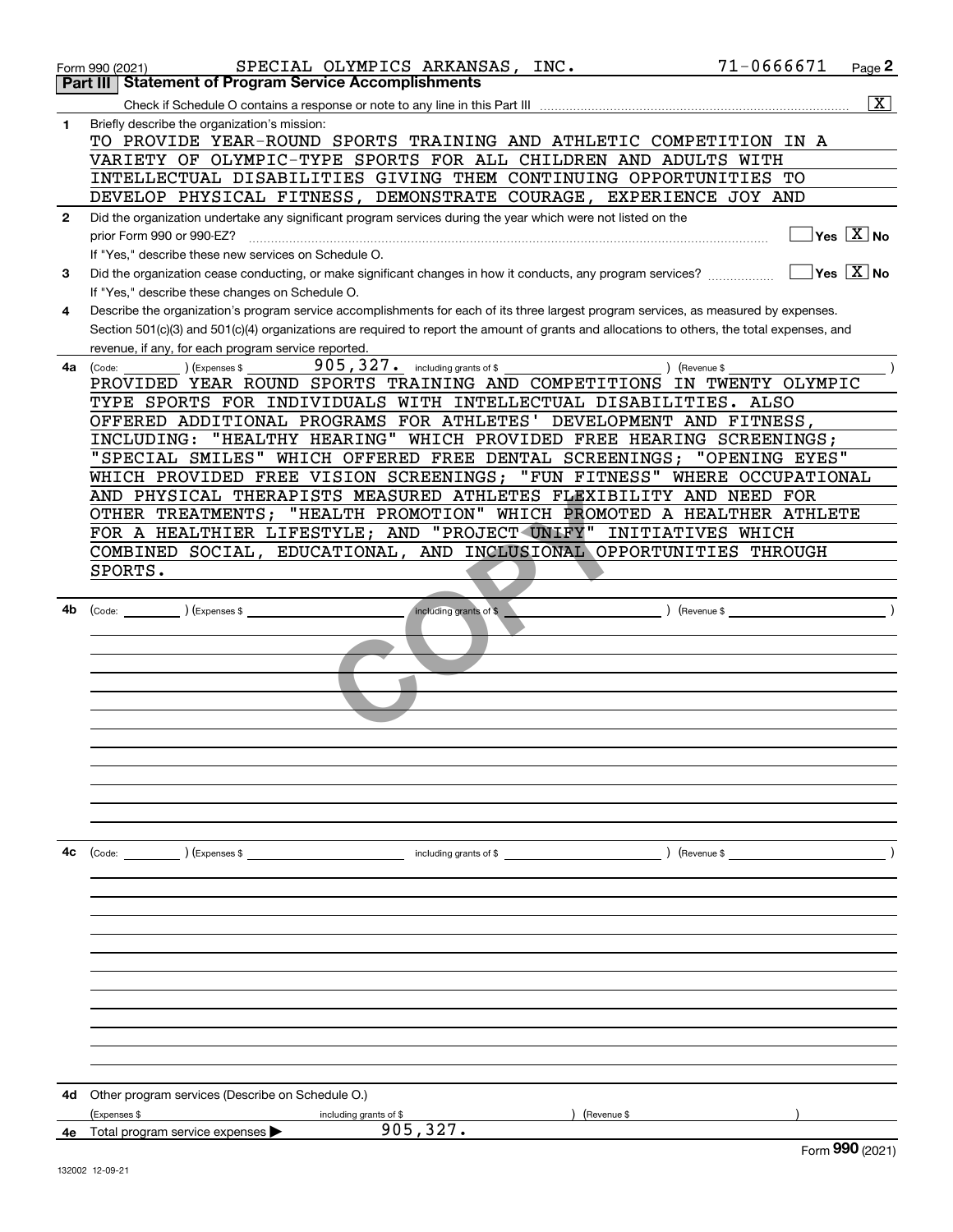|  | Form 990 (2021) |
|--|-----------------|

Form 990 (2021) Page **3Part IV Checklist of Required Schedules** SPECIAL OLYMPICS ARKANSAS, INC. 71-0666671

|     |                                                                                                                                       |                        | Yes   No |   |
|-----|---------------------------------------------------------------------------------------------------------------------------------------|------------------------|----------|---|
| 1.  | Is the organization described in section $501(c)(3)$ or $4947(a)(1)$ (other than a private foundation)?                               |                        |          |   |
|     |                                                                                                                                       | 1                      | x        |   |
| 2   |                                                                                                                                       | $\overline{2}$         | X        |   |
| 3   | Did the organization engage in direct or indirect political campaign activities on behalf of or in opposition to candidates for       |                        |          |   |
|     |                                                                                                                                       | 3                      |          | x |
| 4   | Section 501(c)(3) organizations. Did the organization engage in lobbying activities, or have a section 501(h) election in effect      |                        |          |   |
|     |                                                                                                                                       | 4                      |          | x |
| 5   | Is the organization a section 501(c)(4), 501(c)(5), or 501(c)(6) organization that receives membership dues, assessments, or          |                        |          |   |
|     |                                                                                                                                       | 5                      |          | x |
| 6   | Did the organization maintain any donor advised funds or any similar funds or accounts for which donors have the right to             |                        |          |   |
|     | provide advice on the distribution or investment of amounts in such funds or accounts? If "Yes," complete Schedule D, Part I          | 6                      |          | x |
| 7   | Did the organization receive or hold a conservation easement, including easements to preserve open space,                             |                        |          |   |
|     |                                                                                                                                       | $\overline{7}$         |          | x |
| 8   | Did the organization maintain collections of works of art, historical treasures, or other similar assets? If "Yes," complete          |                        |          |   |
|     |                                                                                                                                       | 8                      |          | x |
| 9   | Did the organization report an amount in Part X, line 21, for escrow or custodial account liability, serve as a custodian for         |                        |          |   |
|     | amounts not listed in Part X; or provide credit counseling, debt management, credit repair, or debt negotiation services?             |                        |          |   |
|     |                                                                                                                                       | 9                      |          | x |
| 10  | Did the organization, directly or through a related organization, hold assets in donor-restricted endowments                          |                        |          |   |
|     |                                                                                                                                       | 10                     | x        |   |
| 11  | If the organization's answer to any of the following questions is "Yes," then complete Schedule D, Parts VI, VII, VIII, IX, or X,     |                        |          |   |
|     | as applicable.                                                                                                                        |                        |          |   |
|     | a Did the organization report an amount for land, buildings, and equipment in Part X, line 10? If "Yes," complete Schedule D,         |                        |          |   |
|     |                                                                                                                                       | 11a                    | X        |   |
|     | <b>b</b> Did the organization report an amount for investments - other securities in Part X, line 12, that is 5% or more of its total |                        |          |   |
|     |                                                                                                                                       | 11 <sub>b</sub>        |          | x |
|     | c Did the organization report an amount for investments - program related in Part X, line 13, that is 5% or more of its total         |                        |          |   |
|     | assets reported in Part X, line 16? If "Yes," complete Schedule D, Part VIII [2000] [2000] [2000] [2000] [2000                        | 11c                    |          | x |
|     | d Did the organization report an amount for other assets in Part X, line 15, that is 5% or more of its total assets reported in       |                        |          |   |
|     |                                                                                                                                       | 11d                    | x        |   |
|     | e Did the organization report an amount for other liabilities in Part X, line 25? If "Yes," complete Schedule D, Part X               | 11e                    |          | X |
| f   | Did the organization's separate or consolidated financial statements for the tax year include a footnote that addresses               |                        |          |   |
|     | the organization's liability for uncertain tax positions under FIN 48 (ASC 740)? If "Yes," complete Schedule D, Part X                | 11f                    | x        |   |
|     | 12a Did the organization obtain separate, independent audited financial statements for the tax year? If "Yes," complete               |                        |          |   |
|     |                                                                                                                                       | 12a                    |          | x |
|     | <b>b</b> Was the organization included in consolidated, independent audited financial statements for the tax year?                    |                        |          |   |
|     | If "Yes," and if the organization answered "No" to line 12a, then completing Schedule D, Parts XI and XII is optional                 | 12 <sub>b</sub>        |          | х |
| 13  |                                                                                                                                       | 13                     |          | х |
| 14a | Did the organization maintain an office, employees, or agents outside of the United States?                                           | 14a                    |          | x |
| b   | Did the organization have aggregate revenues or expenses of more than \$10,000 from grantmaking, fundraising, business,               |                        |          |   |
|     | investment, and program service activities outside the United States, or aggregate foreign investments valued at \$100,000            |                        |          |   |
|     |                                                                                                                                       | 14b                    |          | x |
| 15  | Did the organization report on Part IX, column (A), line 3, more than \$5,000 of grants or other assistance to or for any             |                        |          |   |
|     | Did the organization report on Part IX, column (A), line 3, more than \$5,000 of aggregate grants or other assistance to              | 15                     |          | x |
| 16  |                                                                                                                                       |                        |          |   |
|     |                                                                                                                                       | 16                     |          | x |
| 17  | Did the organization report a total of more than \$15,000 of expenses for professional fundraising services on Part IX,               |                        |          | x |
|     |                                                                                                                                       | 17                     |          |   |
| 18  | Did the organization report more than \$15,000 total of fundraising event gross income and contributions on Part VIII, lines          |                        | х        |   |
|     | Did the organization report more than \$15,000 of gross income from gaming activities on Part VIII, line 9a? If "Yes."                | 18                     |          |   |
| 19  |                                                                                                                                       |                        |          | x |
|     |                                                                                                                                       | 19                     |          | x |
| 20a |                                                                                                                                       | 20a<br>20 <sub>b</sub> |          |   |
|     | b If "Yes" to line 20a, did the organization attach a copy of its audited financial statements to this return?                        |                        |          |   |
| 21  | Did the organization report more than \$5,000 of grants or other assistance to any domestic organization or                           | 21                     |          | x |
|     |                                                                                                                                       |                        |          |   |

Form (2021) **990**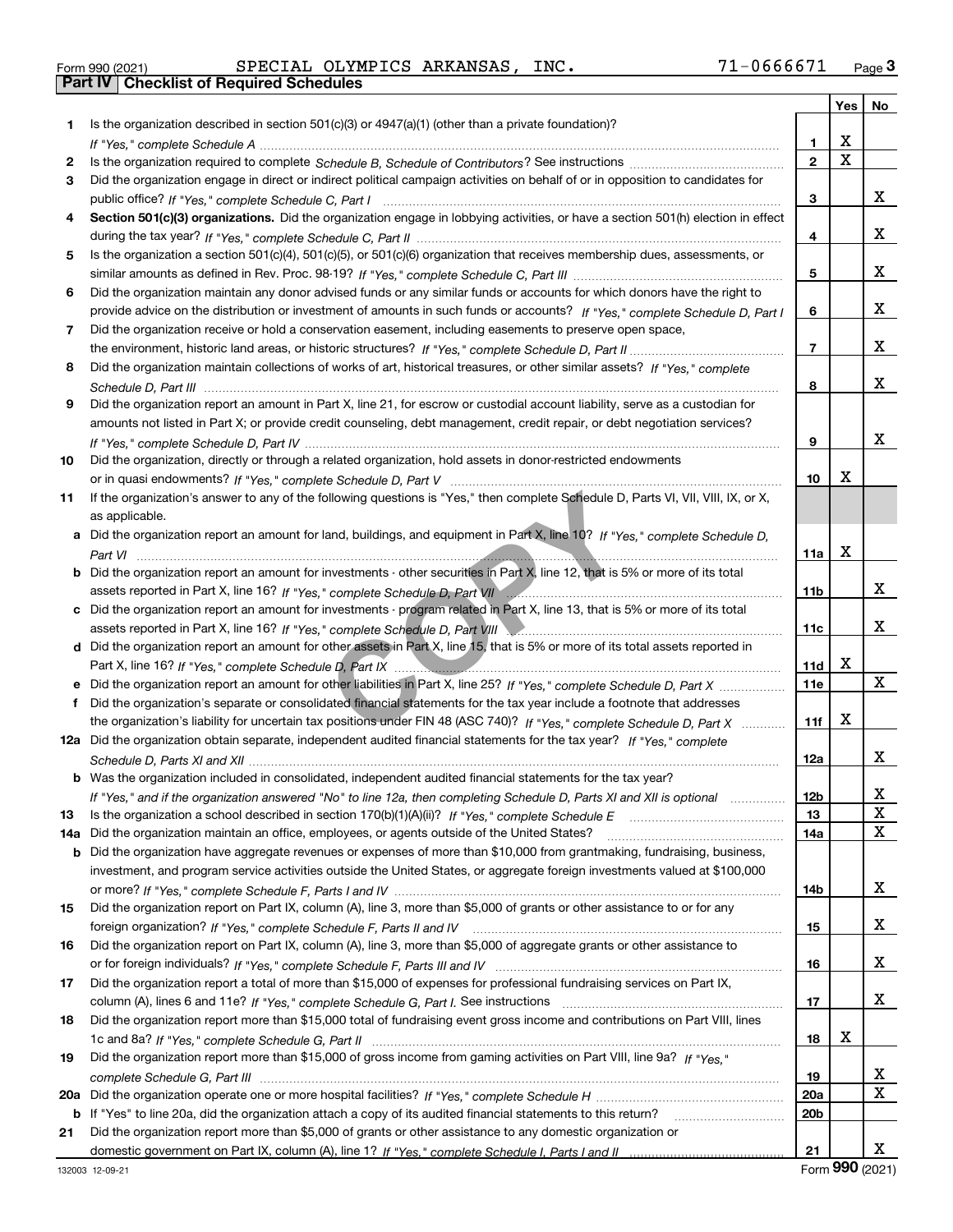Form 990 (2021) Page **4Part IV Checklist of Required Schedules** SPECIAL OLYMPICS ARKANSAS, INC. 71-0666671

*(continued)*

|               |                                                                                                                                                                                                                                                       |            | Yes | No          |
|---------------|-------------------------------------------------------------------------------------------------------------------------------------------------------------------------------------------------------------------------------------------------------|------------|-----|-------------|
| 22            | Did the organization report more than \$5,000 of grants or other assistance to or for domestic individuals on                                                                                                                                         |            |     |             |
|               |                                                                                                                                                                                                                                                       | 22         |     | x           |
| 23            | Did the organization answer "Yes" to Part VII, Section A, line 3, 4, or 5, about compensation of the organization's current                                                                                                                           |            |     |             |
|               | and former officers, directors, trustees, key employees, and highest compensated employees? If "Yes," complete                                                                                                                                        |            |     |             |
|               |                                                                                                                                                                                                                                                       | 23         |     | х           |
|               | 24a Did the organization have a tax-exempt bond issue with an outstanding principal amount of more than \$100,000 as of the                                                                                                                           |            |     |             |
|               | last day of the year, that was issued after December 31, 2002? If "Yes," answer lines 24b through 24d and complete                                                                                                                                    |            |     |             |
|               |                                                                                                                                                                                                                                                       | 24a        |     | х           |
|               | <b>b</b> Did the organization invest any proceeds of tax-exempt bonds beyond a temporary period exception?                                                                                                                                            | 24b        |     |             |
|               | c Did the organization maintain an escrow account other than a refunding escrow at any time during the year to defease                                                                                                                                |            |     |             |
|               |                                                                                                                                                                                                                                                       | 24c        |     |             |
|               |                                                                                                                                                                                                                                                       | 24d        |     |             |
|               | 25a Section 501(c)(3), 501(c)(4), and 501(c)(29) organizations. Did the organization engage in an excess benefit                                                                                                                                      |            |     | х           |
|               |                                                                                                                                                                                                                                                       | 25a        |     |             |
|               | b Is the organization aware that it engaged in an excess benefit transaction with a disqualified person in a prior year, and<br>that the transaction has not been reported on any of the organization's prior Forms 990 or 990-EZ? If "Yes," complete |            |     |             |
|               |                                                                                                                                                                                                                                                       | 25b        |     | х           |
| 26            | Schedule L, Part I<br>Did the organization report any amount on Part X, line 5 or 22, for receivables from or payables to any current                                                                                                                 |            |     |             |
|               |                                                                                                                                                                                                                                                       |            |     |             |
|               | or former officer, director, trustee, key employee, creator or founder, substantial contributor, or 35%                                                                                                                                               | 26         |     | х           |
| 27            | controlled entity or family member of any of these persons? If "Yes," complete Schedule L, Part II<br>Did the organization provide a grant or other assistance to any current or former officer, director, trustee, key employee,                     |            |     |             |
|               | creator or founder, substantial contributor or employee thereof, a grant selection committee member, or to a 35% controlled                                                                                                                           |            |     |             |
|               | entity (including an employee thereof) or family member of any of these persons? If "Yes," complete Schedule L, Part III                                                                                                                              | 27         |     | X           |
| 28            | Was the organization a party to a business transaction with one of the following parties (see the Schedule L, Part IV,                                                                                                                                |            |     |             |
|               | instructions for applicable filing thresholds, conditions, and exceptions):                                                                                                                                                                           |            |     |             |
|               | a A current or former officer, director, trustee, key employee, creator or founder, or substantial contributor? If                                                                                                                                    |            |     |             |
|               |                                                                                                                                                                                                                                                       | 28a        |     | x           |
|               |                                                                                                                                                                                                                                                       | 28b        |     | Х           |
|               | c A 35% controlled entity of one or more individuals and/or organizations described in line 28a or 28b? If                                                                                                                                            |            |     |             |
|               |                                                                                                                                                                                                                                                       | 28c        |     | х           |
| 29            |                                                                                                                                                                                                                                                       | 29         |     | $\mathbf X$ |
| 30            | Did the organization receive contributions of art, historical treasures, or other similar assets, or qualified conservation                                                                                                                           |            |     |             |
|               |                                                                                                                                                                                                                                                       | 30         |     | х           |
| 31            | Did the organization liquidate, terminate, or dissolve and cease operations? If "Yes," complete Schedule N, Part I                                                                                                                                    | 31         |     | $\mathbf X$ |
| 32            | Did the organization sell, exchange, dispose of, or transfer more than 25% of its net assets? If "Yes," complete                                                                                                                                      |            |     |             |
|               |                                                                                                                                                                                                                                                       | 32         |     | X           |
| 33            | Did the organization own 100% of an entity disregarded as separate from the organization under Regulations                                                                                                                                            |            |     |             |
|               |                                                                                                                                                                                                                                                       | 33         |     | х           |
| 34            | Was the organization related to any tax-exempt or taxable entity? If "Yes," complete Schedule R, Part II, III, or IV, and                                                                                                                             |            |     |             |
|               |                                                                                                                                                                                                                                                       | 34         |     | x           |
|               | 35a Did the organization have a controlled entity within the meaning of section 512(b)(13)?                                                                                                                                                           | <b>35a</b> |     | X           |
|               | <b>b</b> If "Yes" to line 35a, did the organization receive any payment from or engage in any transaction with a controlled entity                                                                                                                    |            |     |             |
|               |                                                                                                                                                                                                                                                       | 35b        |     |             |
| 36            | Section 501(c)(3) organizations. Did the organization make any transfers to an exempt non-charitable related organization?                                                                                                                            |            |     |             |
|               |                                                                                                                                                                                                                                                       | 36         |     | х           |
| 37            | Did the organization conduct more than 5% of its activities through an entity that is not a related organization                                                                                                                                      |            |     |             |
|               |                                                                                                                                                                                                                                                       | 37         |     | x           |
| 38            | Did the organization complete Schedule O and provide explanations on Schedule O for Part VI, lines 11b and 19?                                                                                                                                        |            |     |             |
| <b>Part V</b> | Note: All Form 990 filers are required to complete Schedule O<br><b>Statements Regarding Other IRS Filings and Tax Compliance</b>                                                                                                                     | 38         | X   |             |
|               |                                                                                                                                                                                                                                                       |            |     |             |
|               | Check if Schedule O contains a response or note to any line in this Part V                                                                                                                                                                            |            |     |             |
|               |                                                                                                                                                                                                                                                       |            | Yes | No          |
|               | 1a Enter the number reported in box 3 of Form 1096. Enter -0- if not applicable<br>1a<br>0<br>1b                                                                                                                                                      |            |     |             |
| c             | Did the organization comply with backup withholding rules for reportable payments to vendors and reportable gaming                                                                                                                                    |            |     |             |
|               | (gambling) winnings to prize winners?                                                                                                                                                                                                                 | 1c         | х   |             |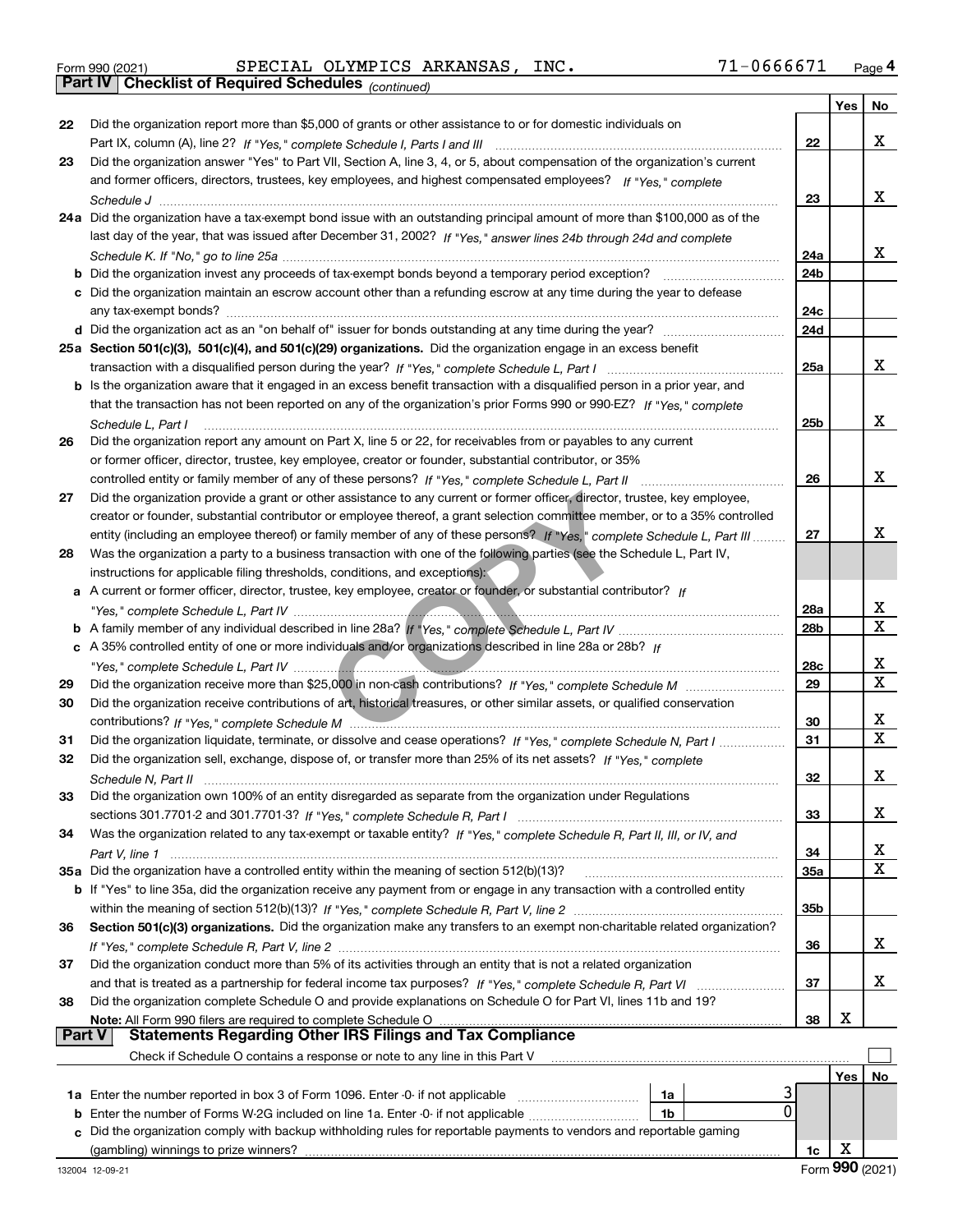|               | 71-0666671<br>SPECIAL OLYMPICS ARKANSAS, INC.<br>Form 990 (2021)                                                                                |                |     | $_{\text{Page}}$ 5 |
|---------------|-------------------------------------------------------------------------------------------------------------------------------------------------|----------------|-----|--------------------|
| <b>Part V</b> | Statements Regarding Other IRS Filings and Tax Compliance (continued)                                                                           |                |     |                    |
|               |                                                                                                                                                 |                | Yes | No                 |
|               | 2a Enter the number of employees reported on Form W-3, Transmittal of Wage and Tax Statements,                                                  |                |     |                    |
|               | 10<br>filed for the calendar year ending with or within the year covered by this return <i>[[[[[[[[[[[[[[]]]</i> ]]<br>2a                       |                |     |                    |
|               |                                                                                                                                                 | 2 <sub>b</sub> | х   |                    |
|               |                                                                                                                                                 |                |     |                    |
|               | 3a Did the organization have unrelated business gross income of \$1,000 or more during the year?                                                | 3a             |     | х                  |
|               |                                                                                                                                                 | 3 <sub>b</sub> |     |                    |
|               |                                                                                                                                                 |                |     |                    |
|               | 4a At any time during the calendar year, did the organization have an interest in, or a signature or other authority over, a                    |                |     |                    |
|               |                                                                                                                                                 | 4a             |     | х                  |
|               | <b>b</b> If "Yes," enter the name of the foreign country $\blacktriangleright$                                                                  |                |     |                    |
|               | See instructions for filing requirements for FinCEN Form 114, Report of Foreign Bank and Financial Accounts (FBAR).                             |                |     |                    |
|               | 5a Was the organization a party to a prohibited tax shelter transaction at any time during the tax year?                                        | 5a             |     | х                  |
| b             |                                                                                                                                                 | 5 <sub>b</sub> |     | х                  |
| c             |                                                                                                                                                 | 5c             |     |                    |
|               | 6a Does the organization have annual gross receipts that are normally greater than \$100,000, and did the organization solicit                  |                |     |                    |
|               | any contributions that were not tax deductible as charitable contributions?                                                                     | 6a             |     | x                  |
|               | <b>b</b> If "Yes," did the organization include with every solicitation an express statement that such contributions or gifts                   |                |     |                    |
|               | were not tax deductible?                                                                                                                        | 6b             |     |                    |
| 7             | Organizations that may receive deductible contributions under section 170(c).                                                                   |                |     |                    |
|               | Did the organization receive a payment in excess of \$75 made partly as a contribution and partly for goods and services provided to the payor? | 7a             |     | х                  |
| а             | <b>b</b> If "Yes," did the organization notify the donor of the value of the goods or services provided?                                        | 7b             |     |                    |
|               |                                                                                                                                                 |                |     |                    |
|               | c Did the organization sell, exchange, or otherwise dispose of tangible personal property for which it was required                             |                |     |                    |
|               |                                                                                                                                                 | 7c             |     | х                  |
|               | 7d                                                                                                                                              |                |     |                    |
| е             |                                                                                                                                                 | 7e             |     | x                  |
| f             | Did the organization, during the year, pay premiums, directly or indirectly, on a personal benefit contract?                                    | 7f             |     | х                  |
| g             | If the organization received a contribution of qualified intellectual property, did the organization file Form 8899 as required?                | 7g             |     |                    |
| h.            | If the organization received a contribution of cars, boats, airplanes, or other vehicles, did the organization file a Form 1098-C?              | 7h             |     |                    |
| 8             | Sponsoring organizations maintaining donor advised funds. Did a donor advised fund maintained by the                                            |                |     |                    |
|               | sponsoring organization have excess business holdings at any time during the year?                                                              | 8              |     |                    |
| 9             | Sponsoring organizations maintaining donor advised funds.                                                                                       |                |     |                    |
| а             | Did the sponsoring organization make any taxable distributions under section 4966?                                                              | 9а             |     |                    |
| b             | Did the sponsoring organization make a distribution to a donor, donor advisor, or related person?                                               | 9b             |     |                    |
| 10            | Section 501(c)(7) organizations. Enter:                                                                                                         |                |     |                    |
|               | 10a                                                                                                                                             |                |     |                    |
|               | 10 <sub>b</sub>  <br>Gross receipts, included on Form 990, Part VIII, line 12, for public use of club facilities                                |                |     |                    |
|               |                                                                                                                                                 |                |     |                    |
| 11            | Section 501(c)(12) organizations. Enter:                                                                                                        |                |     |                    |
|               | 11a                                                                                                                                             |                |     |                    |
|               | b Gross income from other sources. (Do not net amounts due or paid to other sources against                                                     |                |     |                    |
|               | 11b                                                                                                                                             |                |     |                    |
|               | 12a Section 4947(a)(1) non-exempt charitable trusts. Is the organization filing Form 990 in lieu of Form 1041?                                  | <b>12a</b>     |     |                    |
|               | 12b<br><b>b</b> If "Yes," enter the amount of tax-exempt interest received or accrued during the year                                           |                |     |                    |
| 13            | Section 501(c)(29) qualified nonprofit health insurance issuers.                                                                                |                |     |                    |
|               | a Is the organization licensed to issue qualified health plans in more than one state?                                                          | <b>13a</b>     |     |                    |
|               | Note: See the instructions for additional information the organization must report on Schedule O.                                               |                |     |                    |
|               | <b>b</b> Enter the amount of reserves the organization is required to maintain by the states in which the                                       |                |     |                    |
|               | 13b                                                                                                                                             |                |     |                    |
|               | 13с                                                                                                                                             |                |     |                    |
| 14a           | Did the organization receive any payments for indoor tanning services during the tax year?                                                      | 14a            |     | x                  |
|               |                                                                                                                                                 | 14b            |     |                    |
| 15            | Is the organization subject to the section 4960 tax on payment(s) of more than \$1,000,000 in remuneration or                                   |                |     |                    |
|               |                                                                                                                                                 |                |     | x                  |
|               |                                                                                                                                                 | 15             |     |                    |
|               | If "Yes," see the instructions and file Form 4720, Schedule N.                                                                                  |                |     |                    |
| 16            | Is the organization an educational institution subject to the section 4968 excise tax on net investment income?                                 | 16             |     | х                  |
|               | If "Yes," complete Form 4720, Schedule O.                                                                                                       |                |     |                    |
| 17            | Section 501(c)(21) organizations. Did the trust, any disqualified person, or mine operator engage in any                                        |                |     |                    |
|               | activities that would result in the imposition of an excise tax under section 4951, 4952 or 4953?                                               | 17             |     |                    |
|               | If "Yes," complete Form 6069.                                                                                                                   |                |     |                    |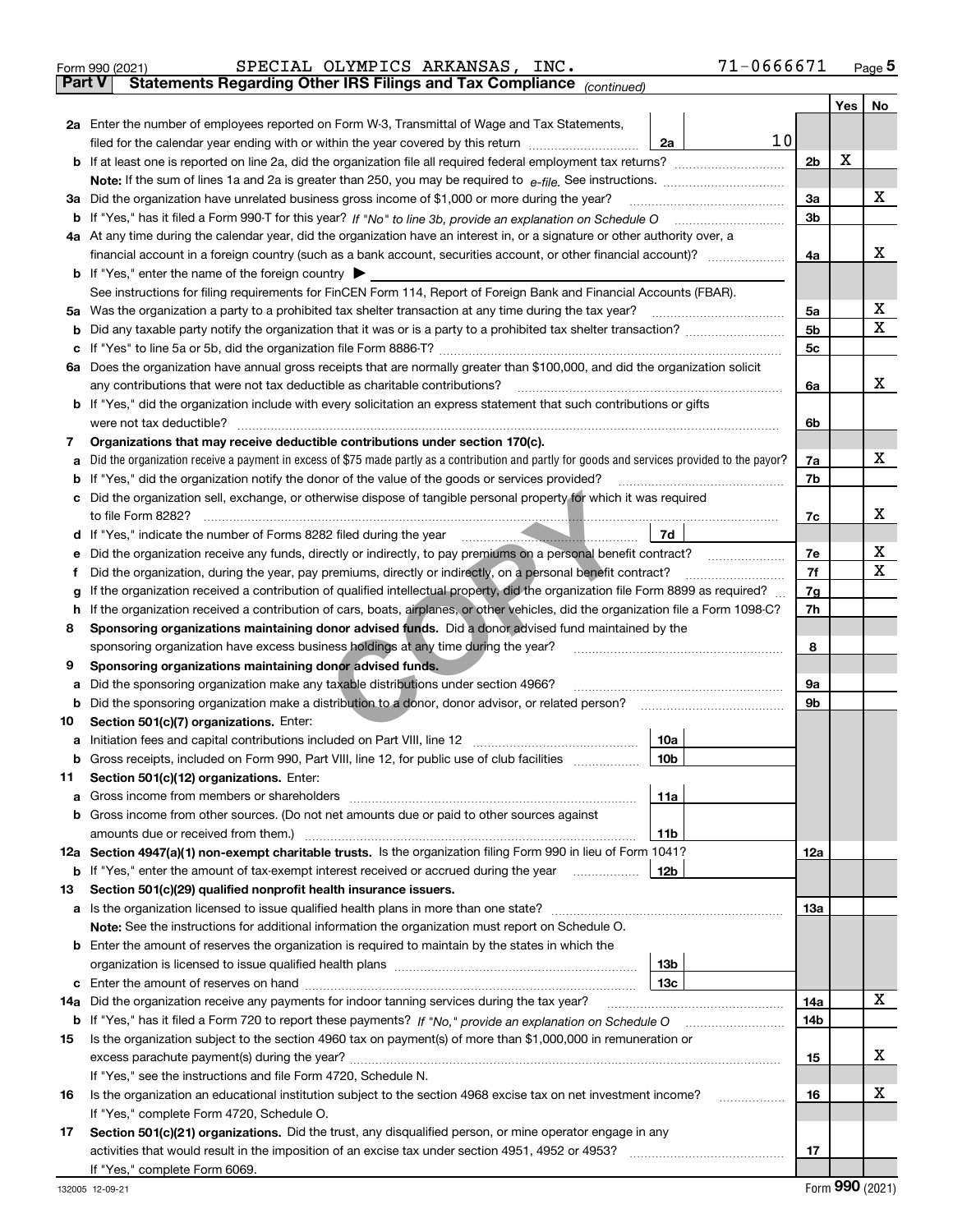|                 |  | --- |  |
|-----------------|--|-----|--|
| 132006 12-09-21 |  |     |  |

|     | body delegated broad authority to an executive committee or similar committee, explain on Schedule O.                                                                      |                 |     |    |  |  |
|-----|----------------------------------------------------------------------------------------------------------------------------------------------------------------------------|-----------------|-----|----|--|--|
|     | 17<br>Enter the number of voting members included on line 1a, above, who are independent<br>1b                                                                             |                 |     |    |  |  |
| 2   | Did any officer, director, trustee, or key employee have a family relationship or a business relationship with any other                                                   |                 |     |    |  |  |
|     | officer, director, trustee, or key employee?                                                                                                                               | 2               |     | x  |  |  |
| 3   | Did the organization delegate control over management duties customarily performed by or under the direct supervision                                                      |                 |     |    |  |  |
|     | of officers, directors, trustees, or key employees to a management company or other person?                                                                                | 3               |     | X  |  |  |
| 4   | Did the organization make any significant changes to its governing documents since the prior Form 990 was filed?                                                           | 4               |     | X  |  |  |
| 5   |                                                                                                                                                                            | 5               |     | X  |  |  |
| 6   | Did the organization have members or stockholders?                                                                                                                         | 6               |     | X  |  |  |
| 7а  | Did the organization have members, stockholders, or other persons who had the power to elect or appoint one or                                                             |                 |     |    |  |  |
|     | more members of the governing body?                                                                                                                                        | 7a              |     | X  |  |  |
|     | <b>b</b> Are any governance decisions of the organization reserved to (or subject to approval by) members, stockholders, or                                                |                 |     |    |  |  |
|     | persons other than the governing body?                                                                                                                                     |                 |     |    |  |  |
| 8   | Did the organization contemporaneously document the meetings held or written actions undertaken during the year by the following:                                          |                 |     |    |  |  |
| a   |                                                                                                                                                                            | 8а              | X   |    |  |  |
| b   | Each committee with authority to act on behalf of the governing body?                                                                                                      | 8b              | х   |    |  |  |
| 9   | Is there any officer, director, trustee, or key employee listed in Part VII, Section A, who cannot be reached at the                                                       |                 |     |    |  |  |
|     |                                                                                                                                                                            | 9               |     | х  |  |  |
|     | <b>Section B. Policies</b> (This Section B requests information about policies not required by the Internal Revenue Code.)                                                 |                 |     |    |  |  |
|     |                                                                                                                                                                            |                 | Yes | No |  |  |
|     |                                                                                                                                                                            | 10a             | х   |    |  |  |
|     | b If "Yes," did the organization have written policies and procedures governing the activities of such chapters, affiliates,                                               |                 |     |    |  |  |
|     | and branches to ensure their operations are consistent with the organization's exempt purposes?                                                                            | 10 <sub>b</sub> | х   |    |  |  |
|     | 11a Has the organization provided a complete copy of this Form 990 to all members of its governing body before filing the form?                                            |                 |     |    |  |  |
| b   | Describe on Schedule O the process, if any, used by the organization to review this Form 990.                                                                              | 11a             | х   |    |  |  |
| 12a |                                                                                                                                                                            |                 |     |    |  |  |
| b   |                                                                                                                                                                            |                 |     |    |  |  |
| с   | Did the organization regularly and consistently monitor and enforce compliance with the policy? If "Yes." describe                                                         |                 |     |    |  |  |
|     |                                                                                                                                                                            | 12c             |     | х  |  |  |
| 13  | Did the organization have a written whistleblower policy?                                                                                                                  | 13              | x   |    |  |  |
| 14  | Did the organization have a written document retention and destruction policy?                                                                                             | 14              | х   |    |  |  |
| 15  | Did the process for determining compensation of the following persons include a review and approval by independent                                                         |                 |     |    |  |  |
|     | persons, comparability data, and contemporaneous substantiation of the deliberation and decision?                                                                          |                 |     |    |  |  |
| а   | The organization's CEO, Executive Director, or top management official manufactured content of the organization's CEO, Executive Director, or top management official      | 15a             | х   |    |  |  |
| b   |                                                                                                                                                                            | 15 <sub>b</sub> | х   |    |  |  |
|     | If "Yes" to line 15a or 15b, describe the process on Schedule O. See instructions.                                                                                         |                 |     |    |  |  |
|     | 16a Did the organization invest in, contribute assets to, or participate in a joint venture or similar arrangement with a                                                  |                 |     |    |  |  |
|     |                                                                                                                                                                            | 16a             |     | х  |  |  |
|     | <b>b</b> If "Yes," did the organization follow a written policy or procedure requiring the organization to evaluate its participation                                      |                 |     |    |  |  |
|     | in joint venture arrangements under applicable federal tax law, and take steps to safeguard the organization's                                                             |                 |     |    |  |  |
|     | exempt status with respect to such arrangements?                                                                                                                           | 16b             |     |    |  |  |
|     | Section C. Disclosure                                                                                                                                                      |                 |     |    |  |  |
| 17  | List the states with which a copy of this Form 990 is required to be filed $\blacktriangleright AR$                                                                        |                 |     |    |  |  |
| 18  | Section 6104 requires an organization to make its Forms 1023 (1024 or 1024-A, if applicable), 990, and 990-T (section 501(c)(3)s only) available                           |                 |     |    |  |  |
|     | for public inspection. Indicate how you made these available. Check all that apply.                                                                                        |                 |     |    |  |  |
|     | $X$ Own website<br>$X$ Upon request<br>Another's website                                                                                                                   |                 |     |    |  |  |
|     | Other (explain on Schedule O)<br>Describe on Schedule O whether (and if so, how) the organization made its governing documents, conflict of interest policy, and financial |                 |     |    |  |  |
| 19  |                                                                                                                                                                            |                 |     |    |  |  |
|     | statements available to the public during the tax year.<br>State the name, address, and telephone number of the person who possesses the organization's books and records  |                 |     |    |  |  |
| 20  | $(501)$ 771-0222<br>TERRI WEIR -                                                                                                                                           |                 |     |    |  |  |
|     | 72114<br>2115 MAIN STREET, NORTH LITTLE ROCK, AR                                                                                                                           |                 |     |    |  |  |
|     |                                                                                                                                                                            |                 |     |    |  |  |

## SPECIAL OLYMPICS ARKANSAS, INC. 71-0666671

**1a** Enter the number of voting members of the governing body at the end of the tax year  $\ldots$ 

Check if Schedule O contains a response or note to any line in this Part VI

**Section A. Governing Body and Management**

If there are material differences in voting rights among members of the governing body, or if the governing

*For each "Yes" response to lines 2 through 7b below, and for a "No" response to line 8a, 8b, or 10b below, describe the circumstances, processes, or changes on Schedule O. See instructions.* Form 990 (2021) **CONFIGET BE SEPE COMPTICS ARKANSAS, INC.** The Same CONFIGET Page 6<br>**Part VI Governance, Management, and Disclosure.** For each "Yes" response to lines 2 through 7b below, and for a "No" response

17

**1a**

 $\boxed{\text{X}}$ 

**Yes No**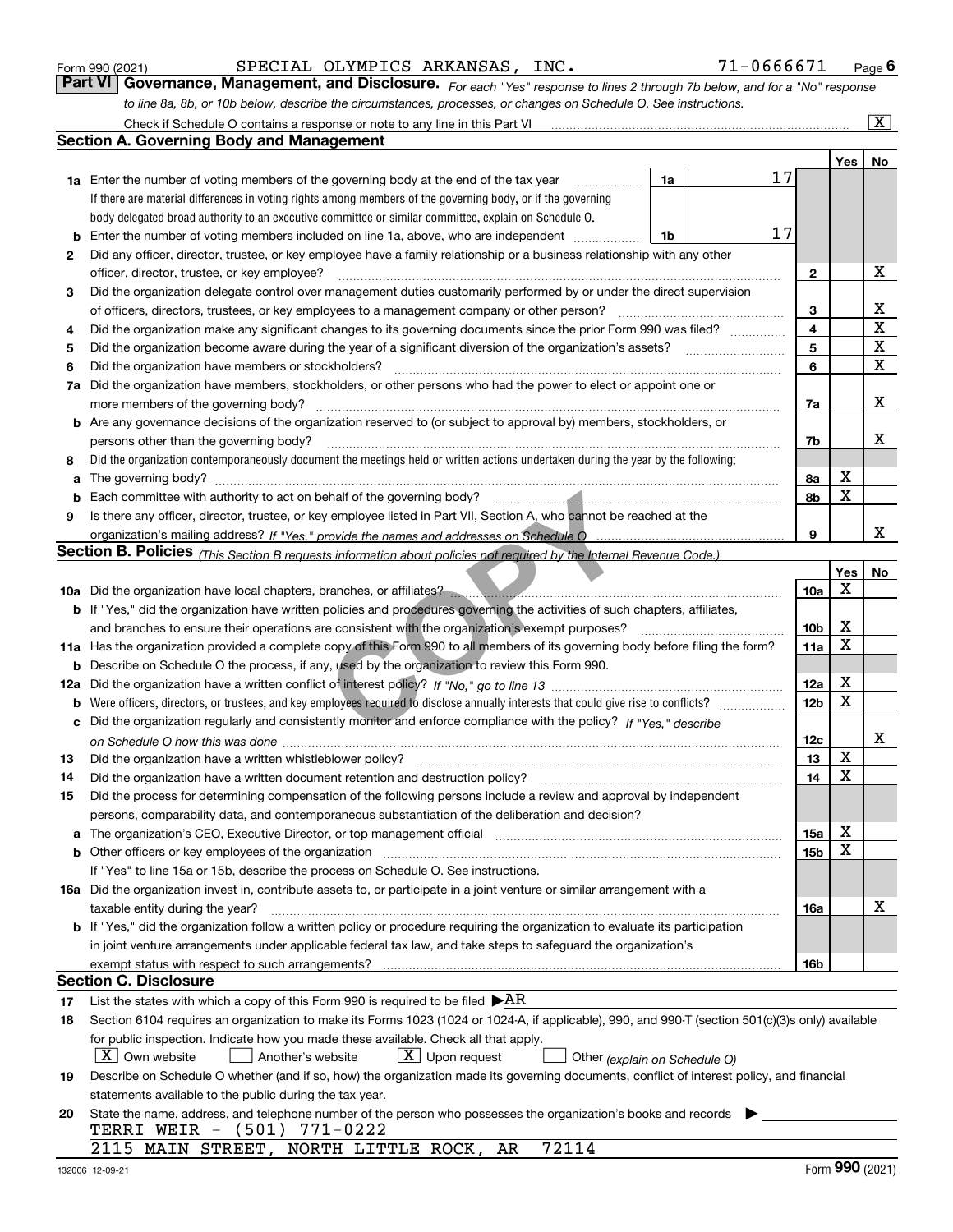$\mathcal{L}^{\text{max}}$ 

| Form 990 (2021) |                                                                                            | SPECIAL OLYMPICS ARKANSAS, | INC. | 71-0666671 | Page $\prime$ |
|-----------------|--------------------------------------------------------------------------------------------|----------------------------|------|------------|---------------|
|                 | Part VII Compensation of Officers, Directors, Trustees, Key Employees, Highest Compensated |                            |      |            |               |
|                 | <b>Employees, and Independent Contractors</b>                                              |                            |      |            |               |

Check if Schedule O contains a response or note to any line in this Part VII

**Section A. Officers, Directors, Trustees, Key Employees, and Highest Compensated Employees**

**1a**  Complete this table for all persons required to be listed. Report compensation for the calendar year ending with or within the organization's tax year. **•** List all of the organization's current officers, directors, trustees (whether individuals or organizations), regardless of amount of compensation.

Enter -0- in columns (D), (E), and (F) if no compensation was paid.

 $\bullet$  List all of the organization's  $\sf current$  key employees, if any. See the instructions for definition of "key employee."

• List the organization's five current highest compensated employees (other than an officer, director, trustee, or key employee) who received report-■ List the organization's five current highest compensated employees (other than an officer, director, trustee, or key employee) who received report-<br>able compensation (box 5 of Form W-2, Form 1099-MISC, and/or box 1 of F

**•** List all of the organization's former officers, key employees, and highest compensated employees who received more than \$100,000 of reportable compensation from the organization and any related organizations.

**former directors or trustees**  ¥ List all of the organization's that received, in the capacity as a former director or trustee of the organization, more than \$10,000 of reportable compensation from the organization and any related organizations.

See the instructions for the order in which to list the persons above.

Check this box if neither the organization nor any related organization compensated any current officer, director, or trustee.  $\mathcal{L}^{\text{max}}$ 

| (A)                         | (B)               |                               |                      | (C)                     |              |                                                                  |        | (D)                  | (E)                          | (F)                |
|-----------------------------|-------------------|-------------------------------|----------------------|-------------------------|--------------|------------------------------------------------------------------|--------|----------------------|------------------------------|--------------------|
| Name and title              | Average           |                               |                      | Position                |              | (do not check more than one                                      |        | Reportable           | Reportable                   | Estimated          |
|                             | hours per<br>week |                               |                      |                         |              | box, unless person is both an<br>officer and a director/trustee) |        | compensation<br>from | compensation<br>from related | amount of<br>other |
|                             | (list any         |                               |                      |                         |              |                                                                  |        | the                  | organizations                | compensation       |
|                             | hours for         |                               |                      |                         |              |                                                                  |        | organization         | (W-2/1099-MISC/              | from the           |
|                             | related           |                               |                      |                         |              |                                                                  |        | (W-2/1099-MISC/      | 1099-NEC)                    | organization       |
|                             | organizations     |                               |                      |                         |              |                                                                  |        | 1099-NEC)            |                              | and related        |
|                             | below<br>line)    | ndividual trustee or director | nstitutional trustee | Officer                 | Key employee | Highest compensated<br>  employee                                | Former |                      |                              | organizations      |
| <b>TERRI WEIR</b><br>(1)    | 40.00             |                               |                      |                         |              |                                                                  |        |                      |                              |                    |
| EXECUTIVE DIRECTOR          |                   |                               |                      | $\overline{\textbf{X}}$ |              |                                                                  |        | 118,789.             | 0.                           | 14,976.            |
| (2)<br><b>JOHN FOURNIER</b> | 1.00              |                               |                      |                         |              |                                                                  |        |                      |                              |                    |
| CHAIR                       |                   | X                             |                      | X                       |              |                                                                  |        | 0.                   | $\mathbf 0$ .                | $\mathbf 0$ .      |
| ROSS RIDOUT<br>(3)          | 1.00              |                               |                      |                         |              |                                                                  |        |                      |                              |                    |
| VICE CHAIR                  |                   | X                             |                      | $\overline{\mathbf{X}}$ |              |                                                                  |        | $\mathbf 0$ .        | $\mathbf 0$ .                | $\mathbf 0$ .      |
| FERDINAND FELIZCO<br>(4)    | 1.00              |                               |                      |                         |              |                                                                  |        |                      |                              |                    |
| FINANCE CHAIR               |                   | $\overline{\text{X}}$         |                      | $\overline{\text{X}}$   |              |                                                                  |        | 0.                   | $\mathbf 0$ .                | $\mathbf 0$ .      |
| (5)<br><b>BRIAN WALLACE</b> | 1.00              |                               |                      |                         |              |                                                                  |        |                      |                              |                    |
| <b>SECRETARY</b>            |                   | х                             |                      | $\overline{\textbf{X}}$ |              |                                                                  |        | 0.                   | $\mathbf 0$ .                | $0_{.}$            |
| (6)<br>DONNA MOREY          | 1.00              |                               |                      |                         |              |                                                                  |        |                      |                              |                    |
| IMMEDIATE PAST CHAIR        |                   | $\mathbf x$                   |                      | $\overline{\text{X}}$   |              |                                                                  |        | 0.                   | $\mathbf 0$ .                | $0_{.}$            |
| ROY ANDERLE<br>(7)          | 1.00              |                               |                      |                         |              |                                                                  |        |                      |                              |                    |
| <b>BOARD MEMBER</b>         |                   | $\mathbf X$                   |                      |                         |              |                                                                  |        | 0.                   | $\mathbf 0$ .                | $0_{.}$            |
| DR. VALARIE HILSON<br>(8)   | 1.00              |                               |                      |                         |              |                                                                  |        |                      |                              |                    |
| <b>BOARD MEMBER</b>         |                   | $\overline{\textbf{X}}$       |                      |                         |              |                                                                  |        | 0.                   | $\mathbf 0$ .                | $\mathbf 0$ .      |
| DR. JOHN L COLBERT<br>(9)   | 1.00              |                               |                      |                         |              |                                                                  |        |                      |                              |                    |
| <b>BOARD MEMBER</b>         |                   | X                             |                      |                         |              |                                                                  |        | $0$ .                | $\mathbf 0$ .                | $\mathbf 0$ .      |
| (10) JAY CLEVENGER          | 1.00              |                               |                      |                         |              |                                                                  |        |                      |                              |                    |
| <b>BOARD MEMBER</b>         |                   | $\mathbf X$                   |                      |                         |              |                                                                  |        | 0.                   | $\mathbf 0$ .                | $0_{.}$            |
| (11) BRINDA GARRETT         | 1.00              |                               |                      |                         |              |                                                                  |        |                      |                              |                    |
| <b>BOARD MEMBER</b>         |                   | $\rm X$                       |                      |                         |              |                                                                  |        | 0.                   | $\mathbf 0$ .                | $\mathbf 0$ .      |
| (12) RAUL DALLAS            | 1.00              |                               |                      |                         |              |                                                                  |        |                      |                              |                    |
| <b>BOARD MEMBER</b>         |                   | $\mathbf x$                   |                      |                         |              |                                                                  |        | 0.                   | $\mathbf 0$ .                | $\mathbf 0$ .      |
| (13) DR. CHARLIE GREEN      | 1.00              |                               |                      |                         |              |                                                                  |        |                      |                              |                    |
| <b>BOARD MEMBER</b>         |                   | $\mathbf x$                   |                      |                         |              |                                                                  |        | 0.                   | $\mathbf 0$ .                | $\mathbf 0$ .      |
| (14) DR. JAMES HUNT         | 1.00              |                               |                      |                         |              |                                                                  |        |                      |                              |                    |
| <b>BOARD MEMBER</b>         |                   | X                             |                      |                         |              |                                                                  |        | 0.                   | $\mathbf 0$ .                | $\mathbf 0$ .      |
| (15) MARY JANE RUSSELL      | 1.00              |                               |                      |                         |              |                                                                  |        |                      |                              |                    |
| DIRECTOR EMERITUS           |                   | X                             |                      |                         |              |                                                                  |        | 0.                   | $\mathbf 0$ .                | $0_{.}$            |
| (16) SARAH SEALY            | 1.00              |                               |                      |                         |              |                                                                  |        |                      |                              |                    |
| DIRECTOR EMERITUS           |                   | X                             |                      |                         |              |                                                                  |        | 0.                   | $\mathbf 0$ .                | $0_{.}$            |
| (17) NICK LASKER            | 1.00              |                               |                      |                         |              |                                                                  |        |                      |                              |                    |
| <b>BOARD MEMBER</b>         |                   | X                             |                      |                         |              |                                                                  |        | 0.                   | $\mathbf 0$ .                | $0_{.}$            |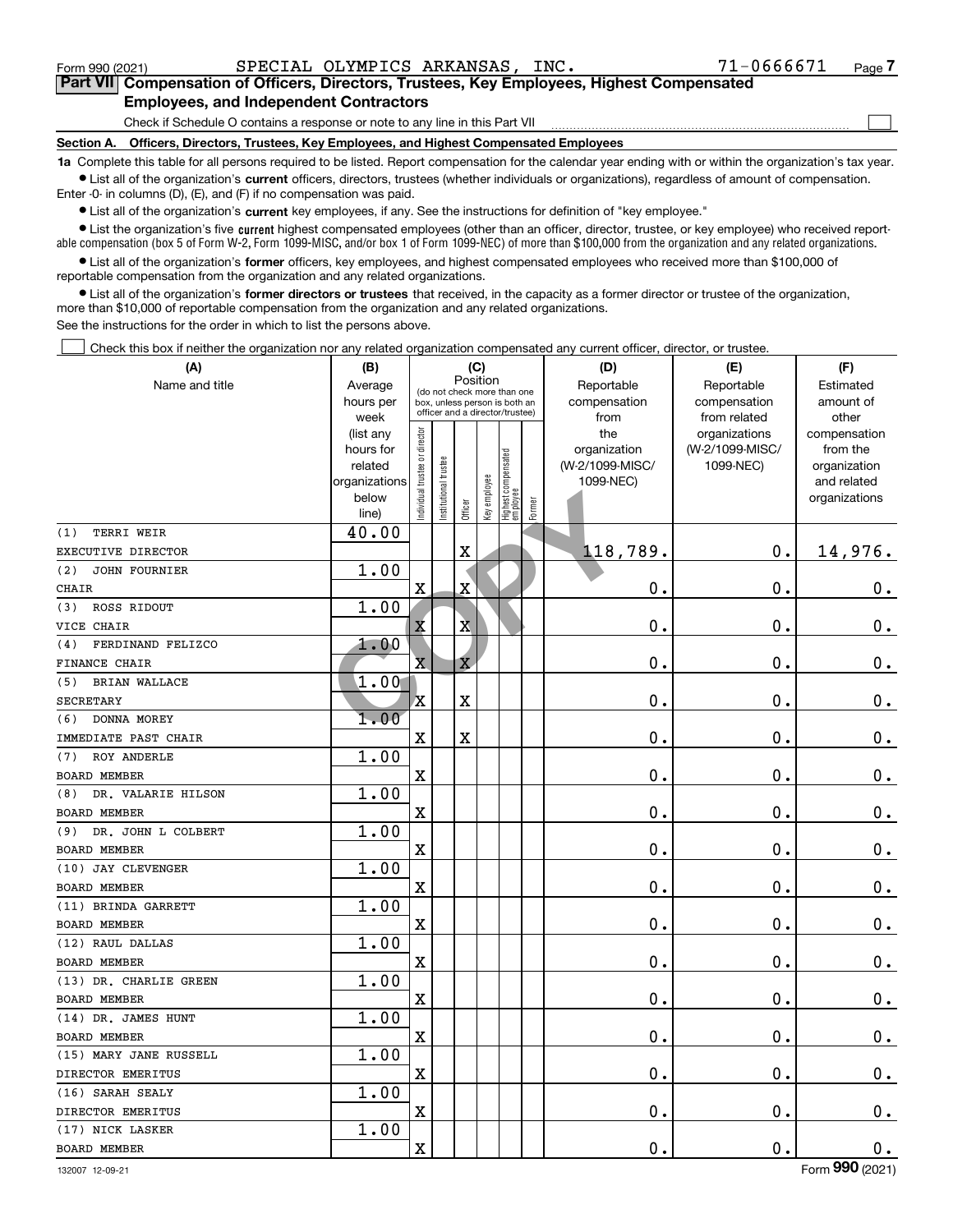| Form 990 (2021)     | SPECIAL OLYMPICS ARKANSAS, INC.                                                                                                                                                                                                                        |                                                                      |                                                                                                             |                       |         |              |                                  |        |                                                     | $71 - 0666671$                                |                           |        |                                                                          | Page 8 |
|---------------------|--------------------------------------------------------------------------------------------------------------------------------------------------------------------------------------------------------------------------------------------------------|----------------------------------------------------------------------|-------------------------------------------------------------------------------------------------------------|-----------------------|---------|--------------|----------------------------------|--------|-----------------------------------------------------|-----------------------------------------------|---------------------------|--------|--------------------------------------------------------------------------|--------|
| <b>Part VII</b>     | Section A. Officers, Directors, Trustees, Key Employees, and Highest Compensated Employees (continued)                                                                                                                                                 |                                                                      |                                                                                                             |                       |         | (C)          |                                  |        |                                                     | (E)                                           |                           |        |                                                                          |        |
|                     | (A)<br>Name and title                                                                                                                                                                                                                                  | (B)<br>Average<br>hours per<br>week                                  | Position<br>(do not check more than one<br>box, unless person is both an<br>officer and a director/trustee) |                       |         |              |                                  |        | (D)<br>Reportable<br>compensation<br>from           | Reportable<br>compensation<br>from related    |                           |        | (F)<br>Estimated<br>amount of<br>other                                   |        |
|                     |                                                                                                                                                                                                                                                        | (list any<br>hours for<br>related<br>organizations<br>below<br>line) | Individual trustee or director                                                                              | Institutional trustee | Officer | key employee | Highest compensated<br> employee | Former | the<br>organization<br>(W-2/1099-MISC/<br>1099-NEC) | organizations<br>(W-2/1099-MISC/<br>1099-NEC) |                           |        | compensation<br>from the<br>organization<br>and related<br>organizations |        |
| (18) SHARON JOHNSON |                                                                                                                                                                                                                                                        | 1.00                                                                 |                                                                                                             |                       |         |              |                                  |        |                                                     |                                               |                           |        |                                                                          |        |
| <b>BOARD MEMBER</b> |                                                                                                                                                                                                                                                        |                                                                      | $\mathbf X$                                                                                                 |                       |         |              |                                  |        | 0.                                                  |                                               | 0.                        |        |                                                                          | 0.     |
|                     |                                                                                                                                                                                                                                                        |                                                                      |                                                                                                             |                       |         |              |                                  |        |                                                     |                                               |                           |        |                                                                          |        |
|                     |                                                                                                                                                                                                                                                        |                                                                      |                                                                                                             |                       |         |              |                                  |        |                                                     |                                               |                           |        |                                                                          |        |
|                     |                                                                                                                                                                                                                                                        |                                                                      |                                                                                                             |                       |         |              |                                  |        |                                                     |                                               |                           |        |                                                                          |        |
|                     |                                                                                                                                                                                                                                                        |                                                                      |                                                                                                             |                       |         |              |                                  |        | 118,789.                                            |                                               | $0$ .                     |        | 14,976.                                                                  |        |
| 1b Subtotal         | c Total from continuation sheets to Part VII, Section A                                                                                                                                                                                                |                                                                      |                                                                                                             |                       |         |              |                                  |        | 0.<br>118,789.                                      |                                               | $0$ .<br>$\overline{0}$ . |        | 14,976.                                                                  | $0$ .  |
| $\mathbf{2}$        | Total number of individuals (including but not limited to those listed above) who received more than \$100,000 of reportable<br>compensation from the organization $\blacktriangleright$                                                               |                                                                      |                                                                                                             |                       |         |              |                                  |        |                                                     |                                               |                           |        |                                                                          |        |
| 3                   | Did the organization list any former officer, director, trustee, key employee, or highest compensated employee on                                                                                                                                      |                                                                      |                                                                                                             |                       |         |              |                                  |        |                                                     |                                               |                           |        | Yes                                                                      | No     |
| 4                   | line 1a? If "Yes," complete Schedule J for such individual<br>For any individual listed on line 1a, is the sum of reportable compensation and other compensation from the organization                                                                 |                                                                      |                                                                                                             |                       |         |              |                                  |        |                                                     |                                               |                           | 3      |                                                                          | х      |
| 5                   | Did any person listed on line 1a receive or accrue compensation from any unrelated organization or individual for services                                                                                                                             |                                                                      |                                                                                                             |                       |         |              |                                  |        |                                                     |                                               |                           | 4<br>5 |                                                                          | х<br>x |
|                     | <b>Section B. Independent Contractors</b>                                                                                                                                                                                                              |                                                                      |                                                                                                             |                       |         |              |                                  |        |                                                     |                                               |                           |        |                                                                          |        |
| 1                   | Complete this table for your five highest compensated independent contractors that received more than \$100,000 of compensation from<br>the organization. Report compensation for the calendar year ending with or within the organization's tax year. |                                                                      |                                                                                                             |                       |         |              |                                  |        |                                                     |                                               |                           |        |                                                                          |        |
|                     | (A)<br>Name and business address                                                                                                                                                                                                                       |                                                                      |                                                                                                             | <b>NONE</b>           |         |              |                                  |        | (B)<br>Description of services                      |                                               |                           | (C)    | Compensation                                                             |        |
|                     |                                                                                                                                                                                                                                                        |                                                                      |                                                                                                             |                       |         |              |                                  |        |                                                     |                                               |                           |        |                                                                          |        |
|                     |                                                                                                                                                                                                                                                        |                                                                      |                                                                                                             |                       |         |              |                                  |        |                                                     |                                               |                           |        |                                                                          |        |
|                     |                                                                                                                                                                                                                                                        |                                                                      |                                                                                                             |                       |         |              |                                  |        |                                                     |                                               |                           |        |                                                                          |        |
| 2                   | Total number of independent contractors (including but not limited to those listed above) who received more than<br>\$100,000 of compensation from the organization >                                                                                  |                                                                      |                                                                                                             |                       |         | 0            |                                  |        |                                                     |                                               |                           |        |                                                                          |        |
|                     |                                                                                                                                                                                                                                                        |                                                                      |                                                                                                             |                       |         |              |                                  |        |                                                     |                                               |                           |        | $F_{\text{c}}$ 990 (2021)                                                |        |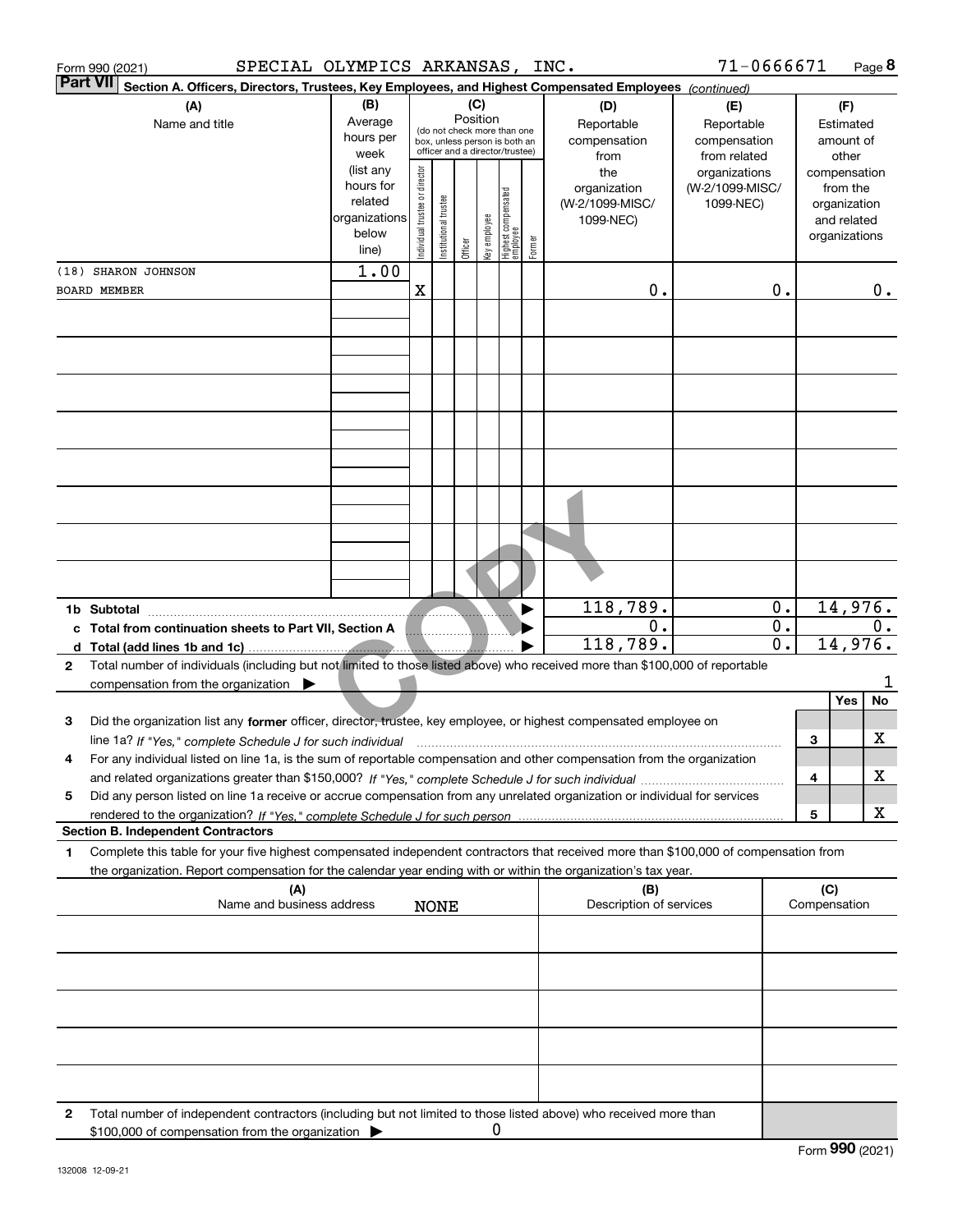|                                                           |                  |   | SPECIAL OLYMPICS ARKANSAS, INC.<br>Form 990 (2021)                                                                                                                                                                                   |                      |               |                                                                                                      | 71-0666671                    | Page 9                                                   |
|-----------------------------------------------------------|------------------|---|--------------------------------------------------------------------------------------------------------------------------------------------------------------------------------------------------------------------------------------|----------------------|---------------|------------------------------------------------------------------------------------------------------|-------------------------------|----------------------------------------------------------|
|                                                           | <b>Part VIII</b> |   | <b>Statement of Revenue</b>                                                                                                                                                                                                          |                      |               |                                                                                                      |                               |                                                          |
|                                                           |                  |   | Check if Schedule O contains a response or note to any line in this Part VIII                                                                                                                                                        |                      | (A)           | $\begin{array}{c c c c c c} \hline \textbf{(B)} & \textbf{(C)} & \textbf{(D)} \\ \hline \end{array}$ |                               | (D)                                                      |
|                                                           |                  |   |                                                                                                                                                                                                                                      |                      | Total revenue | Related or exempt<br>function revenue                                                                | Unrelated<br>business revenue | Revenue excluded<br>from tax under<br>sections 512 - 514 |
|                                                           |                  |   | 1a<br><b>1 a</b> Federated campaigns                                                                                                                                                                                                 |                      |               |                                                                                                      |                               |                                                          |
| Contributions, Gifts, Grants<br>and Other Similar Amounts |                  | b | 1 <sub>b</sub><br>Membership dues                                                                                                                                                                                                    |                      |               |                                                                                                      |                               |                                                          |
|                                                           |                  |   | 1c<br>c Fundraising events                                                                                                                                                                                                           | 332,907.             |               |                                                                                                      |                               |                                                          |
|                                                           |                  |   | 1 <sub>d</sub><br>d Related organizations                                                                                                                                                                                            |                      |               |                                                                                                      |                               |                                                          |
|                                                           |                  | е | 1e<br>Government grants (contributions)                                                                                                                                                                                              | 355,799.             |               |                                                                                                      |                               |                                                          |
|                                                           |                  |   | f All other contributions, gifts, grants, and                                                                                                                                                                                        |                      |               |                                                                                                      |                               |                                                          |
|                                                           |                  |   | similar amounts not included above<br>1f                                                                                                                                                                                             | 702,246.             |               |                                                                                                      |                               |                                                          |
|                                                           |                  | g | $1g$ \$<br>Noncash contributions included in lines 1a-1f                                                                                                                                                                             |                      |               |                                                                                                      |                               |                                                          |
|                                                           |                  |   |                                                                                                                                                                                                                                      |                      | 1,390,952.    |                                                                                                      |                               |                                                          |
|                                                           |                  |   |                                                                                                                                                                                                                                      | <b>Business Code</b> |               |                                                                                                      |                               |                                                          |
|                                                           | 2 a              |   | <u>and the state of the state of the state of the state of the state of the state of the state of the state of the state of the state of the state of the state of the state of the state of the state of the state of the state</u> |                      |               |                                                                                                      |                               |                                                          |
|                                                           |                  | b | <u> 1989 - Johann Barn, fransk politik amerikansk politik (</u>                                                                                                                                                                      |                      |               |                                                                                                      |                               |                                                          |
|                                                           |                  | с | <u> 2000 - John Stein, Amerikaans en beskriuw om de gemeente van de gemeente van de gemeente van de gemeente van de</u>                                                                                                              |                      |               |                                                                                                      |                               |                                                          |
|                                                           |                  | d | the contract of the contract of the contract of the contract of the contract of                                                                                                                                                      |                      |               |                                                                                                      |                               |                                                          |
| Program Service<br>Revenue                                |                  | e |                                                                                                                                                                                                                                      |                      |               |                                                                                                      |                               |                                                          |
|                                                           |                  |   | f All other program service revenue                                                                                                                                                                                                  |                      |               |                                                                                                      |                               |                                                          |
|                                                           |                  |   |                                                                                                                                                                                                                                      |                      |               |                                                                                                      |                               |                                                          |
|                                                           | 3                |   | Investment income (including dividends, interest, and                                                                                                                                                                                |                      |               |                                                                                                      |                               |                                                          |
|                                                           |                  |   |                                                                                                                                                                                                                                      |                      | 62,897.       |                                                                                                      |                               | 62,897.                                                  |
|                                                           | 4                |   | Income from investment of tax-exempt bond proceeds                                                                                                                                                                                   |                      |               |                                                                                                      |                               |                                                          |
|                                                           | 5                |   |                                                                                                                                                                                                                                      |                      |               |                                                                                                      |                               |                                                          |
|                                                           |                  |   | (i) Real                                                                                                                                                                                                                             | (ii) Personal        |               |                                                                                                      |                               |                                                          |
|                                                           |                  |   | 6a<br>6 a Gross rents                                                                                                                                                                                                                |                      |               |                                                                                                      |                               |                                                          |
|                                                           |                  |   | 6 <sub>b</sub><br><b>b</b> Less: rental expenses                                                                                                                                                                                     |                      |               |                                                                                                      |                               |                                                          |
|                                                           |                  | c | 6c<br>Rental income or (loss)                                                                                                                                                                                                        |                      |               |                                                                                                      |                               |                                                          |
|                                                           |                  |   | d Net rental income or (loss)                                                                                                                                                                                                        |                      |               |                                                                                                      |                               |                                                          |
|                                                           |                  |   | (i) Securities<br>7 a Gross amount from sales of                                                                                                                                                                                     | (ii) Other           |               |                                                                                                      |                               |                                                          |
|                                                           |                  |   | 323, 922.<br>assets other than inventory<br>7a                                                                                                                                                                                       | $ 17,000$ .          |               |                                                                                                      |                               |                                                          |
|                                                           |                  |   | <b>b</b> Less: cost or other basis                                                                                                                                                                                                   |                      |               |                                                                                                      |                               |                                                          |
|                                                           |                  |   | 622, 382.<br>7b<br>and sales expenses                                                                                                                                                                                                | 82,898.              |               |                                                                                                      |                               |                                                          |
| evenue                                                    |                  |   | $-298,460.$<br>7c<br>c Gain or (loss)                                                                                                                                                                                                | $-65,898.$           |               |                                                                                                      |                               |                                                          |
| Œ                                                         |                  |   |                                                                                                                                                                                                                                      |                      | $-364, 358.$  |                                                                                                      |                               | $-364, 358.$                                             |
| Other                                                     |                  |   | 8 a Gross income from fundraising events (not                                                                                                                                                                                        |                      |               |                                                                                                      |                               |                                                          |
|                                                           |                  |   |                                                                                                                                                                                                                                      |                      |               |                                                                                                      |                               |                                                          |
|                                                           |                  |   | contributions reported on line 1c). See                                                                                                                                                                                              |                      |               |                                                                                                      |                               |                                                          |
|                                                           |                  |   | 8a                                                                                                                                                                                                                                   | 98,405.              |               |                                                                                                      |                               |                                                          |
|                                                           |                  |   | 8b                                                                                                                                                                                                                                   | 83,617.              |               |                                                                                                      |                               |                                                          |
|                                                           |                  |   | c Net income or (loss) from fundraising events                                                                                                                                                                                       | ▶                    | 14,788.       |                                                                                                      |                               | 14,788.                                                  |
|                                                           |                  |   | 9 a Gross income from gaming activities. See                                                                                                                                                                                         |                      |               |                                                                                                      |                               |                                                          |
|                                                           |                  |   | 9a                                                                                                                                                                                                                                   |                      |               |                                                                                                      |                               |                                                          |
|                                                           |                  |   | 9b                                                                                                                                                                                                                                   |                      |               |                                                                                                      |                               |                                                          |
|                                                           |                  |   | c Net income or (loss) from gaming activities                                                                                                                                                                                        | .                    |               |                                                                                                      |                               |                                                          |
|                                                           |                  |   | 10 a Gross sales of inventory, less returns                                                                                                                                                                                          |                      |               |                                                                                                      |                               |                                                          |
|                                                           |                  |   | 10a<br>10 <sub>b</sub>                                                                                                                                                                                                               |                      |               |                                                                                                      |                               |                                                          |
|                                                           |                  |   | <b>b</b> Less: cost of goods sold                                                                                                                                                                                                    |                      |               |                                                                                                      |                               |                                                          |
|                                                           |                  |   | c Net income or (loss) from sales of inventory                                                                                                                                                                                       | <b>Business Code</b> |               |                                                                                                      |                               |                                                          |
|                                                           |                  |   | 11 a MISCELLANEOUS INCOME                                                                                                                                                                                                            | 900099               | 23,960.       |                                                                                                      |                               | 23,960.                                                  |
|                                                           |                  | b |                                                                                                                                                                                                                                      |                      |               |                                                                                                      |                               |                                                          |
| Revenue                                                   |                  | с |                                                                                                                                                                                                                                      |                      |               |                                                                                                      |                               |                                                          |
| Miscellaneous                                             |                  |   |                                                                                                                                                                                                                                      |                      |               |                                                                                                      |                               |                                                          |
|                                                           |                  |   |                                                                                                                                                                                                                                      | ▶                    | 23,960.       |                                                                                                      |                               |                                                          |
|                                                           |                  |   |                                                                                                                                                                                                                                      |                      | 1,128,239.    | 0.                                                                                                   | 0.                            | $-262, 713.$                                             |
|                                                           | 12               |   |                                                                                                                                                                                                                                      |                      |               |                                                                                                      |                               |                                                          |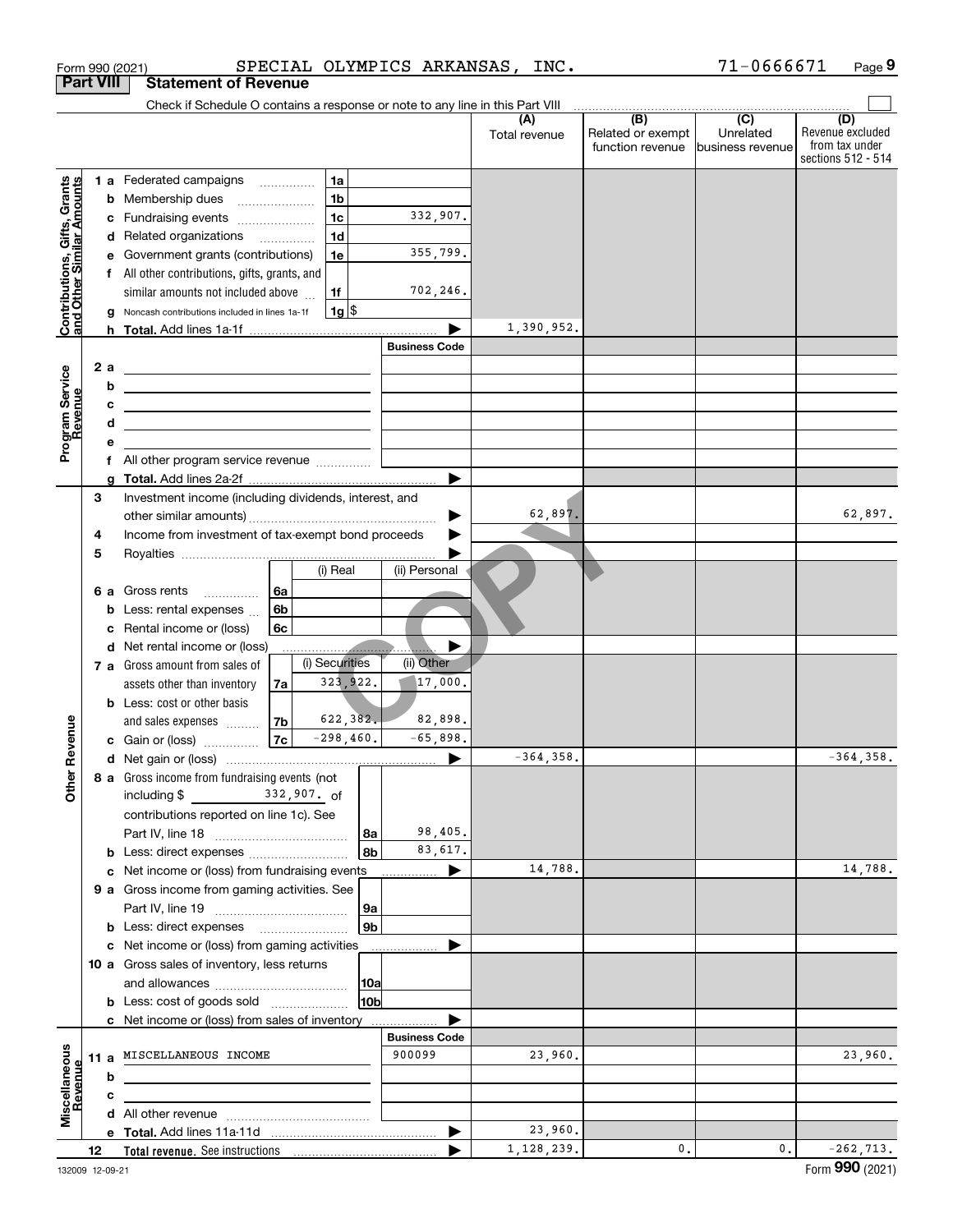**10**

|              | Do not include amounts reported on lines 6b,<br>7b, 8b, 9b, and 10b of Part VIII.                                                                          | (A)<br>Total expenses | (B)<br>Program service<br>expenses | $\overline{C}$<br>Management and<br>general expenses | (D)<br>Fundraising<br>expenses |
|--------------|------------------------------------------------------------------------------------------------------------------------------------------------------------|-----------------------|------------------------------------|------------------------------------------------------|--------------------------------|
| 1            | Grants and other assistance to domestic organizations                                                                                                      |                       |                                    |                                                      |                                |
|              | and domestic governments. See Part IV, line 21                                                                                                             |                       |                                    |                                                      |                                |
| $\mathbf{2}$ | Grants and other assistance to domestic                                                                                                                    |                       |                                    |                                                      |                                |
|              | individuals. See Part IV, line 22                                                                                                                          |                       |                                    |                                                      |                                |
| 3            | Grants and other assistance to foreign                                                                                                                     |                       |                                    |                                                      |                                |
|              | organizations, foreign governments, and foreign                                                                                                            |                       |                                    |                                                      |                                |
|              | individuals. See Part IV, lines 15 and 16                                                                                                                  |                       |                                    |                                                      |                                |
| 4            | Benefits paid to or for members                                                                                                                            |                       |                                    |                                                      |                                |
| 5            | Compensation of current officers, directors,                                                                                                               |                       |                                    |                                                      |                                |
|              | trustees, and key employees                                                                                                                                | 133,765.              | 53,506.                            | 73,571.                                              | 6,688.                         |
| 6            | Compensation not included above to disqualified                                                                                                            |                       |                                    |                                                      |                                |
|              | persons (as defined under section 4958(f)(1)) and                                                                                                          |                       |                                    |                                                      |                                |
|              | persons described in section 4958(c)(3)(B)                                                                                                                 |                       |                                    |                                                      |                                |
| 7            | Other salaries and wages                                                                                                                                   | 426,506.              | 332,815.                           | $\overline{28,931}$ .                                | 64,760.                        |
| 8            | Pension plan accruals and contributions (include                                                                                                           |                       |                                    |                                                      |                                |
|              | section 401(k) and 403(b) employer contributions)                                                                                                          | 16, 256.              | 12,035.                            | $\frac{1,195.}{3,483.}$                              | 3,026.                         |
| 9            |                                                                                                                                                            | 33,341.               | 23,946.                            |                                                      | 5,912.                         |
| 10           |                                                                                                                                                            | 41,206.               | $\overline{26,784}$ .              | 8,241.                                               | 6,181.                         |
| 11           | Fees for services (nonemployees):                                                                                                                          |                       |                                    |                                                      |                                |
| a            |                                                                                                                                                            |                       |                                    |                                                      |                                |
| b            |                                                                                                                                                            |                       |                                    |                                                      |                                |
|              |                                                                                                                                                            | 21,561.               | 1,078.                             | 18,327.                                              | 2,156.                         |
|              |                                                                                                                                                            |                       |                                    |                                                      |                                |
| е            | Professional fundraising services. See Part IV, line 17                                                                                                    |                       |                                    |                                                      |                                |
| f            | Investment management fees                                                                                                                                 | 833.                  |                                    | 833.                                                 |                                |
| g            | Other. (If line 11g amount exceeds 10% of line 25,                                                                                                         |                       |                                    |                                                      |                                |
|              | column (A), amount, list line 11g expenses on Sch 0.)                                                                                                      | 16,896.               | 14,071.                            | 904.                                                 |                                |
| 12           |                                                                                                                                                            | 21,029.               | 14,854.                            | 3,733.                                               | 1,921.<br>2,442.               |
| 13           |                                                                                                                                                            | 27,130.               | 20,621.                            | 6,183.                                               | 326.                           |
| 14           |                                                                                                                                                            |                       |                                    |                                                      |                                |
| 15           |                                                                                                                                                            | 49,279.               | 40,774.                            | 4,253.                                               | 4,252.                         |
| 16           |                                                                                                                                                            | 20, 296.              | 17,251.                            | 1,015.                                               | 2,030.                         |
| 17           | Travel<br>Payments of travel or entertainment expenses                                                                                                     |                       |                                    |                                                      |                                |
| 18           | for any federal, state, or local public officials                                                                                                          |                       |                                    |                                                      |                                |
| 19           | Conferences, conventions, and meetings                                                                                                                     | 11,646.               | 11,646.                            |                                                      |                                |
| 20           | Interest                                                                                                                                                   |                       |                                    |                                                      |                                |
| 21           |                                                                                                                                                            |                       |                                    |                                                      |                                |
| 22           | Depreciation, depletion, and amortization                                                                                                                  | 12,491.               | 11,866.                            | 625.                                                 |                                |
| 23           | Insurance                                                                                                                                                  | 26, 545.              | 25, 218.                           | 1,327.                                               |                                |
| 24           | Other expenses. Itemize expenses not covered<br>above. (List miscellaneous expenses on line 24e. If<br>line 24e amount exceeds 10% of line 25, column (A), |                       |                                    |                                                      |                                |
|              | amount, list line 24e expenses on Schedule 0.)<br>a PROGRAM ACTIVITIES                                                                                     | 248,169.              | 247,863.                           | 306.                                                 |                                |
|              | <b>b DUES &amp; SUBSCRIPTIONS</b>                                                                                                                          | 24,980.               | 24,547.                            | 433.                                                 |                                |
|              | c EQUIPMENT RENTAL & REPA                                                                                                                                  | 20,803.               | 19,582.                            | 1,221.                                               |                                |
|              | d MISCELLANEOUS                                                                                                                                            | 16,557.               | 6,843.                             | 4,523.                                               | 5,191.                         |
|              | e All other expenses                                                                                                                                       | $\overline{178}$ .    | 27.                                | 142.                                                 | 9.                             |
| 25           | Total functional expenses. Add lines 1 through 24e                                                                                                         | 1,169,467.            | 905, 327.                          | 159,246.                                             | 104,894.                       |
| 26           | Joint costs. Complete this line only if the organization                                                                                                   |                       |                                    |                                                      |                                |
|              | reported in column (B) joint costs from a combined                                                                                                         |                       |                                    |                                                      |                                |
|              | educational campaign and fundraising solicitation.                                                                                                         |                       |                                    |                                                      |                                |
|              | Check here $\blacktriangleright$<br>if following SOP 98-2 (ASC 958-720)                                                                                    |                       |                                    |                                                      |                                |

# *Section 501(c)(3) and 501(c)(4) organizations must complete all columns. All other organizations must complete column (A).*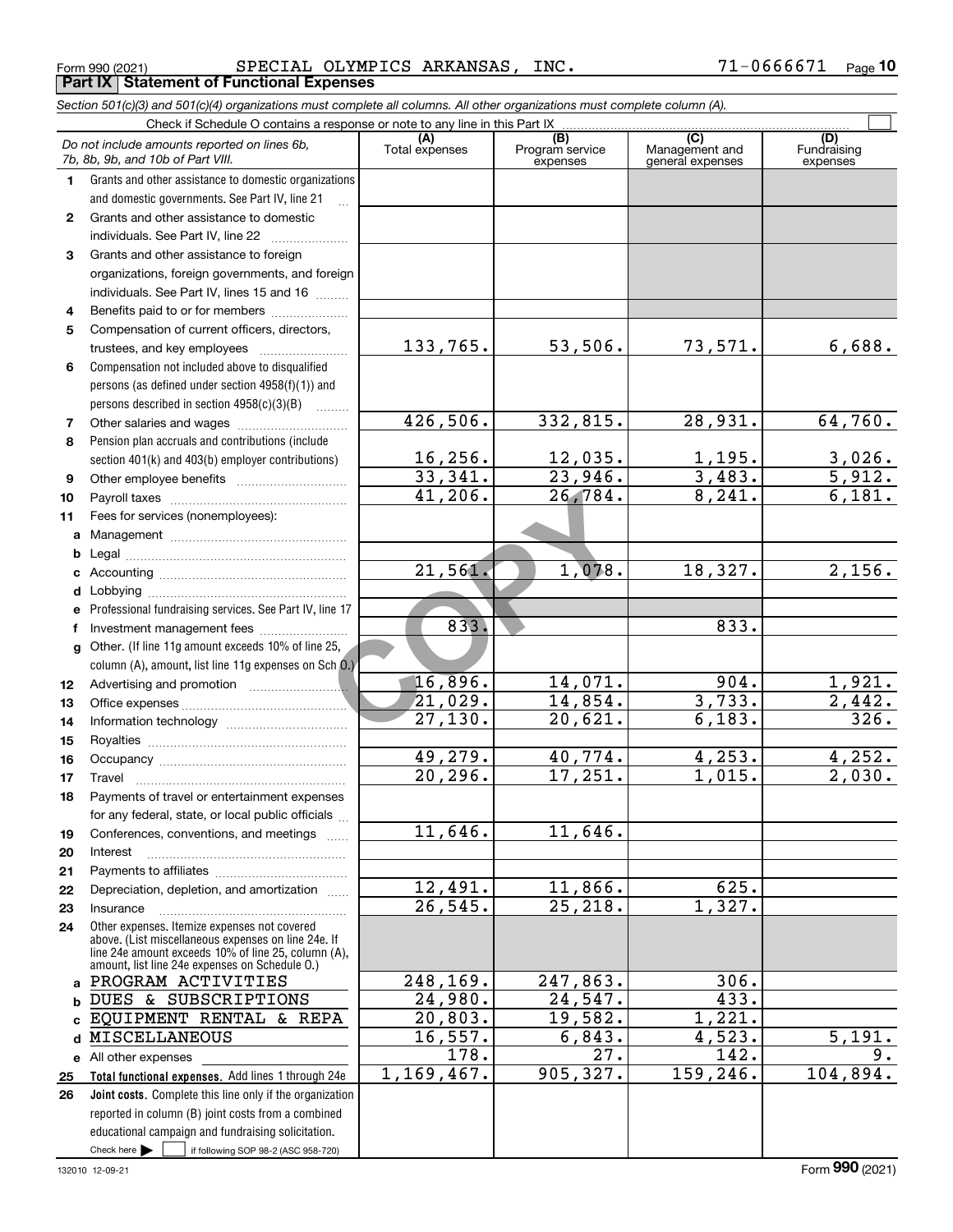| Form 990 (2021) |                      | SPEC:<br>.AL | OLYMPICS | <b>ARKANSAS</b>           | INC. | Page |
|-----------------|----------------------|--------------|----------|---------------------------|------|------|
| Part X          | <b>Balance Sheet</b> |              |          |                           |      |      |
|                 | .<br>$ -$            |              |          | .<br>$\sim$ $\sim$ $\sim$ |      |      |

|                             |          |                                                                                                                                                                                                                                                                                                                                                                                                                                 |            |                         | (A)<br>Beginning of year |                 | (B)<br>End of year         |
|-----------------------------|----------|---------------------------------------------------------------------------------------------------------------------------------------------------------------------------------------------------------------------------------------------------------------------------------------------------------------------------------------------------------------------------------------------------------------------------------|------------|-------------------------|--------------------------|-----------------|----------------------------|
|                             | 1        |                                                                                                                                                                                                                                                                                                                                                                                                                                 |            |                         | 31,600.                  | $\blacksquare$  | 52,318.                    |
|                             | 2        |                                                                                                                                                                                                                                                                                                                                                                                                                                 |            |                         | 695, 187.                | $\mathbf{2}$    | 929,942.                   |
|                             | з        |                                                                                                                                                                                                                                                                                                                                                                                                                                 |            |                         | 88, 223.                 | $\mathbf{3}$    | 32,989.                    |
|                             | 4        |                                                                                                                                                                                                                                                                                                                                                                                                                                 |            |                         | 5,891.                   | $\overline{4}$  | 17,780.                    |
|                             | 5        | Loans and other receivables from any current or former officer, director,                                                                                                                                                                                                                                                                                                                                                       |            |                         |                          |                 |                            |
|                             |          | trustee, key employee, creator or founder, substantial contributor, or 35%                                                                                                                                                                                                                                                                                                                                                      |            |                         |                          |                 |                            |
|                             |          | controlled entity or family member of any of these persons                                                                                                                                                                                                                                                                                                                                                                      |            |                         |                          | 5               |                            |
|                             | 6        | Loans and other receivables from other disqualified persons (as defined                                                                                                                                                                                                                                                                                                                                                         |            |                         |                          |                 |                            |
|                             |          | under section 4958(f)(1)), and persons described in section 4958(c)(3)(B)                                                                                                                                                                                                                                                                                                                                                       |            | 6                       |                          |                 |                            |
|                             | 7        |                                                                                                                                                                                                                                                                                                                                                                                                                                 |            |                         |                          | $\overline{7}$  |                            |
| Assets                      | 8        |                                                                                                                                                                                                                                                                                                                                                                                                                                 |            |                         |                          | 8               |                            |
|                             | 9        | Prepaid expenses and deferred charges                                                                                                                                                                                                                                                                                                                                                                                           |            |                         |                          | 9               |                            |
|                             |          | <b>10a</b> Land, buildings, and equipment: cost or other                                                                                                                                                                                                                                                                                                                                                                        |            |                         |                          |                 |                            |
|                             |          | basis. Complete Part VI of Schedule D  10a                                                                                                                                                                                                                                                                                                                                                                                      |            | $\frac{79,650}{46,520}$ |                          |                 |                            |
|                             |          | <b>b</b> Less: accumulated depreciation<br>.                                                                                                                                                                                                                                                                                                                                                                                    | 10b        |                         | 110,644.                 | 10 <sub>c</sub> | $\frac{33,130}{2,156,588}$ |
|                             | 11       |                                                                                                                                                                                                                                                                                                                                                                                                                                 | 1,942,159. | 11                      |                          |                 |                            |
|                             | 12       |                                                                                                                                                                                                                                                                                                                                                                                                                                 |            | 12                      |                          |                 |                            |
|                             | 13       | Investments - program-related. See Part IV, line 11                                                                                                                                                                                                                                                                                                                                                                             |            |                         | 13                       |                 |                            |
|                             | 14       |                                                                                                                                                                                                                                                                                                                                                                                                                                 |            | 14                      |                          |                 |                            |
|                             | 15       |                                                                                                                                                                                                                                                                                                                                                                                                                                 |            |                         | 527,957.                 | 15              | <u>538,292.</u>            |
|                             | 16       |                                                                                                                                                                                                                                                                                                                                                                                                                                 |            |                         | 3,401,661.               | 16              | 3,761,039.                 |
|                             | 17       |                                                                                                                                                                                                                                                                                                                                                                                                                                 |            |                         | 2,477.                   | 17              | 5,717.                     |
|                             | 18       |                                                                                                                                                                                                                                                                                                                                                                                                                                 |            |                         |                          | 18              |                            |
|                             | 19       |                                                                                                                                                                                                                                                                                                                                                                                                                                 |            |                         |                          | 19              | 16,973.                    |
|                             | 20       |                                                                                                                                                                                                                                                                                                                                                                                                                                 |            | 20                      |                          |                 |                            |
|                             | 21       | Escrow or custodial account liability. Complete Part IV of Schedule D                                                                                                                                                                                                                                                                                                                                                           |            | 21                      |                          |                 |                            |
|                             | 22       | Loans and other payables to any current or former officer, director,                                                                                                                                                                                                                                                                                                                                                            |            |                         |                          |                 |                            |
| Liabilities                 |          | trustee, key employee, creator or founder, substantial contributor, or 35%                                                                                                                                                                                                                                                                                                                                                      |            |                         |                          |                 |                            |
|                             |          | controlled entity or family member of any of these persons                                                                                                                                                                                                                                                                                                                                                                      |            |                         |                          | 22              |                            |
|                             | 23       | Secured mortgages and notes payable to unrelated third parties                                                                                                                                                                                                                                                                                                                                                                  |            |                         |                          | 23              |                            |
|                             | 24       | Unsecured notes and loans payable to unrelated third parties                                                                                                                                                                                                                                                                                                                                                                    |            |                         |                          | 24              |                            |
|                             | 25       | Other liabilities (including federal income tax, payables to related third                                                                                                                                                                                                                                                                                                                                                      |            |                         |                          |                 |                            |
|                             |          | parties, and other liabilities not included on lines 17-24). Complete Part X                                                                                                                                                                                                                                                                                                                                                    |            |                         |                          |                 |                            |
|                             |          | of Schedule D<br>$\begin{bmatrix} \rule{0mm}{6mm} \rule{0mm}{6mm} \rule{0mm}{6mm} \rule{0mm}{6mm} \rule{0mm}{6mm} \rule{0mm}{6mm} \rule{0mm}{6mm} \rule{0mm}{6mm} \rule{0mm}{6mm} \rule{0mm}{6mm} \rule{0mm}{6mm} \rule{0mm}{6mm} \rule{0mm}{6mm} \rule{0mm}{6mm} \rule{0mm}{6mm} \rule{0mm}{6mm} \rule{0mm}{6mm} \rule{0mm}{6mm} \rule{0mm}{6mm} \rule{0mm}{6mm} \rule{0mm}{6mm} \rule{0mm}{6mm} \rule{0mm}{6mm} \rule{0mm}{6$ |            |                         | 2,477.                   | 25              | 22,690.                    |
|                             | 26       |                                                                                                                                                                                                                                                                                                                                                                                                                                 |            |                         |                          | 26              |                            |
|                             |          | Organizations that follow FASB ASC 958, check here $\blacktriangleright \boxed{X}$<br>and complete lines 27, 28, 32, and 33.                                                                                                                                                                                                                                                                                                    |            |                         |                          |                 |                            |
|                             |          | Net assets without donor restrictions                                                                                                                                                                                                                                                                                                                                                                                           |            |                         | 2,871,227.               | 27              | 3,200,057.                 |
|                             | 27<br>28 | Net assets with donor restrictions                                                                                                                                                                                                                                                                                                                                                                                              |            |                         | 527,957.                 | 28              | 538, 292.                  |
|                             |          | Organizations that do not follow FASB ASC 958, check here $\blacktriangleright$                                                                                                                                                                                                                                                                                                                                                 |            |                         |                          |                 |                            |
|                             |          | and complete lines 29 through 33.                                                                                                                                                                                                                                                                                                                                                                                               |            |                         |                          |                 |                            |
|                             | 29       |                                                                                                                                                                                                                                                                                                                                                                                                                                 |            |                         | 29                       |                 |                            |
|                             | 30       | Paid-in or capital surplus, or land, building, or equipment fund                                                                                                                                                                                                                                                                                                                                                                |            | 30                      |                          |                 |                            |
| Net Assets or Fund Balances | 31       | Retained earnings, endowment, accumulated income, or other funds                                                                                                                                                                                                                                                                                                                                                                |            |                         |                          | 31              |                            |
|                             | 32       | Total net assets or fund balances                                                                                                                                                                                                                                                                                                                                                                                               | .          | 3,399,184.              | 32                       | 3,738,349.      |                            |
|                             | 33       |                                                                                                                                                                                                                                                                                                                                                                                                                                 |            |                         | 3,401,661.               | 33              | 3,761,039.                 |
|                             |          |                                                                                                                                                                                                                                                                                                                                                                                                                                 |            |                         |                          |                 | Form 990 (2021)            |
|                             |          |                                                                                                                                                                                                                                                                                                                                                                                                                                 |            |                         |                          |                 |                            |

### **Part X Balance S**

| Form 990 (2021 |  |
|----------------|--|
|                |  |

 $\overline{\phantom{a}}$ 

 $\overline{\phantom{0}}$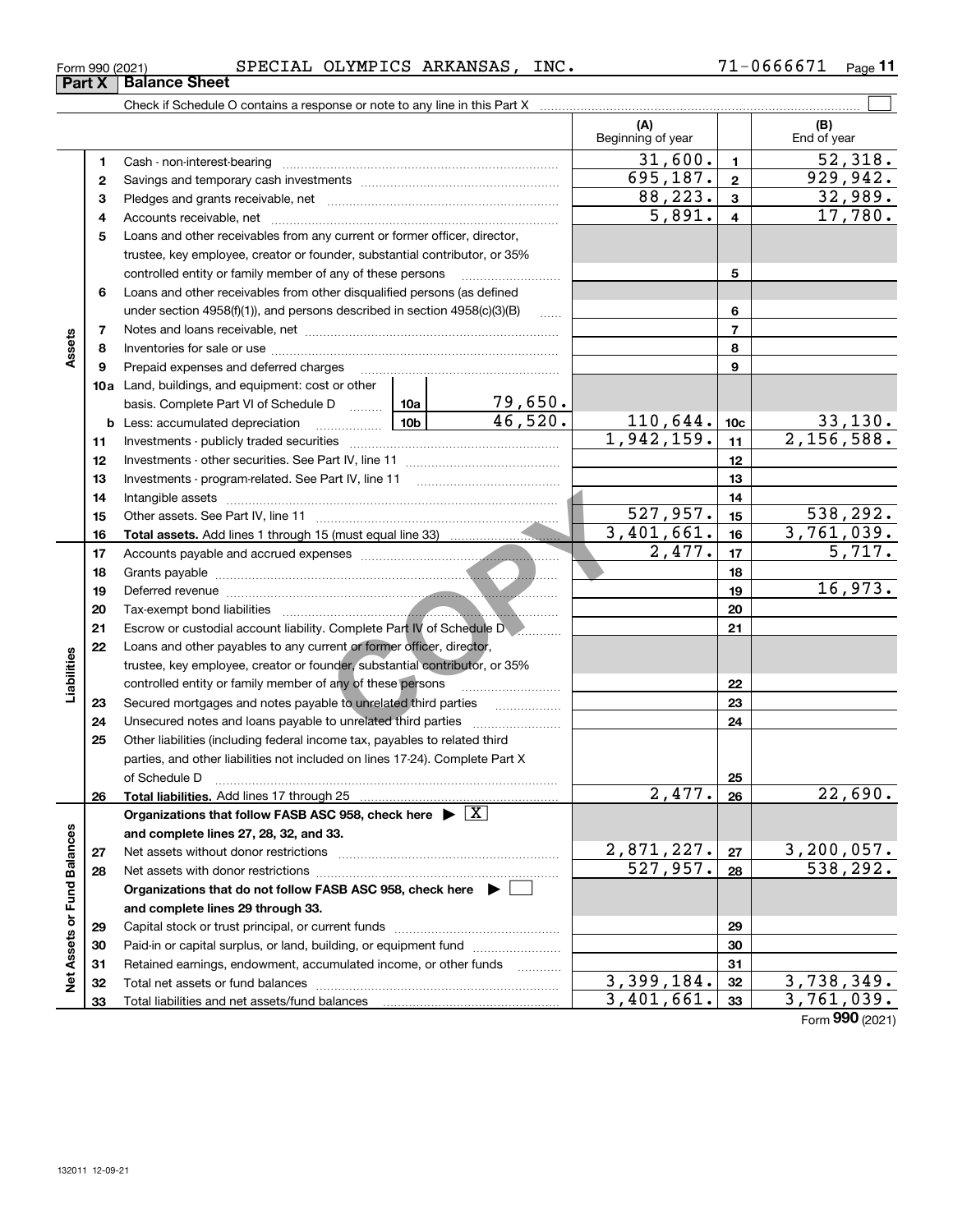|    | SPECIAL OLYMPICS ARKANSAS, INC.<br>Form 990 (2021)                                                                                                                                                                             | 71-0666671              |                 |             | Page $12$ |
|----|--------------------------------------------------------------------------------------------------------------------------------------------------------------------------------------------------------------------------------|-------------------------|-----------------|-------------|-----------|
|    | Part XI<br><b>Reconciliation of Net Assets</b>                                                                                                                                                                                 |                         |                 |             |           |
|    |                                                                                                                                                                                                                                |                         |                 |             |           |
|    |                                                                                                                                                                                                                                |                         |                 |             |           |
| 1  | Total revenue (must equal Part VIII, column (A), line 12)                                                                                                                                                                      | $\mathbf{1}$            | 1,128,239.      |             |           |
| 2  |                                                                                                                                                                                                                                | $\overline{2}$          | 1,169,467.      |             |           |
| 3  | Revenue less expenses. Subtract line 2 from line 1                                                                                                                                                                             | 3                       |                 | $-41, 228.$ |           |
| 4  |                                                                                                                                                                                                                                | $\overline{\mathbf{4}}$ | 3,399,184.      |             |           |
| 5  |                                                                                                                                                                                                                                | 5                       |                 | 380,393.    |           |
| 6  |                                                                                                                                                                                                                                | 6                       |                 |             |           |
| 7  | Investment expenses www.communication.com/www.communication.com/www.communication.com/www.com                                                                                                                                  | $\overline{7}$          |                 |             |           |
| 8  | Prior period adjustments material contents and content of the content of the content of the content of the content of the content of the content of the content of the content of the content of the content of the content of | 8                       |                 |             |           |
| 9  | Other changes in net assets or fund balances (explain on Schedule O)                                                                                                                                                           | 9                       |                 |             | 0.        |
| 10 | Net assets or fund balances at end of year. Combine lines 3 through 9 (must equal Part X, line 32,                                                                                                                             |                         |                 |             |           |
|    | column (B))                                                                                                                                                                                                                    | 10                      | 3,738,349.      |             |           |
|    | <b>Part XII Financial Statements and Reporting</b>                                                                                                                                                                             |                         |                 |             |           |
|    |                                                                                                                                                                                                                                |                         |                 |             |           |
|    |                                                                                                                                                                                                                                |                         |                 | Yes         | No        |
| 1  | $\boxed{\mathbf{X}}$ Accrual<br>Accounting method used to prepare the Form 990: <u>II</u> Cash<br>Other                                                                                                                        |                         |                 |             |           |
|    | If the organization changed its method of accounting from a prior year or checked "Other," explain on Schedule O.                                                                                                              |                         |                 |             |           |
|    | 2a Were the organization's financial statements compiled or reviewed by an independent accountant?                                                                                                                             |                         | 2a              |             | х         |
|    | If "Yes," check a box below to indicate whether the financial statements for the year were compiled or reviewed on a                                                                                                           |                         |                 |             |           |
|    | separate basis, consolidated basis, or both:                                                                                                                                                                                   |                         |                 |             |           |
|    | Separate basis<br><b>Consolidated basis</b><br>Both consolidated and separate basis                                                                                                                                            |                         |                 |             |           |
|    | b Were the organization's financial statements audited by an independent accountant?                                                                                                                                           |                         | 2 <sub>b</sub>  | x           |           |
|    | If "Yes," check a box below to indicate whether the financial statements for the year were audited on a separate basis,                                                                                                        |                         |                 |             |           |
|    | consolidated basis, or both:                                                                                                                                                                                                   |                         |                 |             |           |
|    | $\lfloor x \rfloor$ Separate basis<br>Both consolidated and separate basis<br>Consolidated basis                                                                                                                               |                         |                 |             |           |
|    | c If "Yes" to line 2a or 2b, does the organization have a committee that assumes responsibility for oversight of the audit,                                                                                                    |                         |                 |             |           |
|    |                                                                                                                                                                                                                                |                         | 2c              | X           |           |
|    | If the organization changed either its oversight process or selection process during the tax year, explain on Schedule O.                                                                                                      |                         |                 |             |           |
|    | 3a As a result of a federal award, was the organization required to undergo an audit or audits as set forth in the Single Audit                                                                                                |                         |                 |             |           |
|    |                                                                                                                                                                                                                                |                         | За              |             | Χ         |
|    | b If "Yes," did the organization undergo the required audit or audits? If the organization did not undergo the required audit                                                                                                  |                         |                 |             |           |
|    | or audits, explain why on Schedule O and describe any steps taken to undergo such audits                                                                                                                                       |                         | 3b              |             |           |
|    |                                                                                                                                                                                                                                |                         | Form 990 (2021) |             |           |

Form (2021) **990**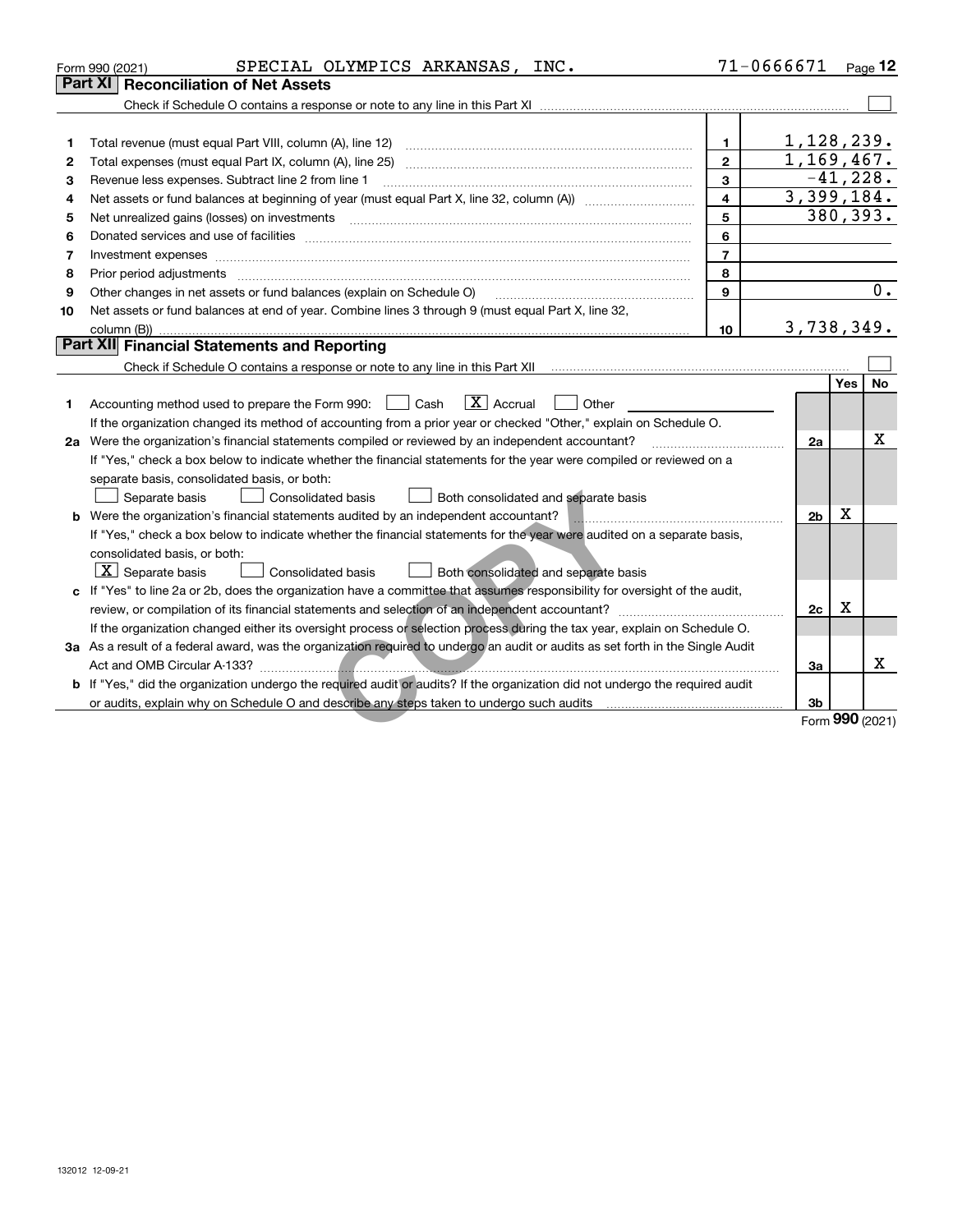| <b>SCHEDULE A</b> |  |
|-------------------|--|
|-------------------|--|

**(Form 990)**

## **Public Charity Status and Public Support**

**Complete if the organization is a section 501(c)(3) organization or a section 4947(a)(1) nonexempt charitable trust.**

| Internal Revenue Service | Department of the Treasury                                                                                                                                                 |  |                                                                        | Attach to Form 990 or Form 990-EZ.<br>$\blacktriangleright$ Go to www.irs.gov/Form990 for instructions and the latest information.           |     |                                                                |                            |  | <b>Open to Public</b><br>Inspection   |
|--------------------------|----------------------------------------------------------------------------------------------------------------------------------------------------------------------------|--|------------------------------------------------------------------------|----------------------------------------------------------------------------------------------------------------------------------------------|-----|----------------------------------------------------------------|----------------------------|--|---------------------------------------|
|                          | Name of the organization                                                                                                                                                   |  |                                                                        |                                                                                                                                              |     |                                                                |                            |  | <b>Employer identification number</b> |
|                          |                                                                                                                                                                            |  |                                                                        | SPECIAL OLYMPICS ARKANSAS, INC.                                                                                                              |     |                                                                |                            |  | 71-0666671                            |
| Part I                   |                                                                                                                                                                            |  |                                                                        | Reason for Public Charity Status. (All organizations must complete this part.) See instructions.                                             |     |                                                                |                            |  |                                       |
|                          |                                                                                                                                                                            |  |                                                                        | The organization is not a private foundation because it is: (For lines 1 through 12, check only one box.)                                    |     |                                                                |                            |  |                                       |
| 1                        |                                                                                                                                                                            |  |                                                                        | A church, convention of churches, or association of churches described in section 170(b)(1)(A)(i).                                           |     |                                                                |                            |  |                                       |
| 2                        |                                                                                                                                                                            |  |                                                                        | A school described in section 170(b)(1)(A)(ii). (Attach Schedule E (Form 990).)                                                              |     |                                                                |                            |  |                                       |
| з                        |                                                                                                                                                                            |  |                                                                        | A hospital or a cooperative hospital service organization described in section 170(b)(1)(A)(iii).                                            |     |                                                                |                            |  |                                       |
| 4                        |                                                                                                                                                                            |  |                                                                        | A medical research organization operated in conjunction with a hospital described in section 170(b)(1)(A)(iii). Enter the hospital's name,   |     |                                                                |                            |  |                                       |
|                          | city, and state:                                                                                                                                                           |  |                                                                        |                                                                                                                                              |     |                                                                |                            |  |                                       |
| 5                        |                                                                                                                                                                            |  |                                                                        |                                                                                                                                              |     |                                                                |                            |  |                                       |
|                          | An organization operated for the benefit of a college or university owned or operated by a governmental unit described in<br>section 170(b)(1)(A)(iv). (Complete Part II.) |  |                                                                        |                                                                                                                                              |     |                                                                |                            |  |                                       |
| 6                        |                                                                                                                                                                            |  |                                                                        | A federal, state, or local government or governmental unit described in section 170(b)(1)(A)(v).                                             |     |                                                                |                            |  |                                       |
| 7   X                    |                                                                                                                                                                            |  |                                                                        | An organization that normally receives a substantial part of its support from a governmental unit or from the general public described in    |     |                                                                |                            |  |                                       |
|                          |                                                                                                                                                                            |  | section 170(b)(1)(A)(vi). (Complete Part II.)                          |                                                                                                                                              |     |                                                                |                            |  |                                       |
| 8                        |                                                                                                                                                                            |  |                                                                        | A community trust described in section 170(b)(1)(A)(vi). (Complete Part II.)                                                                 |     |                                                                |                            |  |                                       |
| 9                        |                                                                                                                                                                            |  |                                                                        | An agricultural research organization described in section 170(b)(1)(A)(ix) operated in conjunction with a land-grant college                |     |                                                                |                            |  |                                       |
|                          |                                                                                                                                                                            |  |                                                                        | or university or a non-land-grant college of agriculture (see instructions). Enter the name, city, and state of the college or               |     |                                                                |                            |  |                                       |
|                          | university:                                                                                                                                                                |  |                                                                        |                                                                                                                                              |     |                                                                |                            |  |                                       |
| 10                       |                                                                                                                                                                            |  |                                                                        | An organization that normally receives (1) more than 33 1/3% of its support from contributions, membership fees, and gross receipts from     |     |                                                                |                            |  |                                       |
|                          |                                                                                                                                                                            |  |                                                                        | activities related to its exempt functions, subject to certain exceptions; and (2) no more than 33 1/3% of its support from gross investment |     |                                                                |                            |  |                                       |
|                          |                                                                                                                                                                            |  |                                                                        | income and unrelated business taxable income (less section 511 tax) from businesses acquired by the organization after June 30, 1975.        |     |                                                                |                            |  |                                       |
|                          |                                                                                                                                                                            |  | See section 509(a)(2). (Complete Part III.)                            |                                                                                                                                              |     |                                                                |                            |  |                                       |
| 11                       |                                                                                                                                                                            |  |                                                                        | An organization organized and operated exclusively to test for public safety. See section 509(a)(4).                                         |     |                                                                |                            |  |                                       |
| 12                       |                                                                                                                                                                            |  |                                                                        | An organization organized and operated exclusively for the benefit of, to perform the functions of, or to carry out the purposes of one or   |     |                                                                |                            |  |                                       |
|                          |                                                                                                                                                                            |  |                                                                        | more publicly supported organizations described in section 509(a)(1) or section 509(a)(2). See section 509(a)(3). Check the box on           |     |                                                                |                            |  |                                       |
|                          |                                                                                                                                                                            |  |                                                                        | lines 12a through 12d that describes the type of supporting organization and complete lines 12e, 12f, and 12g.                               |     |                                                                |                            |  |                                       |
| а                        |                                                                                                                                                                            |  |                                                                        | Type I. A supporting organization operated, supervised, or controlled by its supported organization(s), typically by giving                  |     |                                                                |                            |  |                                       |
|                          |                                                                                                                                                                            |  |                                                                        | the supported organization(s) the power to regularly appoint or elect a majority of the directors or trustees of the supporting              |     |                                                                |                            |  |                                       |
|                          |                                                                                                                                                                            |  | organization. You must complete Part IV, Sections A and B.             |                                                                                                                                              |     |                                                                |                            |  |                                       |
| b                        |                                                                                                                                                                            |  |                                                                        | Type II. A supporting organization supervised or controlled in connection with its supported organization(s), by having                      |     |                                                                |                            |  |                                       |
|                          |                                                                                                                                                                            |  |                                                                        | control or management of the supporting organization vested in the same persons that control or manage the supported                         |     |                                                                |                            |  |                                       |
|                          |                                                                                                                                                                            |  | organization(s). You must complete Part IV, Sections A and C.          |                                                                                                                                              |     |                                                                |                            |  |                                       |
| с                        |                                                                                                                                                                            |  |                                                                        | Type III functionally integrated. A supporting organization operated in connection with, and functionally integrated with,                   |     |                                                                |                            |  |                                       |
|                          |                                                                                                                                                                            |  |                                                                        | its supported organization(s) (see instructions). You must complete Part IV, Sections A, D, and E.                                           |     |                                                                |                            |  |                                       |
| d                        |                                                                                                                                                                            |  |                                                                        | Type III non-functionally integrated. A supporting organization operated in connection with its supported organization(s)                    |     |                                                                |                            |  |                                       |
|                          |                                                                                                                                                                            |  |                                                                        | that is not functionally integrated. The organization generally must satisfy a distribution requirement and an attentiveness                 |     |                                                                |                            |  |                                       |
|                          |                                                                                                                                                                            |  |                                                                        | requirement (see instructions). You must complete Part IV, Sections A and D, and Part V.                                                     |     |                                                                |                            |  |                                       |
| е                        |                                                                                                                                                                            |  |                                                                        | Check this box if the organization received a written determination from the IRS that it is a Type I, Type II, Type III                      |     |                                                                |                            |  |                                       |
|                          |                                                                                                                                                                            |  |                                                                        | functionally integrated, or Type III non-functionally integrated supporting organization.                                                    |     |                                                                |                            |  |                                       |
|                          | f Enter the number of supported organizations                                                                                                                              |  |                                                                        |                                                                                                                                              |     |                                                                |                            |  |                                       |
| a                        |                                                                                                                                                                            |  | Provide the following information about the supported organization(s). |                                                                                                                                              |     |                                                                |                            |  |                                       |
|                          | (i) Name of supported                                                                                                                                                      |  | (ii) EIN                                                               | (iii) Type of organization<br>(described on lines 1-10                                                                                       |     | (iv) Is the organization listed<br>in your governing document? | (v) Amount of monetary     |  | (vi) Amount of other                  |
|                          | organization                                                                                                                                                               |  |                                                                        | above (see instructions))                                                                                                                    | Yes | No                                                             | support (see instructions) |  | support (see instructions)            |
|                          |                                                                                                                                                                            |  |                                                                        |                                                                                                                                              |     |                                                                |                            |  |                                       |
|                          |                                                                                                                                                                            |  |                                                                        |                                                                                                                                              |     |                                                                |                            |  |                                       |
|                          |                                                                                                                                                                            |  |                                                                        |                                                                                                                                              |     |                                                                |                            |  |                                       |
|                          |                                                                                                                                                                            |  |                                                                        |                                                                                                                                              |     |                                                                |                            |  |                                       |
|                          |                                                                                                                                                                            |  |                                                                        |                                                                                                                                              |     |                                                                |                            |  |                                       |
|                          |                                                                                                                                                                            |  |                                                                        |                                                                                                                                              |     |                                                                |                            |  |                                       |
|                          |                                                                                                                                                                            |  |                                                                        |                                                                                                                                              |     |                                                                |                            |  |                                       |
|                          |                                                                                                                                                                            |  |                                                                        |                                                                                                                                              |     |                                                                |                            |  |                                       |
|                          |                                                                                                                                                                            |  |                                                                        |                                                                                                                                              |     |                                                                |                            |  |                                       |
|                          |                                                                                                                                                                            |  |                                                                        |                                                                                                                                              |     |                                                                |                            |  |                                       |
| Total                    |                                                                                                                                                                            |  |                                                                        |                                                                                                                                              |     |                                                                |                            |  |                                       |

٦

OMB No. 1545-0047

**2021**

**Open to Public**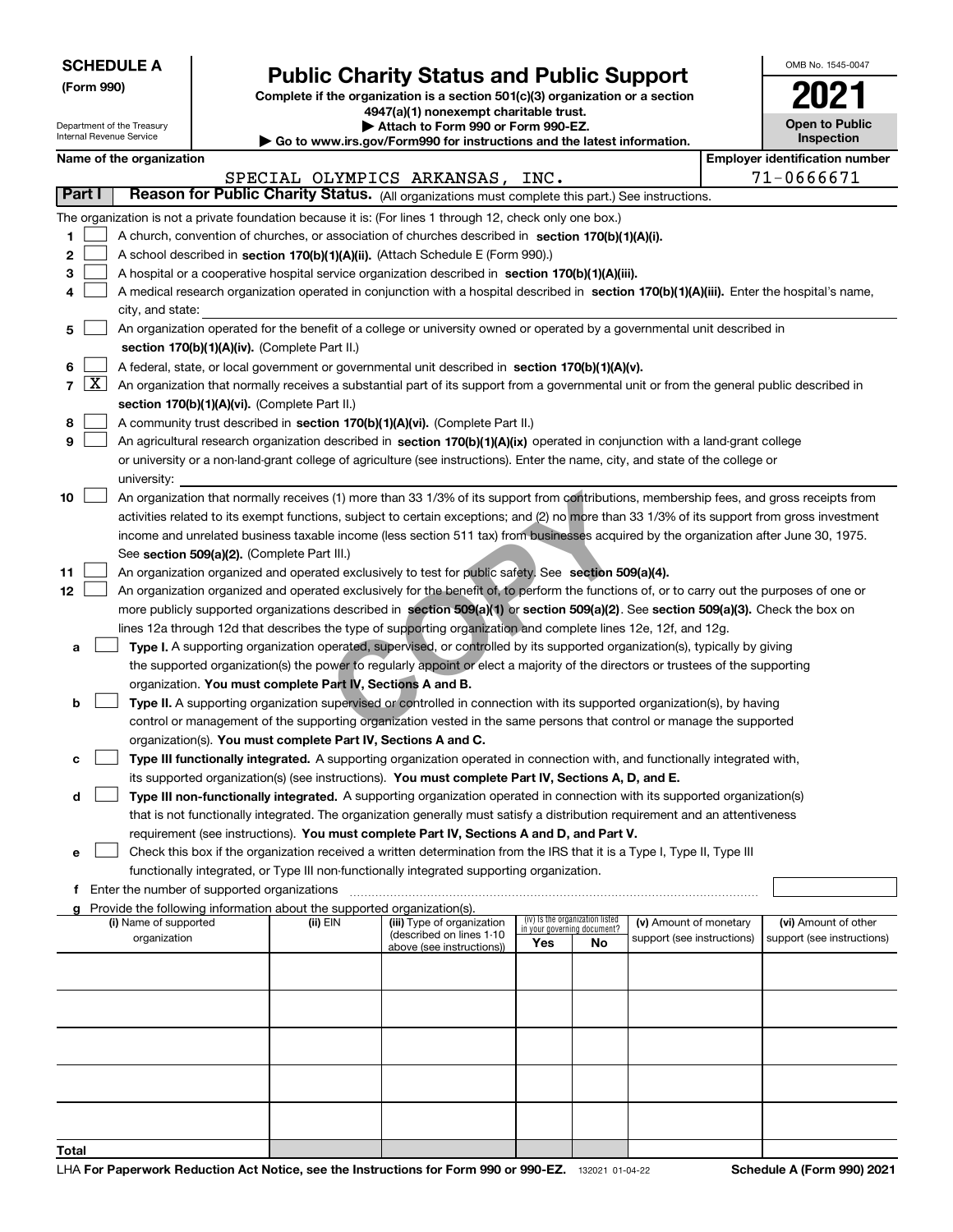Schedule A (Form 990) 2021 SPECIAL OLYMPICS ARKANSAS, INC。 7 I - U 6 6 6 7 I Page SPECIAL OLYMPICS ARKANSAS, INC. 71-0666671

(Complete only if you checked the box on line 5, 7, or 8 of Part I or if the organization failed to qualify under Part III. If the organization fails to qualify under the tests listed below, please complete Part III.) **Part II Support Schedule for Organizations Described in Sections 170(b)(1)(A)(iv) and 170(b)(1)(A)(vi)**

|    | <b>Section A. Public Support</b>                                                                                                               |          |            |            |            |          |                                          |
|----|------------------------------------------------------------------------------------------------------------------------------------------------|----------|------------|------------|------------|----------|------------------------------------------|
|    | Calendar year (or fiscal year beginning in)                                                                                                    | (a) 2017 | $(b)$ 2018 | $(c)$ 2019 | $(d)$ 2020 | (e) 2021 | (f) Total                                |
|    | 1 Gifts, grants, contributions, and                                                                                                            |          |            |            |            |          |                                          |
|    | membership fees received. (Do not                                                                                                              |          |            |            |            |          |                                          |
|    | include any "unusual grants.")                                                                                                                 | 1171876. | 1566263.   | 1437905.   | 1386858.   | 1390952. | 6953854.                                 |
|    | 2 Tax revenues levied for the organ-                                                                                                           |          |            |            |            |          |                                          |
|    | ization's benefit and either paid to                                                                                                           |          |            |            |            |          |                                          |
|    | or expended on its behalf                                                                                                                      |          |            |            |            |          |                                          |
|    | 3 The value of services or facilities                                                                                                          |          |            |            |            |          |                                          |
|    | furnished by a governmental unit to                                                                                                            |          |            |            |            |          |                                          |
|    | the organization without charge                                                                                                                |          |            |            |            |          |                                          |
|    | 4 Total. Add lines 1 through 3                                                                                                                 | 1171876. | 1566263.   | 1437905.   | 1386858.   | 1390952. | 6953854.                                 |
| 5  | The portion of total contributions                                                                                                             |          |            |            |            |          |                                          |
|    | by each person (other than a                                                                                                                   |          |            |            |            |          |                                          |
|    | governmental unit or publicly                                                                                                                  |          |            |            |            |          |                                          |
|    | supported organization) included                                                                                                               |          |            |            |            |          |                                          |
|    | on line 1 that exceeds 2% of the                                                                                                               |          |            |            |            |          |                                          |
|    | amount shown on line 11,                                                                                                                       |          |            |            |            |          |                                          |
|    | column (f)                                                                                                                                     |          |            |            |            |          | 71,698.                                  |
|    | 6 Public support. Subtract line 5 from line 4.                                                                                                 |          |            |            |            |          | 6882156.                                 |
|    | <b>Section B. Total Support</b>                                                                                                                |          |            |            |            |          |                                          |
|    | Calendar year (or fiscal year beginning in)                                                                                                    | (a) 2017 | $(b)$ 2018 | (c) 2019   | $(d)$ 2020 | (e) 2021 | (f) Total                                |
|    | <b>7</b> Amounts from line 4                                                                                                                   | 1171876. | 1566263.   | 1437905.   | 1386858.   | 1390952. | 6953854.                                 |
|    | 8 Gross income from interest,                                                                                                                  |          |            |            |            |          |                                          |
|    | dividends, payments received on                                                                                                                |          |            |            |            |          |                                          |
|    | securities loans, rents, royalties,                                                                                                            |          |            |            |            |          |                                          |
|    | and income from similar sources                                                                                                                | 59,086.  | 67,160.    | 51,362.    | 60,888.    | 62,897.  | 301, 393.                                |
|    | 9 Net income from unrelated business                                                                                                           |          |            |            |            |          |                                          |
|    | activities, whether or not the                                                                                                                 |          |            |            |            |          |                                          |
|    | business is regularly carried on                                                                                                               |          |            |            |            |          |                                          |
|    | 10 Other income. Do not include gain                                                                                                           |          |            |            |            |          |                                          |
|    | or loss from the sale of capital                                                                                                               |          |            |            |            |          |                                          |
|    | assets (Explain in Part VI.)                                                                                                                   | 53, 193. | 49,230.    | 53, 325.   | 31, 353.   | 23,960.  | 211,061.                                 |
|    | 11 Total support. Add lines 7 through 10                                                                                                       |          |            |            |            |          | 7466308.                                 |
|    | 12 Gross receipts from related activities, etc. (see instructions)                                                                             |          |            |            |            | 12       | 54,418.                                  |
|    | 13 First 5 years. If the Form 990 is for the organization's first, second, third, fourth, or fifth tax year as a section 501(c)(3)             |          |            |            |            |          |                                          |
|    | organization, check this box and stop here                                                                                                     |          |            |            |            |          |                                          |
|    | <b>Section C. Computation of Public Support Percentage</b>                                                                                     |          |            |            |            |          |                                          |
|    | 14 Public support percentage for 2021 (line 6, column (f), divided by line 11, column (f) <i>mummumumum</i>                                    |          |            |            |            | 14       | 92.18<br>%                               |
|    |                                                                                                                                                |          |            |            |            | 15       | 91.95<br>%                               |
|    | 16a 33 1/3% support test - 2021. If the organization did not check the box on line 13, and line 14 is 33 1/3% or more, check this box and      |          |            |            |            |          |                                          |
|    | stop here. The organization qualifies as a publicly supported organization                                                                     |          |            |            |            |          | $\blacktriangleright$ $\boxed{\text{X}}$ |
|    | b 33 1/3% support test - 2020. If the organization did not check a box on line 13 or 16a, and line 15 is 33 1/3% or more, check this box       |          |            |            |            |          |                                          |
|    | and stop here. The organization qualifies as a publicly supported organization                                                                 |          |            |            |            |          |                                          |
|    | 17a 10% -facts-and-circumstances test - 2021. If the organization did not check a box on line 13, 16a, or 16b, and line 14 is 10% or more,     |          |            |            |            |          |                                          |
|    | and if the organization meets the facts-and-circumstances test, check this box and stop here. Explain in Part VI how the organization          |          |            |            |            |          |                                          |
|    | meets the facts-and-circumstances test. The organization qualifies as a publicly supported organization                                        |          |            |            |            |          |                                          |
|    | <b>b 10% -facts-and-circumstances test - 2020.</b> If the organization did not check a box on line 13, 16a, 16b, or 17a, and line 15 is 10% or |          |            |            |            |          |                                          |
|    | more, and if the organization meets the facts-and-circumstances test, check this box and stop here. Explain in Part VI how the                 |          |            |            |            |          |                                          |
|    | organization meets the facts-and-circumstances test. The organization qualifies as a publicly supported organization                           |          |            |            |            |          |                                          |
| 18 | Private foundation. If the organization did not check a box on line 13, 16a, 16b, 17a, or 17b, check this box and see instructions             |          |            |            |            |          |                                          |
|    |                                                                                                                                                |          |            |            |            |          | Pohodulo A (Form 000) 2024               |

**Schedule A (Form 990) 2021**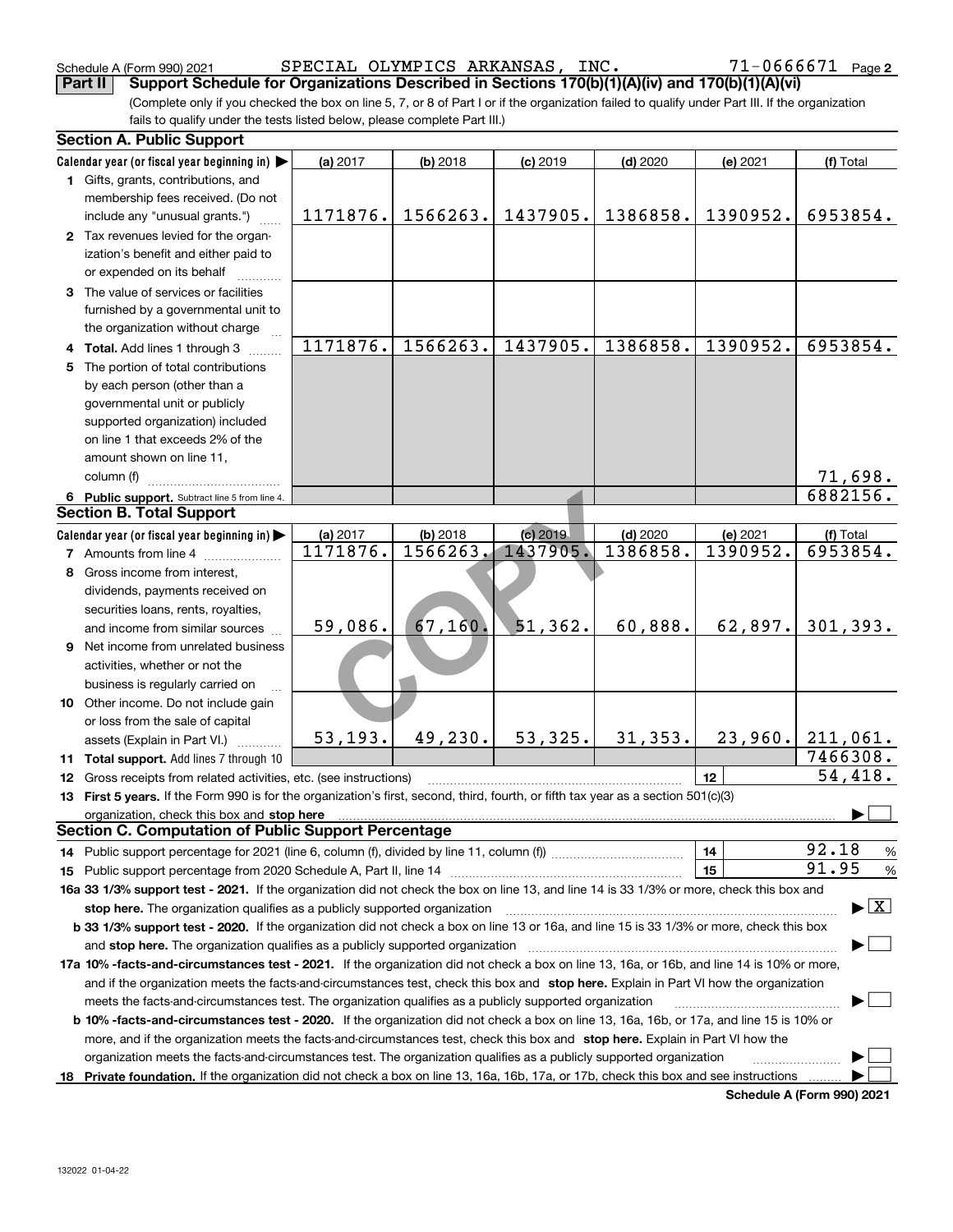| Schedule A (Form 990) 2021 |  |  |
|----------------------------|--|--|
|                            |  |  |

Schedule A (Form 990) 2021 SPECIAL OLYMPICS ARKANSAS , INC 71-0666671 <sub>Page</sub> **Part III Support Schedule for Organizations Described in Section 509(a)(2)** 

(Complete only if you checked the box on line 10 of Part I or if the organization failed to qualify under Part II. If the organization fails to qualify under the tests listed below, please complete Part II.)

| <b>Section A. Public Support</b>                                                                                                                                                                                                                                    |          |          |            |                                                                                                                      |    |          |                            |
|---------------------------------------------------------------------------------------------------------------------------------------------------------------------------------------------------------------------------------------------------------------------|----------|----------|------------|----------------------------------------------------------------------------------------------------------------------|----|----------|----------------------------|
| Calendar year (or fiscal year beginning in) $\blacktriangleright$                                                                                                                                                                                                   | (a) 2017 | (b) 2018 | $(c)$ 2019 | $(d)$ 2020                                                                                                           |    | (e) 2021 | (f) Total                  |
| 1 Gifts, grants, contributions, and                                                                                                                                                                                                                                 |          |          |            |                                                                                                                      |    |          |                            |
| membership fees received. (Do not                                                                                                                                                                                                                                   |          |          |            |                                                                                                                      |    |          |                            |
| include any "unusual grants.")                                                                                                                                                                                                                                      |          |          |            |                                                                                                                      |    |          |                            |
| <b>2</b> Gross receipts from admissions,<br>merchandise sold or services per-<br>formed, or facilities furnished in<br>any activity that is related to the<br>organization's tax-exempt purpose                                                                     |          |          |            |                                                                                                                      |    |          |                            |
| 3 Gross receipts from activities that<br>are not an unrelated trade or bus-                                                                                                                                                                                         |          |          |            |                                                                                                                      |    |          |                            |
| iness under section 513                                                                                                                                                                                                                                             |          |          |            |                                                                                                                      |    |          |                            |
| 4 Tax revenues levied for the organ-<br>ization's benefit and either paid to                                                                                                                                                                                        |          |          |            |                                                                                                                      |    |          |                            |
| or expended on its behalf<br>.                                                                                                                                                                                                                                      |          |          |            |                                                                                                                      |    |          |                            |
| 5 The value of services or facilities<br>furnished by a governmental unit to                                                                                                                                                                                        |          |          |            |                                                                                                                      |    |          |                            |
| the organization without charge                                                                                                                                                                                                                                     |          |          |            |                                                                                                                      |    |          |                            |
| <b>6 Total.</b> Add lines 1 through 5                                                                                                                                                                                                                               |          |          |            |                                                                                                                      |    |          |                            |
| 7a Amounts included on lines 1, 2, and                                                                                                                                                                                                                              |          |          |            |                                                                                                                      |    |          |                            |
| 3 received from disqualified persons<br><b>b</b> Amounts included on lines 2 and 3 received<br>from other than disqualified persons that<br>exceed the greater of \$5,000 or 1% of the<br>amount on line 13 for the year                                            |          |          |            |                                                                                                                      |    |          |                            |
| c Add lines 7a and 7b                                                                                                                                                                                                                                               |          |          |            |                                                                                                                      |    |          |                            |
| 8 Public support. (Subtract line 7c from line 6.)                                                                                                                                                                                                                   |          |          |            |                                                                                                                      |    |          |                            |
| <b>Section B. Total Support</b>                                                                                                                                                                                                                                     |          |          |            |                                                                                                                      |    |          |                            |
| Calendar year (or fiscal year beginning in)                                                                                                                                                                                                                         | (a) 2017 | (b) 2018 | $(c)$ 2019 | $(d)$ 2020                                                                                                           |    | (e) 2021 | (f) Total                  |
| 9 Amounts from line 6<br><b>10a</b> Gross income from interest,<br>dividends, payments received on<br>securities loans, rents, royalties,<br>and income from similar sources                                                                                        |          |          |            |                                                                                                                      |    |          |                            |
| <b>b</b> Unrelated business taxable income<br>(less section 511 taxes) from businesses<br>acquired after June 30, 1975                                                                                                                                              |          |          |            |                                                                                                                      |    |          |                            |
| c Add lines 10a and 10b<br>11 Net income from unrelated business<br>activities not included on line 10b,<br>whether or not the business is<br>regularly carried on                                                                                                  |          |          |            |                                                                                                                      |    |          |                            |
| <b>12</b> Other income. Do not include gain<br>or loss from the sale of capital<br>assets (Explain in Part VI.)                                                                                                                                                     |          |          |            |                                                                                                                      |    |          |                            |
| <b>13</b> Total support. (Add lines 9, 10c, 11, and 12.)                                                                                                                                                                                                            |          |          |            |                                                                                                                      |    |          |                            |
| 14 First 5 years. If the Form 990 is for the organization's first, second, third, fourth, or fifth tax year as a section 501(c)(3) organization,<br>check this box and stop here measurements are constructed as the state of the state of the state of the state o |          |          |            |                                                                                                                      |    |          |                            |
| <b>Section C. Computation of Public Support Percentage</b>                                                                                                                                                                                                          |          |          |            |                                                                                                                      |    |          |                            |
| 15 Public support percentage for 2021 (line 8, column (f), divided by line 13, column (f))                                                                                                                                                                          |          |          |            | <u> 1986 - Jan Stein Stein Stein Stein Stein Stein Stein Stein Stein Stein Stein Stein Stein Stein Stein Stein S</u> | 15 |          | %                          |
| 16 Public support percentage from 2020 Schedule A, Part III, line 15<br><b>Section D. Computation of Investment Income Percentage</b>                                                                                                                               |          |          |            |                                                                                                                      | 16 |          | %                          |
| 17 Investment income percentage for 2021 (line 10c, column (f), divided by line 13, column (f))                                                                                                                                                                     |          |          |            |                                                                                                                      | 17 |          | %                          |
| <b>18</b> Investment income percentage from <b>2020</b> Schedule A, Part III, line 17                                                                                                                                                                               |          |          |            |                                                                                                                      | 18 |          | %                          |
| 19a 33 1/3% support tests - 2021. If the organization did not check the box on line 14, and line 15 is more than 33 1/3%, and line 17 is not                                                                                                                        |          |          |            |                                                                                                                      |    |          |                            |
| more than 33 1/3%, check this box and stop here. The organization qualifies as a publicly supported organization                                                                                                                                                    |          |          |            |                                                                                                                      |    |          | ▶                          |
| b 33 1/3% support tests - 2020. If the organization did not check a box on line 14 or line 19a, and line 16 is more than 33 1/3%, and                                                                                                                               |          |          |            |                                                                                                                      |    |          |                            |
| line 18 is not more than 33 1/3%, check this box and stop here. The organization qualifies as a publicly supported organization                                                                                                                                     |          |          |            |                                                                                                                      |    |          |                            |
| 20 Private foundation. If the organization did not check a box on line 14, 19a, or 19b, check this box and see instructions                                                                                                                                         |          |          |            |                                                                                                                      |    |          | Pohodulo A (Form 000) 2024 |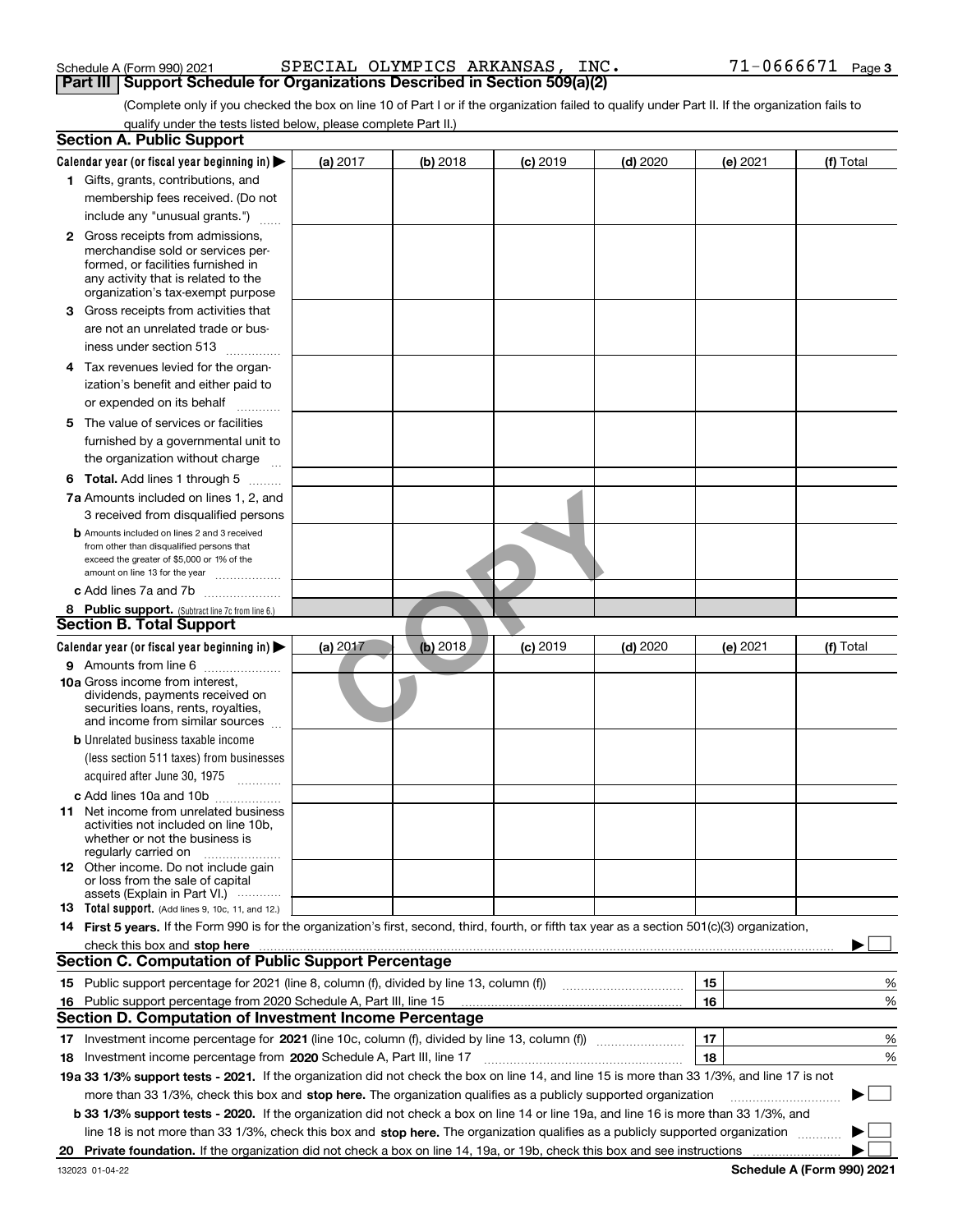#### Schedule A (Form 990) 2021 SPECIAL OLYMPICS ARKANSAS , INC 71-0666671 <sub>Page</sub>

**Yes No**

### **Part IV Supporting Organizations**

(Complete only if you checked a box in line 12 on Part I. If you checked box 12a, Part I, complete Sections A and B. If you checked box 12b, Part I, complete Sections A and C. If you checked box 12c, Part I, complete Sections A, D, and E. If you checked box 12d, Part I, complete Sections A and D, and complete Part V.)

#### **Section A. All Supporting Organizations**

- **1** Are all of the organization's supported organizations listed by name in the organization's governing documents? If "No," describe in **Part VI** how the supported organizations are designated. If designated by *class or purpose, describe the designation. If historic and continuing relationship, explain.*
- **2** Did the organization have any supported organization that does not have an IRS determination of status under section 509(a)(1) or (2)? If "Yes," explain in Part VI how the organization determined that the supported *organization was described in section 509(a)(1) or (2).*
- **3a** Did the organization have a supported organization described in section 501(c)(4), (5), or (6)? If "Yes," answer *lines 3b and 3c below.*
- **b** Did the organization confirm that each supported organization qualified under section 501(c)(4), (5), or (6) and satisfied the public support tests under section 509(a)(2)? If "Yes," describe in **Part VI** when and how the *organization made the determination.*
- **c**Did the organization ensure that all support to such organizations was used exclusively for section 170(c)(2)(B) purposes? If "Yes," explain in **Part VI** what controls the organization put in place to ensure such use.
- **4a***If* Was any supported organization not organized in the United States ("foreign supported organization")? *"Yes," and if you checked box 12a or 12b in Part I, answer lines 4b and 4c below.*
- **b** Did the organization have ultimate control and discretion in deciding whether to make grants to the foreign supported organization? If "Yes," describe in **Part VI** how the organization had such control and discretion *despite being controlled or supervised by or in connection with its supported organizations.*
- **c** Did the organization support any foreign supported organization that does not have an IRS determination under sections 501(c)(3) and 509(a)(1) or (2)? If "Yes," explain in **Part VI** what controls the organization used *to ensure that all support to the foreign supported organization was used exclusively for section 170(c)(2)(B) purposes.*
- **5a***If "Yes,"* Did the organization add, substitute, or remove any supported organizations during the tax year? answer lines 5b and 5c below (if applicable). Also, provide detail in **Part VI,** including (i) the names and EIN *numbers of the supported organizations added, substituted, or removed; (ii) the reasons for each such action; (iii) the authority under the organization's organizing document authorizing such action; and (iv) how the action was accomplished (such as by amendment to the organizing document).* in **Part VI** how the organization had such control and d<br>proving in connection with its supported organizations.<br>upported organization that does not have an IRS determ<br>?)? If "Yes," explain in **Part VI** what controls the o
- **b** Type I or Type II only. Was any added or substituted supported organization part of a class already designated in the organization's organizing document?
- **cSubstitutions only.**  Was the substitution the result of an event beyond the organization's control?
- **6** Did the organization provide support (whether in the form of grants or the provision of services or facilities) to **Part VI.** *If "Yes," provide detail in* support or benefit one or more of the filing organization's supported organizations? anyone other than (i) its supported organizations, (ii) individuals that are part of the charitable class benefited by one or more of its supported organizations, or (iii) other supporting organizations that also
- **7**Did the organization provide a grant, loan, compensation, or other similar payment to a substantial contributor *If "Yes," complete Part I of Schedule L (Form 990).* regard to a substantial contributor? (as defined in section 4958(c)(3)(C)), a family member of a substantial contributor, or a 35% controlled entity with
- **8** Did the organization make a loan to a disqualified person (as defined in section 4958) not described on line 7? *If "Yes," complete Part I of Schedule L (Form 990).*
- **9a** Was the organization controlled directly or indirectly at any time during the tax year by one or more in section 509(a)(1) or (2))? If "Yes," *provide detail in* <code>Part VI.</code> disqualified persons, as defined in section 4946 (other than foundation managers and organizations described
- **b** Did one or more disqualified persons (as defined on line 9a) hold a controlling interest in any entity in which the supporting organization had an interest? If "Yes," provide detail in P**art VI**.
- **c**Did a disqualified person (as defined on line 9a) have an ownership interest in, or derive any personal benefit from, assets in which the supporting organization also had an interest? If "Yes," provide detail in P**art VI.**
- **10a** Was the organization subject to the excess business holdings rules of section 4943 because of section supporting organizations)? If "Yes," answer line 10b below. 4943(f) (regarding certain Type II supporting organizations, and all Type III non-functionally integrated
- **b** Did the organization have any excess business holdings in the tax year? (Use Schedule C, Form 4720, to *determine whether the organization had excess business holdings.)*

**123a3b3c4a4b4c5a5b5c6789a 9b9c10a**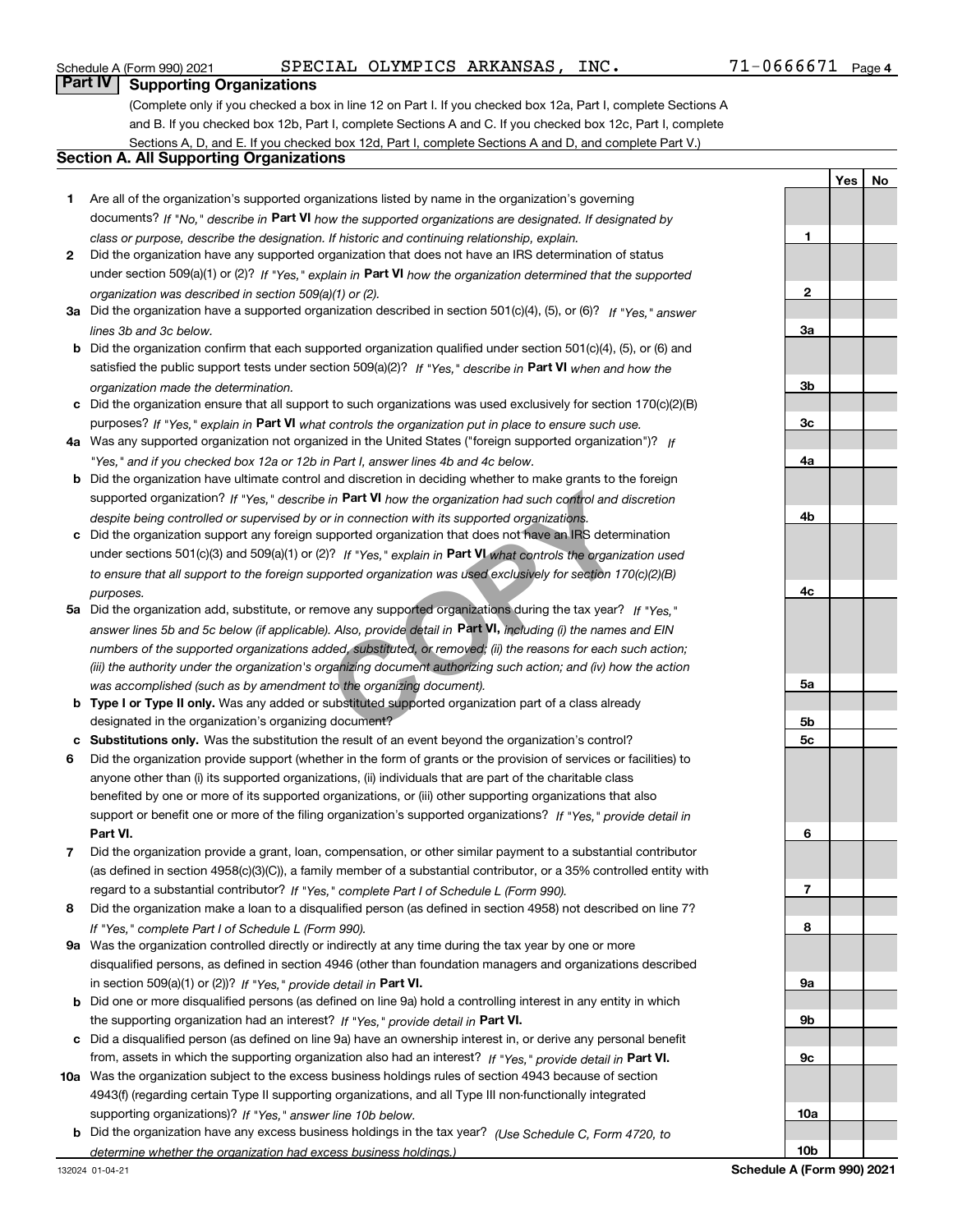|  | Schedule A (Form 990) 2021 |  |  | SPECIAL OLYMPICS ARKANSAS, | INC. | 71-0666671 | Page 5 |
|--|----------------------------|--|--|----------------------------|------|------------|--------|
|--|----------------------------|--|--|----------------------------|------|------------|--------|

|    | <b>Supporting Organizations (continued)</b><br>Part IV                                                                                                                                                                                                    |                 |     |    |
|----|-----------------------------------------------------------------------------------------------------------------------------------------------------------------------------------------------------------------------------------------------------------|-----------------|-----|----|
|    |                                                                                                                                                                                                                                                           |                 | Yes | No |
| 11 | Has the organization accepted a gift or contribution from any of the following persons?                                                                                                                                                                   |                 |     |    |
|    | a A person who directly or indirectly controls, either alone or together with persons described on lines 11b and                                                                                                                                          |                 |     |    |
|    | 11c below, the governing body of a supported organization?                                                                                                                                                                                                | 11a             |     |    |
|    | <b>b</b> A family member of a person described on line 11a above?                                                                                                                                                                                         | 11 <sub>b</sub> |     |    |
|    | c A 35% controlled entity of a person described on line 11a or 11b above? If "Yes" to line 11a, 11b, or 11c, provide                                                                                                                                      |                 |     |    |
|    | detail in Part VI.                                                                                                                                                                                                                                        | 11c             |     |    |
|    | <b>Section B. Type I Supporting Organizations</b>                                                                                                                                                                                                         |                 |     |    |
|    |                                                                                                                                                                                                                                                           |                 | Yes | No |
| 1  | Did the governing body, members of the governing body, officers acting in their official capacity, or membership of one or                                                                                                                                |                 |     |    |
|    | more supported organizations have the power to regularly appoint or elect at least a majority of the organization's officers,                                                                                                                             |                 |     |    |
|    | directors, or trustees at all times during the tax year? If "No," describe in Part VI how the supported organization(s)<br>effectively operated, supervised, or controlled the organization's activities. If the organization had more than one supported |                 |     |    |
|    | organization, describe how the powers to appoint and/or remove officers, directors, or trustees were allocated among the                                                                                                                                  |                 |     |    |
|    | supported organizations and what conditions or restrictions, if any, applied to such powers during the tax year.                                                                                                                                          | 1               |     |    |
| 2  | Did the organization operate for the benefit of any supported organization other than the supported                                                                                                                                                       |                 |     |    |
|    | organization(s) that operated, supervised, or controlled the supporting organization? If "Yes," explain in                                                                                                                                                |                 |     |    |
|    | <b>Part VI</b> how providing such benefit carried out the purposes of the supported organization(s) that operated,                                                                                                                                        |                 |     |    |
|    | supervised, or controlled the supporting organization.                                                                                                                                                                                                    | $\mathbf{2}$    |     |    |
|    | <b>Section C. Type II Supporting Organizations</b>                                                                                                                                                                                                        |                 |     |    |
|    |                                                                                                                                                                                                                                                           |                 | Yes | No |
| 1  | Were a majority of the organization's directors or trustees during the tax year also a majority of the directors                                                                                                                                          |                 |     |    |
|    | or trustees of each of the organization's supported organization(s)? If "No," describe in Part VI how control                                                                                                                                             |                 |     |    |
|    | or management of the supporting organization was vested in the same persons that controlled or managed                                                                                                                                                    |                 |     |    |
|    | the supported organization(s).                                                                                                                                                                                                                            | 1               |     |    |
|    | <b>Section D. All Type III Supporting Organizations</b>                                                                                                                                                                                                   |                 |     |    |
|    |                                                                                                                                                                                                                                                           |                 | Yes | No |
| 1  | Did the organization provide to each of its supported organizations, by the last day of the fifth month of the                                                                                                                                            |                 |     |    |
|    | organization's tax year, (i) a written notice describing the type and amount of support provided during the prior tax                                                                                                                                     |                 |     |    |
|    | year, (ii) a copy of the Form 990 that was most recently filed as of the date of notification, and (iii) copies of the                                                                                                                                    |                 |     |    |
|    | organization's governing documents in effect on the date of notification, to the extent not previously provided?                                                                                                                                          | 1               |     |    |
| 2  | Were any of the organization's officers, directors, or trustees either (i) appointed or elected by the supported                                                                                                                                          |                 |     |    |
|    | organization(s) or (ii) serving on the governing body of a supported organization? If "No," explain in Part VI how                                                                                                                                        |                 |     |    |
|    | the organization maintained a close and continuous working relationship with the supported organization(s).                                                                                                                                               | $\mathbf{2}$    |     |    |
| 3  | By reason of the relationship described on line 2, above, did the organization's supported organizations have a                                                                                                                                           |                 |     |    |
|    | significant voice in the organization's investment policies and in directing the use of the organization's                                                                                                                                                |                 |     |    |
|    | income or assets at all times during the tax year? If "Yes," describe in Part VI the role the organization's                                                                                                                                              |                 |     |    |
|    | supported organizations played in this regard.<br>Section E. Type III Functionally Integrated Supporting Organizations                                                                                                                                    | 3               |     |    |
|    |                                                                                                                                                                                                                                                           |                 |     |    |
| 1  | Check the box next to the method that the organization used to satisfy the Integral Part Test during the year (see instructions).                                                                                                                         |                 |     |    |
| a  | The organization satisfied the Activities Test. Complete line 2 below.                                                                                                                                                                                    |                 |     |    |
| b  | The organization is the parent of each of its supported organizations. Complete line 3 below.                                                                                                                                                             |                 |     |    |
| c  | The organization supported a governmental entity. Describe in Part VI how you supported a governmental entity (see instructions)                                                                                                                          |                 |     |    |
| 2  | Activities Test. Answer lines 2a and 2b below.                                                                                                                                                                                                            |                 | Yes | No |
| а  | Did substantially all of the organization's activities during the tax year directly further the exempt purposes of                                                                                                                                        |                 |     |    |
|    | the supported organization(s) to which the organization was responsive? If "Yes," then in Part VI identify                                                                                                                                                |                 |     |    |
|    | those supported organizations and explain how these activities directly furthered their exempt purposes,                                                                                                                                                  |                 |     |    |
|    | how the organization was responsive to those supported organizations, and how the organization determined                                                                                                                                                 |                 |     |    |

*that these activities constituted substantially all of its activities.*

- **b** Did the activities described on line 2a, above, constitute activities that, but for the organization's involvement, **Part VI**  *the reasons for the organization's position that its supported organization(s) would have engaged in* one or more of the organization's supported organization(s) would have been engaged in? If "Yes," e*xplain in these activities but for the organization's involvement.*
- **3** Parent of Supported Organizations. Answer lines 3a and 3b below.

**a** Did the organization have the power to regularly appoint or elect a majority of the officers, directors, or trustees of each of the supported organizations? If "Yes" or "No" provide details in **Part VI.** 

**b** Did the organization exercise a substantial degree of direction over the policies, programs, and activities of each of its supported organizations? If "Yes," describe in **Part VI** the role played by the organization in this regard.<br>.

**2a**

**2b**

**3a**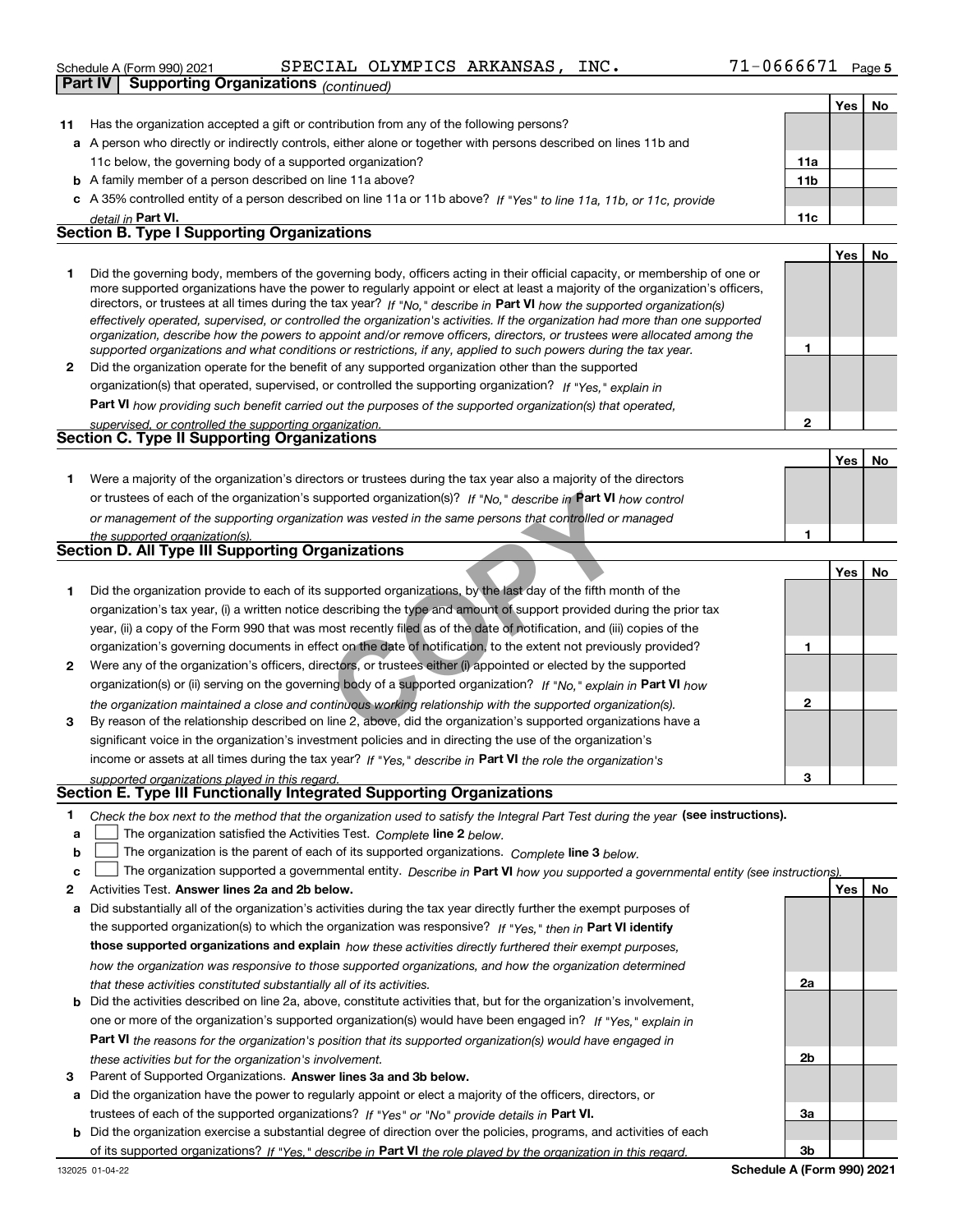| Schedule A (Form 990) 20 |  |
|--------------------------|--|
|                          |  |

Schedule A (Form 990) 2021 SPECIAL OLYMPICS ARKANSAS, INC。 7 I - U 6 6 6 7 I Page SPECIAL OLYMPICS ARKANSAS, INC. 71-0666671

| <b>Part V</b> | Type III Non-Functionally Integrated 509(a)(3) Supporting Organizations                                                                        |                |                |                                |
|---------------|------------------------------------------------------------------------------------------------------------------------------------------------|----------------|----------------|--------------------------------|
| 1             | Check here if the organization satisfied the Integral Part Test as a qualifying trust on Nov. 20, 1970 (explain in Part VI). See instructions. |                |                |                                |
|               | All other Type III non-functionally integrated supporting organizations must complete Sections A through E.                                    |                |                |                                |
|               | Section A - Adjusted Net Income                                                                                                                |                | (A) Prior Year | (B) Current Year<br>(optional) |
| 1             | Net short-term capital gain                                                                                                                    | 1              |                |                                |
| $\mathbf{2}$  | Recoveries of prior-year distributions                                                                                                         | $\overline{2}$ |                |                                |
| 3             | Other gross income (see instructions)                                                                                                          | 3              |                |                                |
| 4             | Add lines 1 through 3.                                                                                                                         | 4              |                |                                |
| 5             | Depreciation and depletion                                                                                                                     | 5              |                |                                |
| 6             | Portion of operating expenses paid or incurred for production or                                                                               |                |                |                                |
|               | collection of gross income or for management, conservation, or                                                                                 |                |                |                                |
|               | maintenance of property held for production of income (see instructions)                                                                       | 6              |                |                                |
| 7             | Other expenses (see instructions)                                                                                                              | $\overline{7}$ |                |                                |
| 8             | <b>Adjusted Net Income</b> (subtract lines 5, 6, and 7 from line 4)                                                                            | 8              |                |                                |
|               | <b>Section B - Minimum Asset Amount</b>                                                                                                        |                | (A) Prior Year | (B) Current Year<br>(optional) |
| 1.            | Aggregate fair market value of all non-exempt-use assets (see                                                                                  |                |                |                                |
|               | instructions for short tax year or assets held for part of year):                                                                              |                |                |                                |
|               | a Average monthly value of securities                                                                                                          | 1a             |                |                                |
|               | <b>b</b> Average monthly cash balances                                                                                                         | 1b             |                |                                |
|               | c Fair market value of other non-exempt-use assets                                                                                             | 1c             |                |                                |
|               | <b>d</b> Total (add lines 1a, 1b, and 1c)                                                                                                      | 1d             |                |                                |
|               | e Discount claimed for blockage or other factors                                                                                               |                |                |                                |
|               | (explain in detail in Part VI):                                                                                                                |                |                |                                |
| $\mathbf{2}$  | Acquisition indebtedness applicable to non-exempt-use assets                                                                                   | $\overline{2}$ |                |                                |
| 3             | Subtract line 2 from line 1d.                                                                                                                  | 3              |                |                                |
| 4             | Cash deemed held for exempt use. Enter 0.015 of line 3 (for greater amount,                                                                    |                |                |                                |
|               | see instructions).                                                                                                                             | 4              |                |                                |
| 5             | Net value of non-exempt-use assets (subtract line 4 from line 3)                                                                               | 5              |                |                                |
| 6             | Multiply line 5 by 0.035.                                                                                                                      | 6              |                |                                |
| 7             | Recoveries of prior-year distributions                                                                                                         | 7              |                |                                |
| 8             | Minimum Asset Amount (add line 7 to line 6)                                                                                                    | 8              |                |                                |
|               | <b>Section C - Distributable Amount</b>                                                                                                        |                |                | <b>Current Year</b>            |
| 1             | Adjusted net income for prior year (from Section A, line 8, column A)                                                                          | 1              |                |                                |
| 2             | Enter 0.85 of line 1.                                                                                                                          | $\overline{2}$ |                |                                |
| з             | Minimum asset amount for prior year (from Section B, line 8, column A)                                                                         | 3              |                |                                |
| 4             | Enter greater of line 2 or line 3.                                                                                                             | 4              |                |                                |
| 5             | Income tax imposed in prior year                                                                                                               | 5              |                |                                |
| 6             | <b>Distributable Amount.</b> Subtract line 5 from line 4, unless subject to                                                                    |                |                |                                |
|               | emergency temporary reduction (see instructions).                                                                                              | 6              |                |                                |
|               |                                                                                                                                                |                |                |                                |

**7**Check here if the current year is the organization's first as a non-functionally integrated Type III supporting organization (see instructions).

**Schedule A (Form 990) 2021**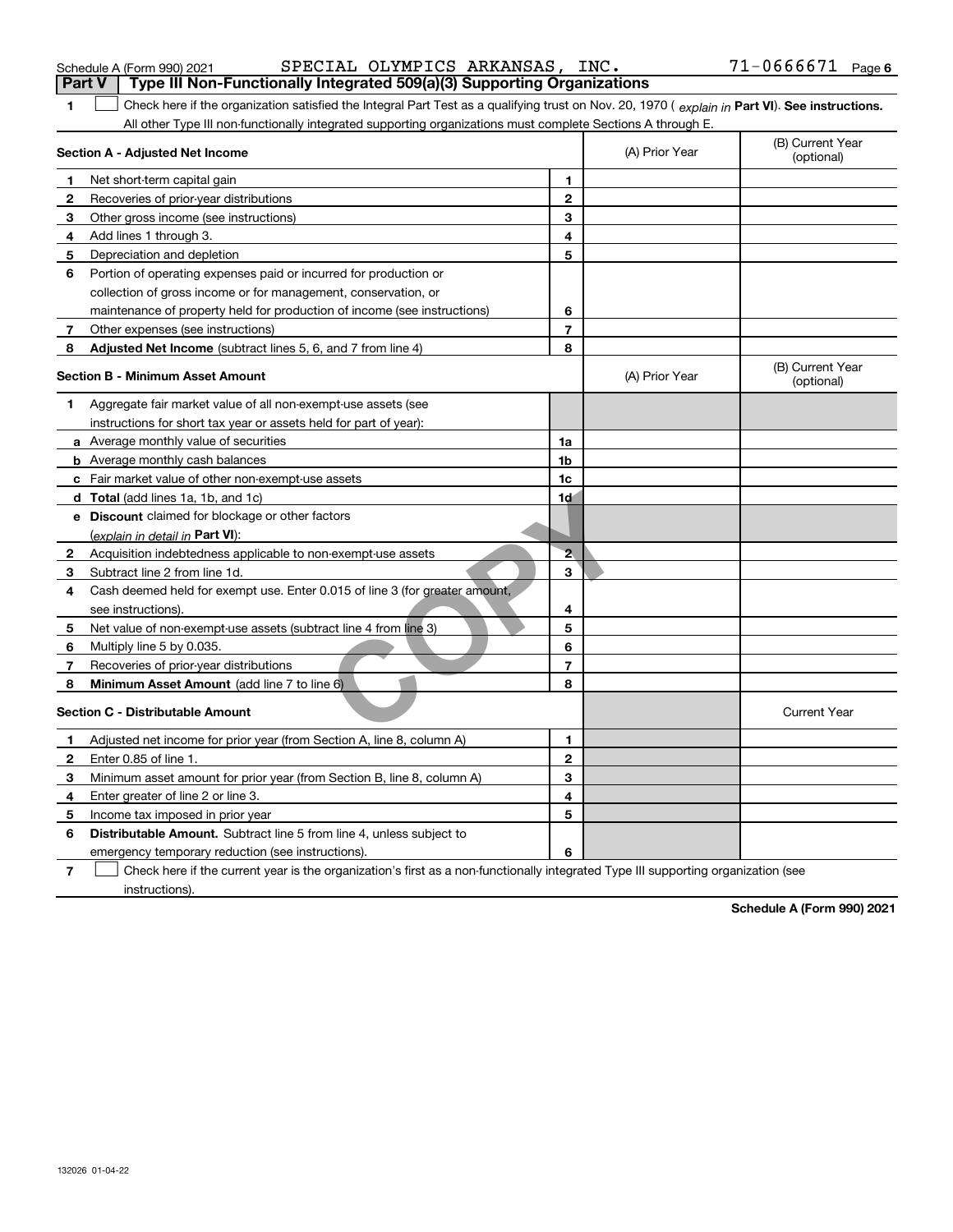| <b>Part V</b> | Type III Non-Functionally Integrated 509(a)(3) Supporting Organizations                    |                                    | (continued)                                   |                |                                                  |
|---------------|--------------------------------------------------------------------------------------------|------------------------------------|-----------------------------------------------|----------------|--------------------------------------------------|
|               | <b>Section D - Distributions</b>                                                           |                                    |                                               |                | <b>Current Year</b>                              |
| 1             | Amounts paid to supported organizations to accomplish exempt purposes                      |                                    | 1                                             |                |                                                  |
| 2             | Amounts paid to perform activity that directly furthers exempt purposes of supported       |                                    |                                               |                |                                                  |
|               | organizations, in excess of income from activity                                           |                                    | 2                                             |                |                                                  |
| 3             | Administrative expenses paid to accomplish exempt purposes of supported organizations      |                                    | 3                                             |                |                                                  |
| 4             | Amounts paid to acquire exempt-use assets                                                  |                                    |                                               | 4              |                                                  |
| 5             | Qualified set-aside amounts (prior IRS approval required - provide details in Part VI)     |                                    |                                               | 5              |                                                  |
| 6             | Other distributions ( <i>describe in</i> Part VI). See instructions.                       |                                    |                                               | 6              |                                                  |
| 7             | Total annual distributions. Add lines 1 through 6.                                         |                                    |                                               | $\overline{7}$ |                                                  |
| 8             | Distributions to attentive supported organizations to which the organization is responsive |                                    |                                               |                |                                                  |
|               | (provide details in Part VI). See instructions.                                            |                                    |                                               | 8              |                                                  |
| 9             | Distributable amount for 2021 from Section C, line 6                                       |                                    |                                               | 9              |                                                  |
| 10            | Line 8 amount divided by line 9 amount                                                     |                                    |                                               | 10             |                                                  |
|               | <b>Section E - Distribution Allocations</b> (see instructions)                             | (i)<br><b>Excess Distributions</b> | (ii)<br><b>Underdistributions</b><br>Pre-2021 |                | (iii)<br><b>Distributable</b><br>Amount for 2021 |
| 1             | Distributable amount for 2021 from Section C, line 6                                       |                                    |                                               |                |                                                  |
| 2             | Underdistributions, if any, for years prior to 2021 (reason-                               |                                    |                                               |                |                                                  |
|               | able cause required - explain in Part VI). See instructions.                               |                                    |                                               |                |                                                  |
| 3             | Excess distributions carryover, if any, to 2021                                            |                                    |                                               |                |                                                  |
|               | a From 2016                                                                                |                                    |                                               |                |                                                  |
|               | <b>b</b> From 2017                                                                         |                                    |                                               |                |                                                  |
|               | $c$ From 2018                                                                              |                                    |                                               |                |                                                  |
|               | d From 2019                                                                                |                                    |                                               |                |                                                  |
|               | e From 2020                                                                                |                                    |                                               |                |                                                  |
|               | f Total of lines 3a through 3e                                                             |                                    |                                               |                |                                                  |
|               | g Applied to underdistributions of prior years                                             |                                    |                                               |                |                                                  |
|               | h Applied to 2021 distributable amount                                                     |                                    |                                               |                |                                                  |
|               | Carryover from 2016 not applied (see instructions)                                         |                                    |                                               |                |                                                  |
|               | Remainder. Subtract lines 3g, 3h, and 3i from line 3f.                                     |                                    |                                               |                |                                                  |
| 4             | Distributions for 2021 from Section D,                                                     |                                    |                                               |                |                                                  |
|               | line $7:$                                                                                  |                                    |                                               |                |                                                  |
|               | a Applied to underdistributions of prior years                                             |                                    |                                               |                |                                                  |
|               | <b>b</b> Applied to 2021 distributable amount                                              |                                    |                                               |                |                                                  |
|               | c Remainder. Subtract lines 4a and 4b from line 4.                                         |                                    |                                               |                |                                                  |
| 5.            | Remaining underdistributions for years prior to 2021, if                                   |                                    |                                               |                |                                                  |
|               | any. Subtract lines 3g and 4a from line 2. For result greater                              |                                    |                                               |                |                                                  |
|               | than zero, explain in Part VI. See instructions.                                           |                                    |                                               |                |                                                  |
| 6             | Remaining underdistributions for 2021. Subtract lines 3h                                   |                                    |                                               |                |                                                  |
|               | and 4b from line 1. For result greater than zero, explain in                               |                                    |                                               |                |                                                  |
|               | <b>Part VI.</b> See instructions.                                                          |                                    |                                               |                |                                                  |
| 7             | Excess distributions carryover to 2022. Add lines 3j                                       |                                    |                                               |                |                                                  |
|               | and 4c.                                                                                    |                                    |                                               |                |                                                  |
| 8             | Breakdown of line 7:                                                                       |                                    |                                               |                |                                                  |
|               | a Excess from 2017                                                                         |                                    |                                               |                |                                                  |
|               | <b>b</b> Excess from 2018                                                                  |                                    |                                               |                |                                                  |
|               | c Excess from 2019                                                                         |                                    |                                               |                |                                                  |
|               | d Excess from 2020                                                                         |                                    |                                               |                |                                                  |
|               | e Excess from 2021                                                                         |                                    |                                               |                |                                                  |

**Schedule A (Form 990) 2021**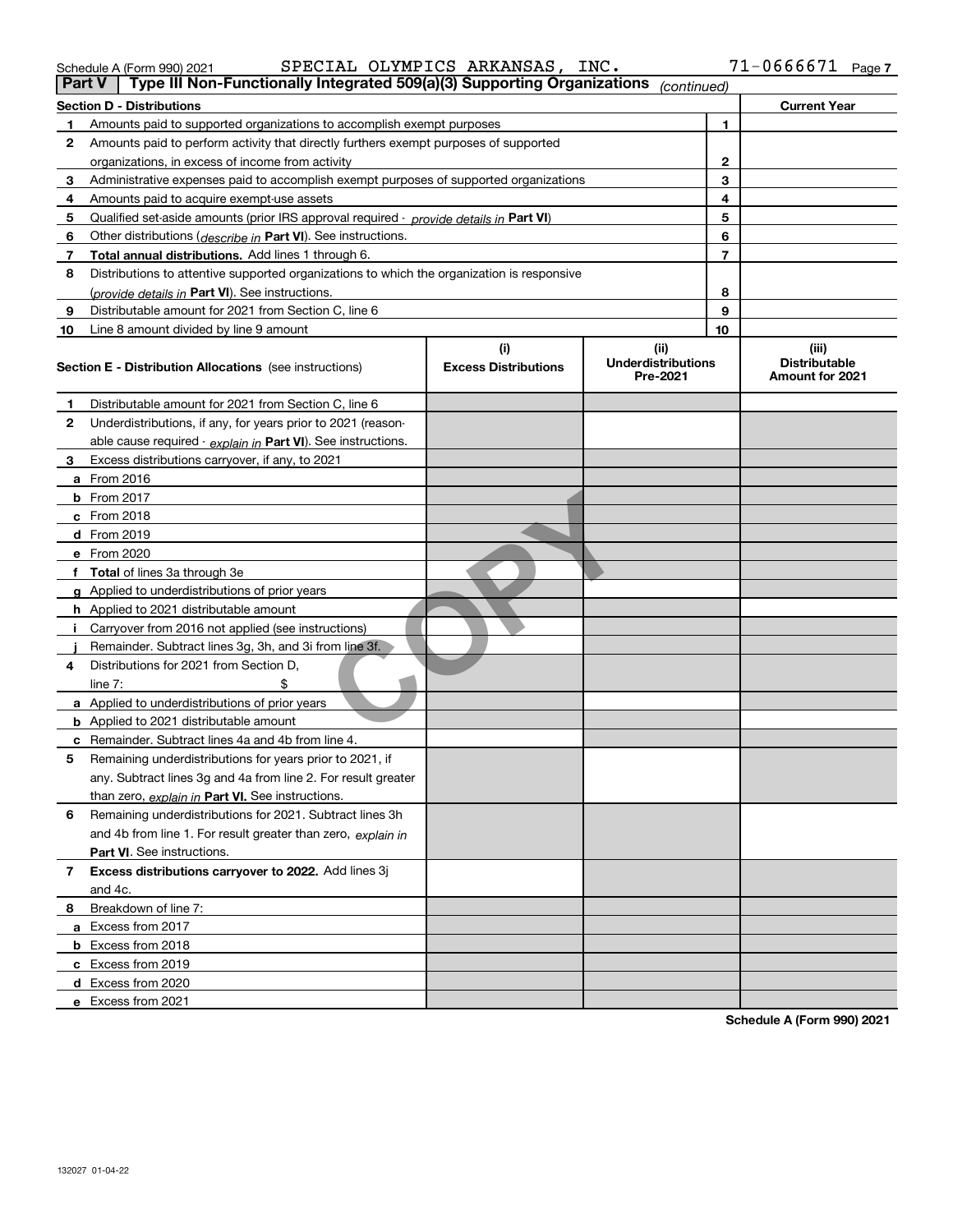|                | Schedule A (Form 990) 2021                                                                                                      |  | SPECIAL OLYMPICS ARKANSAS, INC. | $71 - 0666671$ Page 8                                                                                                                                                                                                                                                                            |  |
|----------------|---------------------------------------------------------------------------------------------------------------------------------|--|---------------------------------|--------------------------------------------------------------------------------------------------------------------------------------------------------------------------------------------------------------------------------------------------------------------------------------------------|--|
| <b>Part VI</b> |                                                                                                                                 |  |                                 | Supplemental Information. Provide the explanations required by Part II, line 10; Part II, line 17a or 17b; Part III, line 12;                                                                                                                                                                    |  |
|                |                                                                                                                                 |  |                                 | Part IV, Section A, lines 1, 2, 3b, 3c, 4b, 4c, 5a, 6, 9a, 9b, 9c, 11a, 11b, and 11c; Part IV, Section B, lines 1 and 2; Part IV, Section C,<br>line 1; Part IV, Section D, lines 2 and 3; Part IV, Section E, lines 1c, 2a, 2b, 3a, and 3b; Part V, line 1; Part V, Section B, line 1e; Part V, |  |
|                | Section D, lines 5, 6, and 8; and Part V, Section E, lines 2, 5, and 6. Also complete this part for any additional information. |  |                                 |                                                                                                                                                                                                                                                                                                  |  |
|                | (See instructions.)                                                                                                             |  |                                 |                                                                                                                                                                                                                                                                                                  |  |
|                |                                                                                                                                 |  |                                 |                                                                                                                                                                                                                                                                                                  |  |
|                |                                                                                                                                 |  |                                 |                                                                                                                                                                                                                                                                                                  |  |
|                |                                                                                                                                 |  |                                 |                                                                                                                                                                                                                                                                                                  |  |
|                |                                                                                                                                 |  |                                 |                                                                                                                                                                                                                                                                                                  |  |
|                |                                                                                                                                 |  |                                 |                                                                                                                                                                                                                                                                                                  |  |
|                |                                                                                                                                 |  |                                 |                                                                                                                                                                                                                                                                                                  |  |
|                |                                                                                                                                 |  |                                 |                                                                                                                                                                                                                                                                                                  |  |
|                |                                                                                                                                 |  |                                 |                                                                                                                                                                                                                                                                                                  |  |
|                |                                                                                                                                 |  |                                 |                                                                                                                                                                                                                                                                                                  |  |
|                |                                                                                                                                 |  |                                 |                                                                                                                                                                                                                                                                                                  |  |
|                |                                                                                                                                 |  |                                 |                                                                                                                                                                                                                                                                                                  |  |
|                |                                                                                                                                 |  |                                 |                                                                                                                                                                                                                                                                                                  |  |
|                |                                                                                                                                 |  |                                 |                                                                                                                                                                                                                                                                                                  |  |
|                |                                                                                                                                 |  |                                 |                                                                                                                                                                                                                                                                                                  |  |
|                |                                                                                                                                 |  |                                 |                                                                                                                                                                                                                                                                                                  |  |
|                |                                                                                                                                 |  |                                 |                                                                                                                                                                                                                                                                                                  |  |
|                |                                                                                                                                 |  |                                 |                                                                                                                                                                                                                                                                                                  |  |
|                |                                                                                                                                 |  |                                 |                                                                                                                                                                                                                                                                                                  |  |
|                |                                                                                                                                 |  |                                 |                                                                                                                                                                                                                                                                                                  |  |
|                |                                                                                                                                 |  |                                 |                                                                                                                                                                                                                                                                                                  |  |
|                |                                                                                                                                 |  |                                 |                                                                                                                                                                                                                                                                                                  |  |
|                |                                                                                                                                 |  |                                 |                                                                                                                                                                                                                                                                                                  |  |
|                |                                                                                                                                 |  |                                 |                                                                                                                                                                                                                                                                                                  |  |
|                |                                                                                                                                 |  |                                 |                                                                                                                                                                                                                                                                                                  |  |
|                |                                                                                                                                 |  |                                 |                                                                                                                                                                                                                                                                                                  |  |
|                |                                                                                                                                 |  |                                 |                                                                                                                                                                                                                                                                                                  |  |
|                |                                                                                                                                 |  |                                 |                                                                                                                                                                                                                                                                                                  |  |
|                |                                                                                                                                 |  |                                 |                                                                                                                                                                                                                                                                                                  |  |
|                |                                                                                                                                 |  |                                 |                                                                                                                                                                                                                                                                                                  |  |
|                |                                                                                                                                 |  |                                 |                                                                                                                                                                                                                                                                                                  |  |
|                |                                                                                                                                 |  |                                 |                                                                                                                                                                                                                                                                                                  |  |
|                |                                                                                                                                 |  |                                 |                                                                                                                                                                                                                                                                                                  |  |
|                |                                                                                                                                 |  |                                 |                                                                                                                                                                                                                                                                                                  |  |
|                |                                                                                                                                 |  |                                 |                                                                                                                                                                                                                                                                                                  |  |
|                |                                                                                                                                 |  |                                 |                                                                                                                                                                                                                                                                                                  |  |
|                |                                                                                                                                 |  |                                 |                                                                                                                                                                                                                                                                                                  |  |
|                |                                                                                                                                 |  |                                 |                                                                                                                                                                                                                                                                                                  |  |
|                |                                                                                                                                 |  |                                 |                                                                                                                                                                                                                                                                                                  |  |
|                |                                                                                                                                 |  |                                 |                                                                                                                                                                                                                                                                                                  |  |
|                |                                                                                                                                 |  |                                 |                                                                                                                                                                                                                                                                                                  |  |
|                |                                                                                                                                 |  |                                 |                                                                                                                                                                                                                                                                                                  |  |
|                |                                                                                                                                 |  |                                 |                                                                                                                                                                                                                                                                                                  |  |
|                |                                                                                                                                 |  |                                 |                                                                                                                                                                                                                                                                                                  |  |
|                |                                                                                                                                 |  |                                 |                                                                                                                                                                                                                                                                                                  |  |
|                |                                                                                                                                 |  |                                 |                                                                                                                                                                                                                                                                                                  |  |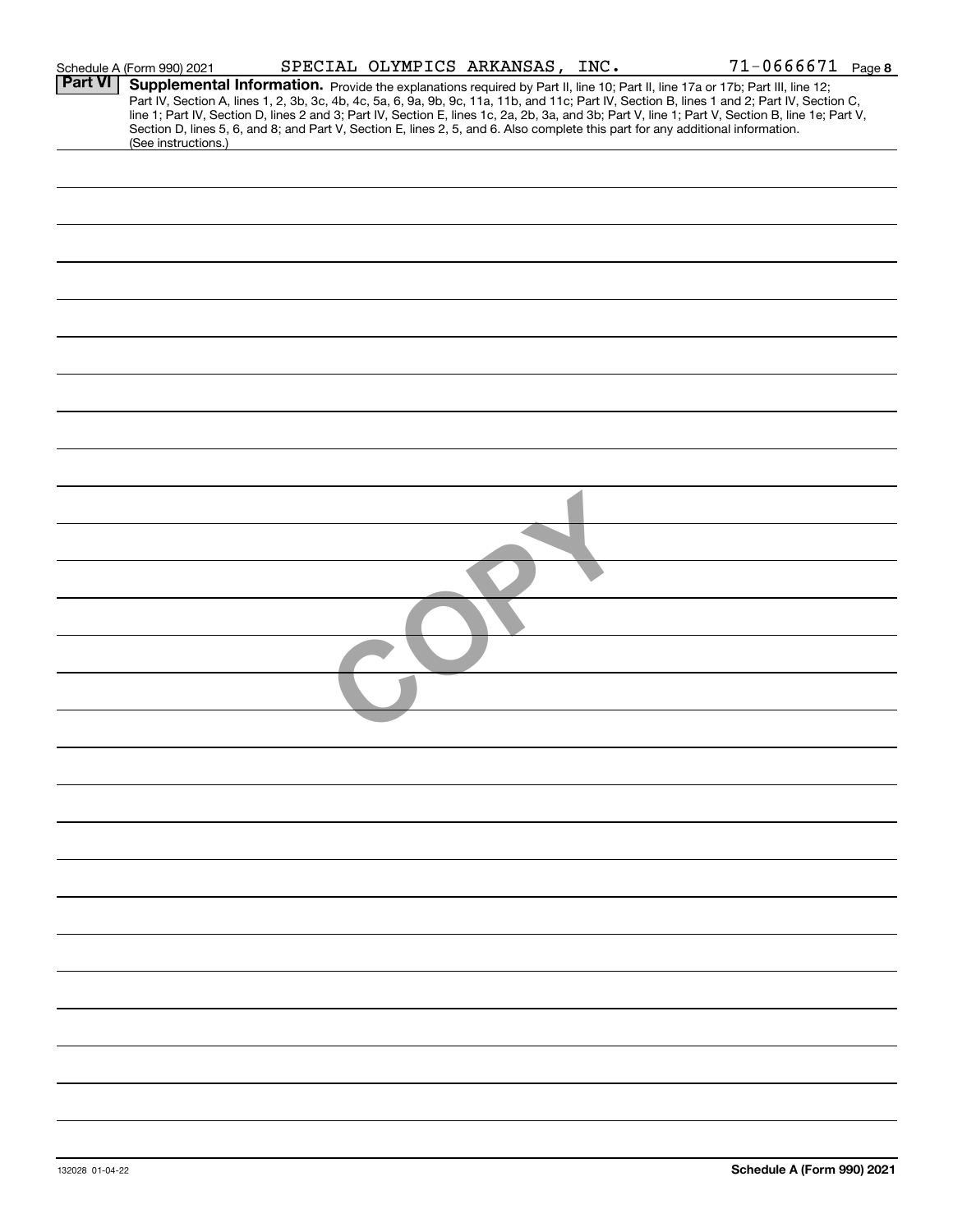| <b>SCHEDULE D</b> |  |  |
|-------------------|--|--|
|-------------------|--|--|

| (Form 990) |  |
|------------|--|
|------------|--|

# **Supplemental Financial Statements**

**| Complete if the organization answered "Yes" on Form 990, Part IV, line 6, 7, 8, 9, 10, 11a, 11b, 11c, 11d, 11e, 11f, 12a, or 12b. | Attach to Form 990.**

| OMB No. 1545-0047     |
|-----------------------|
|                       |
| 2021                  |
| <b>Open to Public</b> |
| Inspection            |

|         | Department of the Treasury<br>Internal Revenue Service                                                                      |                                                                                                                                                                      | Attach to Form 990.<br>Go to www.irs.gov/Form990 for instructions and the latest information. |                          | <b>Open to Public</b><br>Inspection                |  |  |
|---------|-----------------------------------------------------------------------------------------------------------------------------|----------------------------------------------------------------------------------------------------------------------------------------------------------------------|-----------------------------------------------------------------------------------------------|--------------------------|----------------------------------------------------|--|--|
|         | Name of the organization                                                                                                    |                                                                                                                                                                      | <b>Employer identification number</b>                                                         |                          |                                                    |  |  |
|         |                                                                                                                             | SPECIAL OLYMPICS ARKANSAS, INC.                                                                                                                                      |                                                                                               |                          | 71-0666671                                         |  |  |
| Part I  |                                                                                                                             | Organizations Maintaining Donor Advised Funds or Other Similar Funds or Accounts. Complete if the                                                                    |                                                                                               |                          |                                                    |  |  |
|         |                                                                                                                             | organization answered "Yes" on Form 990, Part IV, line 6.                                                                                                            |                                                                                               |                          |                                                    |  |  |
|         |                                                                                                                             |                                                                                                                                                                      | (a) Donor advised funds                                                                       |                          | (b) Funds and other accounts                       |  |  |
| 1.      |                                                                                                                             |                                                                                                                                                                      |                                                                                               |                          |                                                    |  |  |
| 2       |                                                                                                                             | Aggregate value of contributions to (during year)                                                                                                                    |                                                                                               |                          |                                                    |  |  |
| з       |                                                                                                                             | Aggregate value of grants from (during year)                                                                                                                         |                                                                                               |                          |                                                    |  |  |
| 4       | Aggregate value at end of year                                                                                              |                                                                                                                                                                      |                                                                                               |                          |                                                    |  |  |
| 5       |                                                                                                                             | Did the organization inform all donors and donor advisors in writing that the assets held in donor advised funds                                                     |                                                                                               |                          |                                                    |  |  |
|         |                                                                                                                             |                                                                                                                                                                      |                                                                                               |                          | Yes<br>No                                          |  |  |
| 6       |                                                                                                                             | Did the organization inform all grantees, donors, and donor advisors in writing that grant funds can be used only                                                    |                                                                                               |                          |                                                    |  |  |
|         |                                                                                                                             | for charitable purposes and not for the benefit of the donor or donor advisor, or for any other purpose conferring                                                   |                                                                                               |                          |                                                    |  |  |
|         | impermissible private benefit?                                                                                              |                                                                                                                                                                      |                                                                                               |                          | Yes<br>No                                          |  |  |
| Part II |                                                                                                                             | Conservation Easements. Complete if the organization answered "Yes" on Form 990, Part IV, line 7.                                                                    |                                                                                               |                          |                                                    |  |  |
| 1       |                                                                                                                             | Purpose(s) of conservation easements held by the organization (check all that apply).                                                                                |                                                                                               |                          |                                                    |  |  |
|         |                                                                                                                             | Preservation of land for public use (for example, recreation or education)                                                                                           |                                                                                               |                          | Preservation of a historically important land area |  |  |
|         |                                                                                                                             | Protection of natural habitat                                                                                                                                        | Preservation of a certified historic structure                                                |                          |                                                    |  |  |
|         |                                                                                                                             | Preservation of open space                                                                                                                                           |                                                                                               |                          |                                                    |  |  |
| 2       |                                                                                                                             | Complete lines 2a through 2d if the organization held a qualified conservation contribution in the form of a conservation easement on the last                       |                                                                                               |                          | Held at the End of the Tax Year                    |  |  |
|         | day of the tax year.                                                                                                        |                                                                                                                                                                      |                                                                                               |                          |                                                    |  |  |
| a       |                                                                                                                             |                                                                                                                                                                      |                                                                                               | 2a                       |                                                    |  |  |
| b       |                                                                                                                             | Total acreage restricted by conservation easements<br>Number of conservation easements on a certified historic structure included in (a) manufacture of conservation |                                                                                               | 2 <sub>b</sub><br>2c     |                                                    |  |  |
| с       |                                                                                                                             | Number of conservation easements included in (c) acquired after 7/25/06, and not on a historic structure                                                             |                                                                                               |                          |                                                    |  |  |
| d       |                                                                                                                             |                                                                                                                                                                      |                                                                                               | 2d                       |                                                    |  |  |
| З       |                                                                                                                             | Number of conservation easements modified, transferred, released, extinguished, or terminated by the organization during the tax                                     |                                                                                               |                          |                                                    |  |  |
|         | $year \blacktriangleright$                                                                                                  |                                                                                                                                                                      |                                                                                               |                          |                                                    |  |  |
| 4       |                                                                                                                             | Number of states where property subject to conservation easement is located >                                                                                        |                                                                                               |                          |                                                    |  |  |
| 5       |                                                                                                                             | Does the organization have a written policy regarding the periodic monitoring, inspection, handling of                                                               |                                                                                               |                          |                                                    |  |  |
|         |                                                                                                                             | violations, and enforcement of the conservation easements it holds?                                                                                                  |                                                                                               |                          | Yes<br>No                                          |  |  |
| 6       |                                                                                                                             | Staff and volunteer hours devoted to monitoring, inspecting, handling of violations, and enforcing conservation easements during the year                            |                                                                                               |                          |                                                    |  |  |
|         |                                                                                                                             |                                                                                                                                                                      |                                                                                               |                          |                                                    |  |  |
|         |                                                                                                                             | Amount of expenses incurred in monitoring, inspecting, handling of violations, and enforcing conservation easements during the year                                  |                                                                                               |                          |                                                    |  |  |
|         | ► \$                                                                                                                        |                                                                                                                                                                      |                                                                                               |                          |                                                    |  |  |
|         |                                                                                                                             | Does each conservation easement reported on line 2(d) above satisfy the requirements of section 170(h)(4)(B)(i)                                                      |                                                                                               |                          |                                                    |  |  |
|         |                                                                                                                             |                                                                                                                                                                      |                                                                                               |                          | Yes<br>No                                          |  |  |
| 9       |                                                                                                                             | In Part XIII, describe how the organization reports conservation easements in its revenue and expense statement and                                                  |                                                                                               |                          |                                                    |  |  |
|         |                                                                                                                             | balance sheet, and include, if applicable, the text of the footnote to the organization's financial statements that describes the                                    |                                                                                               |                          |                                                    |  |  |
|         |                                                                                                                             | organization's accounting for conservation easements.                                                                                                                |                                                                                               |                          |                                                    |  |  |
|         | Part III                                                                                                                    | Organizations Maintaining Collections of Art, Historical Treasures, or Other Similar Assets.                                                                         |                                                                                               |                          |                                                    |  |  |
|         |                                                                                                                             | Complete if the organization answered "Yes" on Form 990, Part IV, line 8.                                                                                            |                                                                                               |                          |                                                    |  |  |
|         |                                                                                                                             | 1a If the organization elected, as permitted under FASB ASC 958, not to report in its revenue statement and balance sheet works                                      |                                                                                               |                          |                                                    |  |  |
|         |                                                                                                                             | of art, historical treasures, or other similar assets held for public exhibition, education, or research in furtherance of public                                    |                                                                                               |                          |                                                    |  |  |
|         |                                                                                                                             | service, provide in Part XIII the text of the footnote to its financial statements that describes these items.                                                       |                                                                                               |                          |                                                    |  |  |
| b       | If the organization elected, as permitted under FASB ASC 958, to report in its revenue statement and balance sheet works of |                                                                                                                                                                      |                                                                                               |                          |                                                    |  |  |
|         |                                                                                                                             | art, historical treasures, or other similar assets held for public exhibition, education, or research in furtherance of public service,                              |                                                                                               |                          |                                                    |  |  |
|         |                                                                                                                             | provide the following amounts relating to these items:                                                                                                               |                                                                                               |                          |                                                    |  |  |
|         | (i)                                                                                                                         |                                                                                                                                                                      |                                                                                               | -\$<br>▶                 |                                                    |  |  |
|         |                                                                                                                             | (ii) Assets included in Form 990, Part X [110] Marrow Martin March 2014 (iii) Assets included in Form 990, Part X                                                    |                                                                                               |                          |                                                    |  |  |
| 2       |                                                                                                                             | If the organization received or held works of art, historical treasures, or other similar assets for financial gain, provide                                         |                                                                                               |                          |                                                    |  |  |
|         |                                                                                                                             | the following amounts required to be reported under FASB ASC 958 relating to these items:                                                                            |                                                                                               |                          |                                                    |  |  |
| а       |                                                                                                                             |                                                                                                                                                                      |                                                                                               |                          | $\blacktriangleright$ \$                           |  |  |
|         |                                                                                                                             |                                                                                                                                                                      |                                                                                               | $\blacktriangleright$ \$ |                                                    |  |  |

| Revenue included on Form 990, Part VIII, line |  |
|-----------------------------------------------|--|
| Assets included in Form 990. Part X           |  |

**For Paperwork Reduction Act Notice, see the Instructions for Form 990. Schedule D (Form 990) 2021** LHA

Schedule D (Form 990) 2021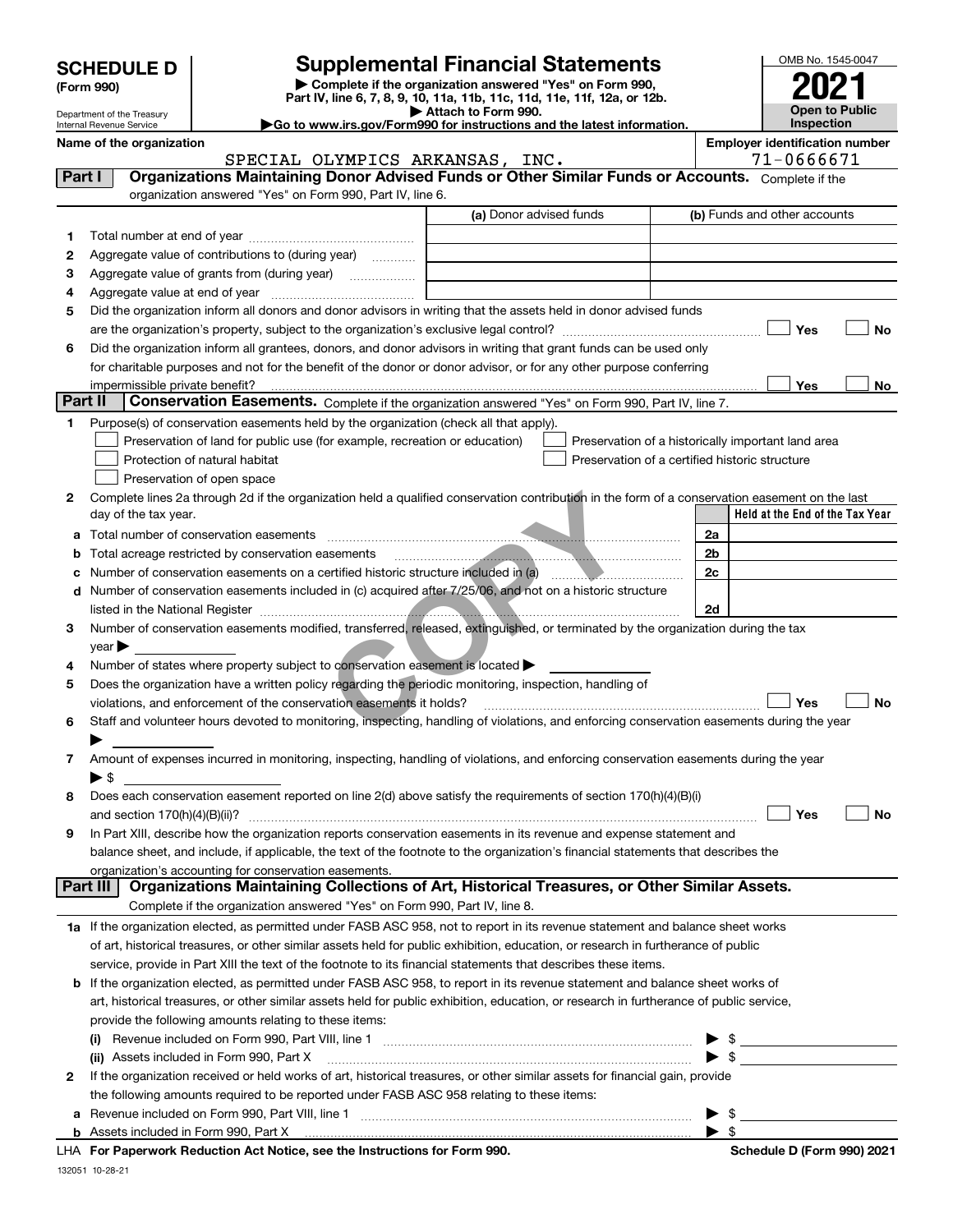|               | Schedule D (Form 990) 2021                                                                                                                                          | SPECIAL OLYMPICS ARKANSAS, INC. |                |                                                                                                                                                                                                                               |            |                 | $71 - 0666671$ Page 2                                    |                |             |    |
|---------------|---------------------------------------------------------------------------------------------------------------------------------------------------------------------|---------------------------------|----------------|-------------------------------------------------------------------------------------------------------------------------------------------------------------------------------------------------------------------------------|------------|-----------------|----------------------------------------------------------|----------------|-------------|----|
| Part III      | Organizations Maintaining Collections of Art, Historical Treasures, or Other Similar Assets (continued)                                                             |                                 |                |                                                                                                                                                                                                                               |            |                 |                                                          |                |             |    |
| З             | Using the organization's acquisition, accession, and other records, check any of the following that make significant use of its                                     |                                 |                |                                                                                                                                                                                                                               |            |                 |                                                          |                |             |    |
|               | collection items (check all that apply):                                                                                                                            |                                 |                |                                                                                                                                                                                                                               |            |                 |                                                          |                |             |    |
| a             | Public exhibition                                                                                                                                                   |                                 |                | Loan or exchange program                                                                                                                                                                                                      |            |                 |                                                          |                |             |    |
| b             | Scholarly research                                                                                                                                                  | е                               |                | Other and the contract of the contract of the contract of the contract of the contract of the contract of the contract of the contract of the contract of the contract of the contract of the contract of the contract of the |            |                 |                                                          |                |             |    |
| c             | Preservation for future generations                                                                                                                                 |                                 |                |                                                                                                                                                                                                                               |            |                 |                                                          |                |             |    |
|               | Provide a description of the organization's collections and explain how they further the organization's exempt purpose in Part XIII.                                |                                 |                |                                                                                                                                                                                                                               |            |                 |                                                          |                |             |    |
| 5             | During the year, did the organization solicit or receive donations of art, historical treasures, or other similar assets                                            |                                 |                |                                                                                                                                                                                                                               |            |                 |                                                          |                |             |    |
|               | to be sold to raise funds rather than to be maintained as part of the organization's collection?<br><b>Part IV</b>                                                  |                                 |                |                                                                                                                                                                                                                               |            |                 |                                                          | Yes            |             | No |
|               | Escrow and Custodial Arrangements. Complete if the organization answered "Yes" on Form 990, Part IV, line 9, or<br>reported an amount on Form 990, Part X, line 21. |                                 |                |                                                                                                                                                                                                                               |            |                 |                                                          |                |             |    |
|               | 1a Is the organization an agent, trustee, custodian or other intermediary for contributions or other assets not included                                            |                                 |                |                                                                                                                                                                                                                               |            |                 |                                                          |                |             |    |
|               |                                                                                                                                                                     |                                 |                |                                                                                                                                                                                                                               |            |                 |                                                          | Yes            |             | No |
|               | b If "Yes," explain the arrangement in Part XIII and complete the following table:                                                                                  |                                 |                |                                                                                                                                                                                                                               |            |                 |                                                          |                |             |    |
|               |                                                                                                                                                                     |                                 |                |                                                                                                                                                                                                                               |            |                 |                                                          | Amount         |             |    |
| c             |                                                                                                                                                                     |                                 |                |                                                                                                                                                                                                                               |            | 1c              |                                                          |                |             |    |
|               |                                                                                                                                                                     |                                 |                |                                                                                                                                                                                                                               |            | 1d              |                                                          |                |             |    |
|               | Distributions during the year manufactured and continuum and contained and the year manufactured and contained                                                      |                                 |                |                                                                                                                                                                                                                               |            | 1e              |                                                          |                |             |    |
|               |                                                                                                                                                                     |                                 |                |                                                                                                                                                                                                                               |            | 1f              |                                                          |                |             |    |
|               | 2a Did the organization include an amount on Form 990, Part X, line 21, for escrow or custodial account liability?                                                  |                                 |                |                                                                                                                                                                                                                               |            |                 |                                                          | Yes            |             | No |
|               | <b>b</b> If "Yes," explain the arrangement in Part XIII. Check here if the explanation has been provided on Part XIII                                               |                                 |                |                                                                                                                                                                                                                               |            |                 |                                                          |                |             |    |
| <b>Part V</b> | Endowment Funds. Complete if the organization answered "Yes" on Form 990, Part IV, line 10.                                                                         |                                 |                |                                                                                                                                                                                                                               |            |                 |                                                          |                |             |    |
|               |                                                                                                                                                                     | (a) Current year                | (b) Prior year | (c) Two years back                                                                                                                                                                                                            |            |                 | $\vert$ (d) Three years back $\vert$ (e) Four years back |                |             |    |
| 1a            | Beginning of year balance                                                                                                                                           | 1,307,598.                      | 1,184,365.     |                                                                                                                                                                                                                               | 875,986.   |                 | 968,434.                                                 |                | 762,315.    |    |
|               |                                                                                                                                                                     |                                 |                |                                                                                                                                                                                                                               | 161,916.   |                 |                                                          |                | 109,933.    |    |
|               | Net investment earnings, gains, and losses                                                                                                                          | 41,449.                         | 123, 233.      |                                                                                                                                                                                                                               | 146,463.   |                 | $-92,448.$                                               |                | 96,186.     |    |
|               |                                                                                                                                                                     |                                 |                |                                                                                                                                                                                                                               |            |                 |                                                          |                |             |    |
|               | e Other expenditures for facilities                                                                                                                                 |                                 |                |                                                                                                                                                                                                                               |            |                 |                                                          |                |             |    |
|               | and programs                                                                                                                                                        |                                 |                |                                                                                                                                                                                                                               |            |                 |                                                          |                |             |    |
|               |                                                                                                                                                                     | 1,349,047.                      | 1,307,598.     |                                                                                                                                                                                                                               | 1,184,365. |                 | 875,986.                                                 |                | 968,434.    |    |
|               | End of year balance                                                                                                                                                 |                                 |                |                                                                                                                                                                                                                               |            |                 |                                                          |                |             |    |
| 2             | Provide the estimated percentage of the current year end balance (line 1g, column (a)) held as:<br>Board designated or quasi-endowment                              | 60.0000                         |                |                                                                                                                                                                                                                               |            |                 |                                                          |                |             |    |
|               | Permanent endowment > 40.0000                                                                                                                                       | $\%$                            | %              |                                                                                                                                                                                                                               |            |                 |                                                          |                |             |    |
|               | Term endowment $\blacktriangleright$                                                                                                                                | %                               |                |                                                                                                                                                                                                                               |            |                 |                                                          |                |             |    |
|               | The percentages on lines 2a, 2b, and 2c should equal 100%.                                                                                                          |                                 |                |                                                                                                                                                                                                                               |            |                 |                                                          |                |             |    |
|               | 3a Are there endowment funds not in the possession of the organization that are held and administered for the organization                                          |                                 |                |                                                                                                                                                                                                                               |            |                 |                                                          |                |             |    |
|               | by:                                                                                                                                                                 |                                 |                |                                                                                                                                                                                                                               |            |                 |                                                          |                | Yes         | No |
|               | (i)                                                                                                                                                                 |                                 |                |                                                                                                                                                                                                                               |            |                 |                                                          | 3a(i)          | $\mathbf X$ |    |
|               |                                                                                                                                                                     |                                 |                |                                                                                                                                                                                                                               |            |                 |                                                          | 3a(ii)         |             | X  |
|               |                                                                                                                                                                     |                                 |                |                                                                                                                                                                                                                               |            |                 |                                                          | 3b             |             |    |
|               | Describe in Part XIII the intended uses of the organization's endowment funds.                                                                                      |                                 |                |                                                                                                                                                                                                                               |            |                 |                                                          |                |             |    |
|               | Land, Buildings, and Equipment.<br><b>Part VI</b>                                                                                                                   |                                 |                |                                                                                                                                                                                                                               |            |                 |                                                          |                |             |    |
|               | Complete if the organization answered "Yes" on Form 990, Part IV, line 11a. See Form 990, Part X, line 10.                                                          |                                 |                |                                                                                                                                                                                                                               |            |                 |                                                          |                |             |    |
|               | Description of property                                                                                                                                             | (a) Cost or other               |                | (b) Cost or other                                                                                                                                                                                                             |            | (c) Accumulated |                                                          | (d) Book value |             |    |
|               |                                                                                                                                                                     | basis (investment)              |                | basis (other)                                                                                                                                                                                                                 |            | depreciation    |                                                          |                |             |    |
|               |                                                                                                                                                                     |                                 |                | 20,000.                                                                                                                                                                                                                       |            |                 |                                                          |                | 20,000.     |    |
|               |                                                                                                                                                                     |                                 |                |                                                                                                                                                                                                                               |            |                 |                                                          |                |             |    |
|               |                                                                                                                                                                     |                                 |                |                                                                                                                                                                                                                               |            |                 |                                                          |                |             |    |
|               |                                                                                                                                                                     |                                 |                | 44, 276.                                                                                                                                                                                                                      |            | 31,146.         |                                                          |                | 13, 130.    |    |
|               |                                                                                                                                                                     |                                 |                | 15,374.                                                                                                                                                                                                                       |            | 15,374.         |                                                          |                |             | О. |
|               |                                                                                                                                                                     |                                 |                |                                                                                                                                                                                                                               |            |                 |                                                          |                | 33, 130.    |    |

**Schedule D (Form 990) 2021**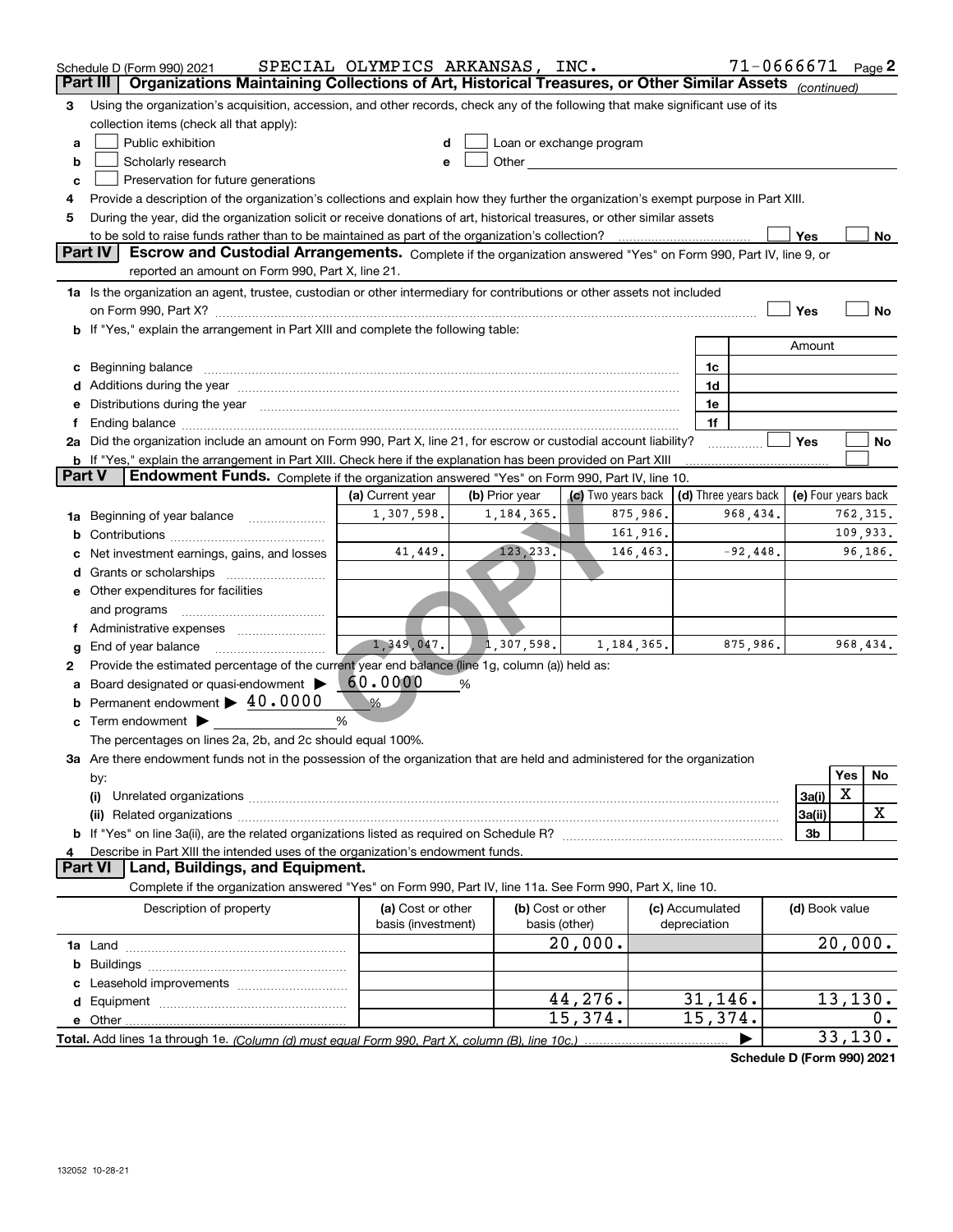|                  | Schedule D (Form 990) 2021                                                                                        | SPECIAL OLYMPICS ARKANSAS, INC. |                                                           | $71 - 0666671$ | Page $3$ |
|------------------|-------------------------------------------------------------------------------------------------------------------|---------------------------------|-----------------------------------------------------------|----------------|----------|
| <b>Part VIII</b> | <b>Investments - Other Securities.</b>                                                                            |                                 |                                                           |                |          |
|                  | Complete if the organization answered "Yes" on Form 990, Part IV, line 11b. See Form 990, Part X, line 12.        |                                 |                                                           |                |          |
|                  | (a) Description of security or category (including name of security)                                              | (b) Book value                  | (c) Method of valuation: Cost or end-of-year market value |                |          |
|                  | (1) Financial derivatives                                                                                         |                                 |                                                           |                |          |
|                  |                                                                                                                   |                                 |                                                           |                |          |
| $(3)$ Other      |                                                                                                                   |                                 |                                                           |                |          |
| (A)              |                                                                                                                   |                                 |                                                           |                |          |
| (B)              |                                                                                                                   |                                 |                                                           |                |          |
| (C)              |                                                                                                                   |                                 |                                                           |                |          |
| (D)              |                                                                                                                   |                                 |                                                           |                |          |
| (E)              |                                                                                                                   |                                 |                                                           |                |          |
| (F)              |                                                                                                                   |                                 |                                                           |                |          |
| (G)              |                                                                                                                   |                                 |                                                           |                |          |
| (H)              |                                                                                                                   |                                 |                                                           |                |          |
|                  | Total. (Col. (b) must equal Form 990, Part X, col. (B) line 12.)                                                  |                                 |                                                           |                |          |
|                  | Part VIII Investments - Program Related.                                                                          |                                 |                                                           |                |          |
|                  | Complete if the organization answered "Yes" on Form 990, Part IV, line 11c. See Form 990, Part X, line 13.        |                                 |                                                           |                |          |
|                  | (a) Description of investment                                                                                     | (b) Book value                  | (c) Method of valuation: Cost or end-of-year market value |                |          |
| (1)              |                                                                                                                   |                                 |                                                           |                |          |
| (2)              |                                                                                                                   |                                 |                                                           |                |          |
| (3)              |                                                                                                                   |                                 |                                                           |                |          |
| (4)              |                                                                                                                   |                                 |                                                           |                |          |
| (5)              |                                                                                                                   |                                 |                                                           |                |          |
| (6)              |                                                                                                                   |                                 |                                                           |                |          |
| (7)              |                                                                                                                   |                                 |                                                           |                |          |
| (8)              |                                                                                                                   |                                 |                                                           |                |          |
| (9)              |                                                                                                                   |                                 |                                                           |                |          |
| Part IX          | Total. (Col. (b) must equal Form 990, Part X, col. (B) line 13.)<br><b>Other Assets.</b>                          |                                 |                                                           |                |          |
|                  | Complete if the organization answered "Yes" on Form 990, Part IV, line 11d. See Form 990, Part X, line 15.        |                                 |                                                           |                |          |
|                  |                                                                                                                   | (a) Description                 |                                                           | (b) Book value |          |
| (1)              | BENEFICIAL INTEREST IN ASSETS - ARCF                                                                              |                                 |                                                           |                | 538,292. |
| (2)              |                                                                                                                   |                                 |                                                           |                |          |
| (3)              |                                                                                                                   |                                 |                                                           |                |          |
| (4)              |                                                                                                                   |                                 |                                                           |                |          |
| (5)              |                                                                                                                   |                                 |                                                           |                |          |
| (6)              |                                                                                                                   |                                 |                                                           |                |          |
| (7)              |                                                                                                                   |                                 |                                                           |                |          |
| (8)              |                                                                                                                   |                                 |                                                           |                |          |
| (9)              |                                                                                                                   |                                 |                                                           |                |          |
|                  |                                                                                                                   |                                 |                                                           |                | 538,292. |
| Part X           | <b>Other Liabilities.</b>                                                                                         |                                 |                                                           |                |          |
|                  | Complete if the organization answered "Yes" on Form 990, Part IV, line 11e or 11f. See Form 990, Part X, line 25. |                                 |                                                           |                |          |
| 1.               | (a) Description of liability                                                                                      |                                 |                                                           | (b) Book value |          |
| (1)              | Federal income taxes                                                                                              |                                 |                                                           |                |          |
| (2)              |                                                                                                                   |                                 |                                                           |                |          |
| (3)              |                                                                                                                   |                                 |                                                           |                |          |
| (4)              |                                                                                                                   |                                 |                                                           |                |          |
| (5)              |                                                                                                                   |                                 |                                                           |                |          |
| (6)              |                                                                                                                   |                                 |                                                           |                |          |
| (7)              |                                                                                                                   |                                 |                                                           |                |          |
| (8)              |                                                                                                                   |                                 |                                                           |                |          |
| (9)              |                                                                                                                   |                                 |                                                           |                |          |
|                  |                                                                                                                   |                                 |                                                           |                |          |

**2.** | Liability for uncertain tax positions. In Part XIII, provide the text of the footnote to the organization's financial statements that reports the organization's liability for uncertain tax positions under FASB ASC 740. Check here if the text of the footnote has been provided in Part XIII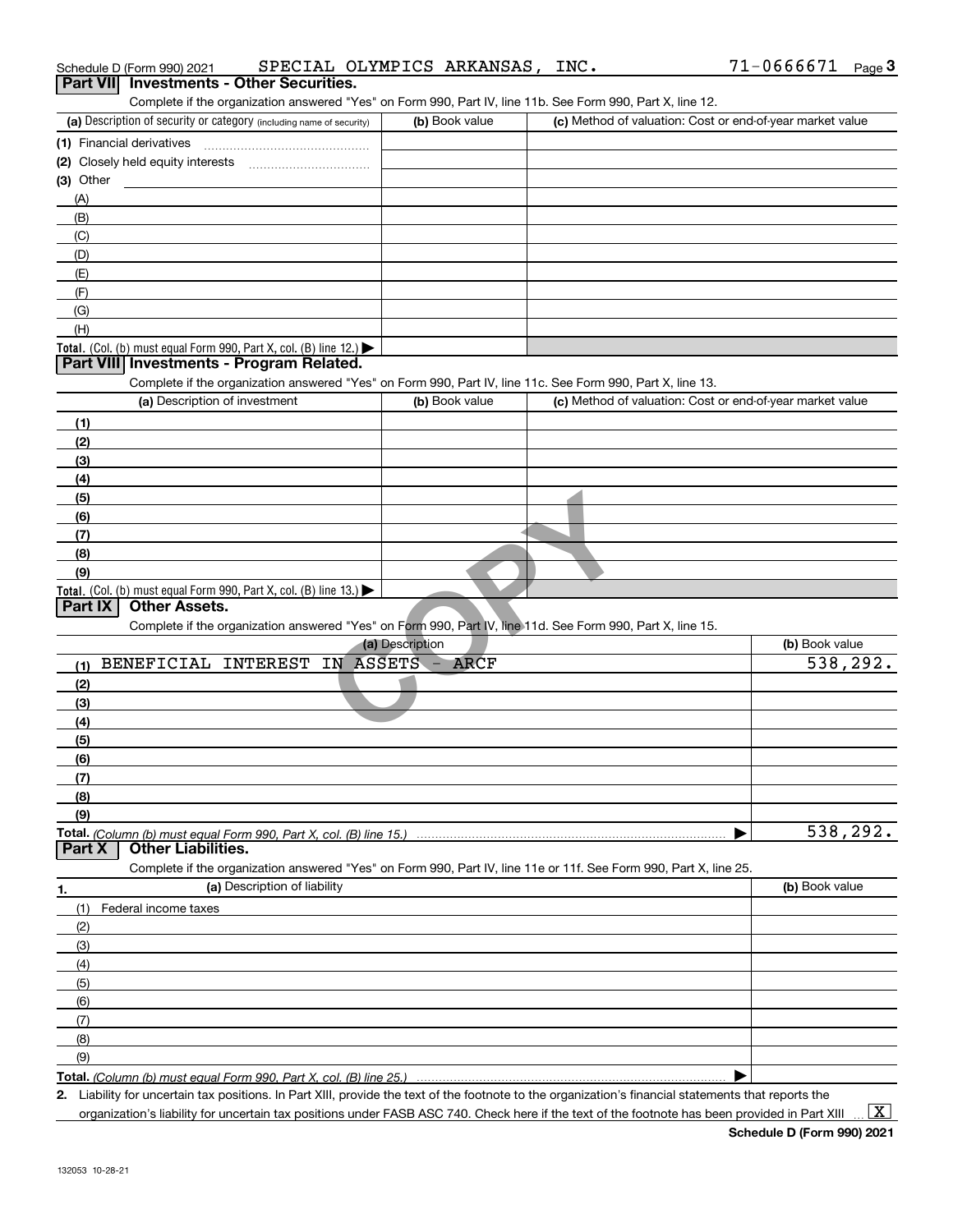|    | SPECIAL OLYMPICS ARKANSAS, INC.<br>Schedule D (Form 990) 2021                                                                                                                                                                       |                |           |                | $71 - 0666671$ Page 4 |          |
|----|-------------------------------------------------------------------------------------------------------------------------------------------------------------------------------------------------------------------------------------|----------------|-----------|----------------|-----------------------|----------|
|    | Part XI<br>Reconciliation of Revenue per Audited Financial Statements With Revenue per Return.                                                                                                                                      |                |           |                |                       |          |
|    | Complete if the organization answered "Yes" on Form 990, Part IV, line 12a.                                                                                                                                                         |                |           |                |                       |          |
| 1  | Total revenue, gains, and other support per audited financial statements                                                                                                                                                            |                |           | $\blacksquare$ | 1,591,416.            |          |
| 2  | Amounts included on line 1 but not on Form 990, Part VIII, line 12:                                                                                                                                                                 |                |           |                |                       |          |
| a  | Net unrealized gains (losses) on investments [111] [12] matter and all the values of the values of the values                                                                                                                       | 2a             | 380, 393. |                |                       |          |
| b  |                                                                                                                                                                                                                                     | 2 <sub>b</sub> |           |                |                       |          |
| c  |                                                                                                                                                                                                                                     | 2c             |           |                |                       |          |
|    | d Other (Describe in Part XIII.)                                                                                                                                                                                                    | 2d             | 83,617.   |                |                       |          |
|    | e Add lines 2a through 2d                                                                                                                                                                                                           |                |           | 2е             |                       | 464,010. |
| 3  |                                                                                                                                                                                                                                     |                |           | 3              | 1, 127, 406.          |          |
| 4  | Amounts included on Form 990, Part VIII, line 12, but not on line 1:                                                                                                                                                                |                |           |                |                       |          |
| a  | Investment expenses not included on Form 990, Part VIII, line 7b                                                                                                                                                                    | 4a             | 833.      |                |                       |          |
| b  | Other (Describe in Part XIII.)                                                                                                                                                                                                      | 4b             |           |                |                       |          |
|    | c Add lines 4a and 4b                                                                                                                                                                                                               |                |           | 4c             |                       | 833.     |
|    |                                                                                                                                                                                                                                     |                |           | 5              | 1, 128, 239.          |          |
|    | Part XII   Reconciliation of Expenses per Audited Financial Statements With Expenses per Return.                                                                                                                                    |                |           |                |                       |          |
|    | Complete if the organization answered "Yes" on Form 990, Part IV, line 12a.                                                                                                                                                         |                |           |                |                       |          |
| 1  |                                                                                                                                                                                                                                     |                |           | $\blacksquare$ | 1, 252, 251.          |          |
| 2  | Amounts included on line 1 but not on Form 990, Part IX, line 25:                                                                                                                                                                   |                |           |                |                       |          |
| a  |                                                                                                                                                                                                                                     | 2a             |           |                |                       |          |
|    |                                                                                                                                                                                                                                     | 2 <sub>b</sub> |           |                |                       |          |
| c. |                                                                                                                                                                                                                                     | 2c             |           |                |                       |          |
|    |                                                                                                                                                                                                                                     | 2d             | 83,617.   |                |                       |          |
|    | e Add lines 2a through 2d <b>[10]</b> 2d [10] 2d [10] 2d [10] 2d [10] 2d [10] 2d [10] 2d [10] 2d [10] 2d [10] 2d [10] 2d [10] 2d [10] 2d [10] 2d [10] 2d [10] 2d [10] 2d [10] 2d [10] 2d [10] 2d [10] 2d [10] 2d [10] 2d [10] 2d [1 |                |           | 2е             |                       | 83,617.  |
| 3  |                                                                                                                                                                                                                                     |                |           | 3              | 1,168,634.            |          |
| 4  | Amounts included on Form 990, Part IX, line 25, but not on line 1:                                                                                                                                                                  |                |           |                |                       |          |
|    | a Investment expenses not included on Form 990, Part VIII, line 7b <b>1990</b>                                                                                                                                                      | $4a$           | 833.      |                |                       |          |
|    |                                                                                                                                                                                                                                     | 4b             |           |                |                       |          |
|    | c Add lines 4a and 4b                                                                                                                                                                                                               |                |           | 4c             |                       | 833.     |
|    |                                                                                                                                                                                                                                     |                |           | 5              | 1,169,467.            |          |
|    | Part XIII Supplemental Information.                                                                                                                                                                                                 |                |           |                |                       |          |
|    | Provide the descriptions required for Part II, lines 3, 5, and 9; Part III, lines 1a and 4; Part IV, lines 1b and 2b; Part V, line 4; Part X, line 2; Part XI,                                                                      |                |           |                |                       |          |
|    | lines 2d and 4b; and Part XII, lines 2d and 4b. Also complete this part to provide any additional information.                                                                                                                      |                |           |                |                       |          |
|    |                                                                                                                                                                                                                                     |                |           |                |                       |          |
|    | <i>יי</i> החתגה<br>T TAIR .                                                                                                                                                                                                         |                |           |                |                       |          |

#### PART V, LINE 4:

#### SPECIAL OLYMPICS MAINTAINS ENDOWMENT FUNDS FOR A VARIETY OF PURPOSES.

PART X, LINE 2:

SPECIAL OLYMPICS IS A TAX-EXEMPT ORGANIZATION UNDER SECTION 501(C)(3) OF

THE INTERNAL REVENUE CODE AND IS NOT A PRIVATE FOUNDATION WITHIN THE

MEANING OF THE SECTION 509(A) OF THE CODE. ACCOUNTING STANDARDS REQUIRE

SPECIAL OLYMPICS TO EVALUATE TAX POSITIONS AND RECOGNIZE A TAX LIABILITY

(OR ASSET) IF THE ORGANIZATION HAS TAKEN AN UNCERTAIN POSITION THAT MORE

LIKELY THAN NOT WOULD NOT BE SUSTAINED UPON EXAMINATION BY THE INTERNAL

REVENUE SERVICE (IRS). SPECIAL OLYMPICS HAS ANALYZED THE TAX POSITIONS

### TAKEN AND HAS CONCLUDED THAT AS OF DECEMBER 31, 2021 AND 2020, THERE ARE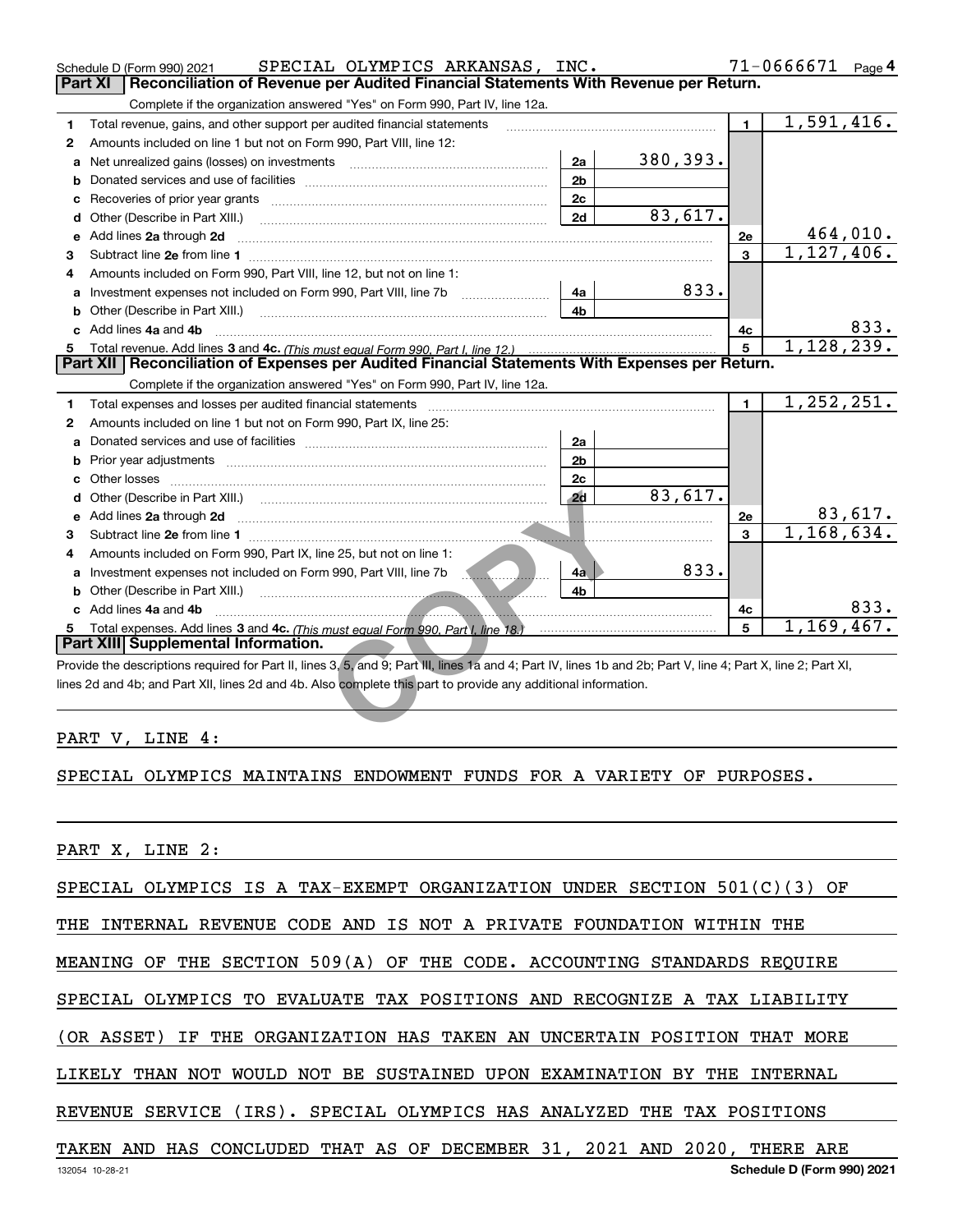| $71 - 0666671$ Page 5<br>SPECIAL OLYMPICS ARKANSAS, INC.<br>Schedule D (Form 990) 2021<br>Part XIII Supplemental Information (continued) |  |
|------------------------------------------------------------------------------------------------------------------------------------------|--|
| UNCERTAIN POSITIONS TAKEN OR EXPECTED TO BE TAKEN THAT WOULD REQUIRE<br>NO                                                               |  |
| THE RECOGNITION OF A LIABILITY (OR ASSET) OR DISCLOSURE IN THE FINANCIAL                                                                 |  |
| STATEMENTS. SPECIAL OLYMPICS MAY BE SUBJECT TO AUDIT BY THE IRS; HOWEVER,                                                                |  |
| THERE ARE CURRENTLY NO AUDITS FOR ANY TAX PERIODS IN PROGRESS.                                                                           |  |
|                                                                                                                                          |  |
| PART XI, LINE 2D - OTHER ADJUSTMENTS:                                                                                                    |  |
| 83,617.<br>SPECIAL EVENT EXPENSES                                                                                                        |  |
|                                                                                                                                          |  |
| PART XII, LINE 2D - OTHER ADJUSTMENTS:                                                                                                   |  |
| 83,617.<br>SPECIAL EVENT EXPENSES                                                                                                        |  |
|                                                                                                                                          |  |
|                                                                                                                                          |  |
|                                                                                                                                          |  |
|                                                                                                                                          |  |
|                                                                                                                                          |  |
|                                                                                                                                          |  |
|                                                                                                                                          |  |
|                                                                                                                                          |  |
|                                                                                                                                          |  |
|                                                                                                                                          |  |
|                                                                                                                                          |  |
|                                                                                                                                          |  |
|                                                                                                                                          |  |
|                                                                                                                                          |  |
|                                                                                                                                          |  |
|                                                                                                                                          |  |
|                                                                                                                                          |  |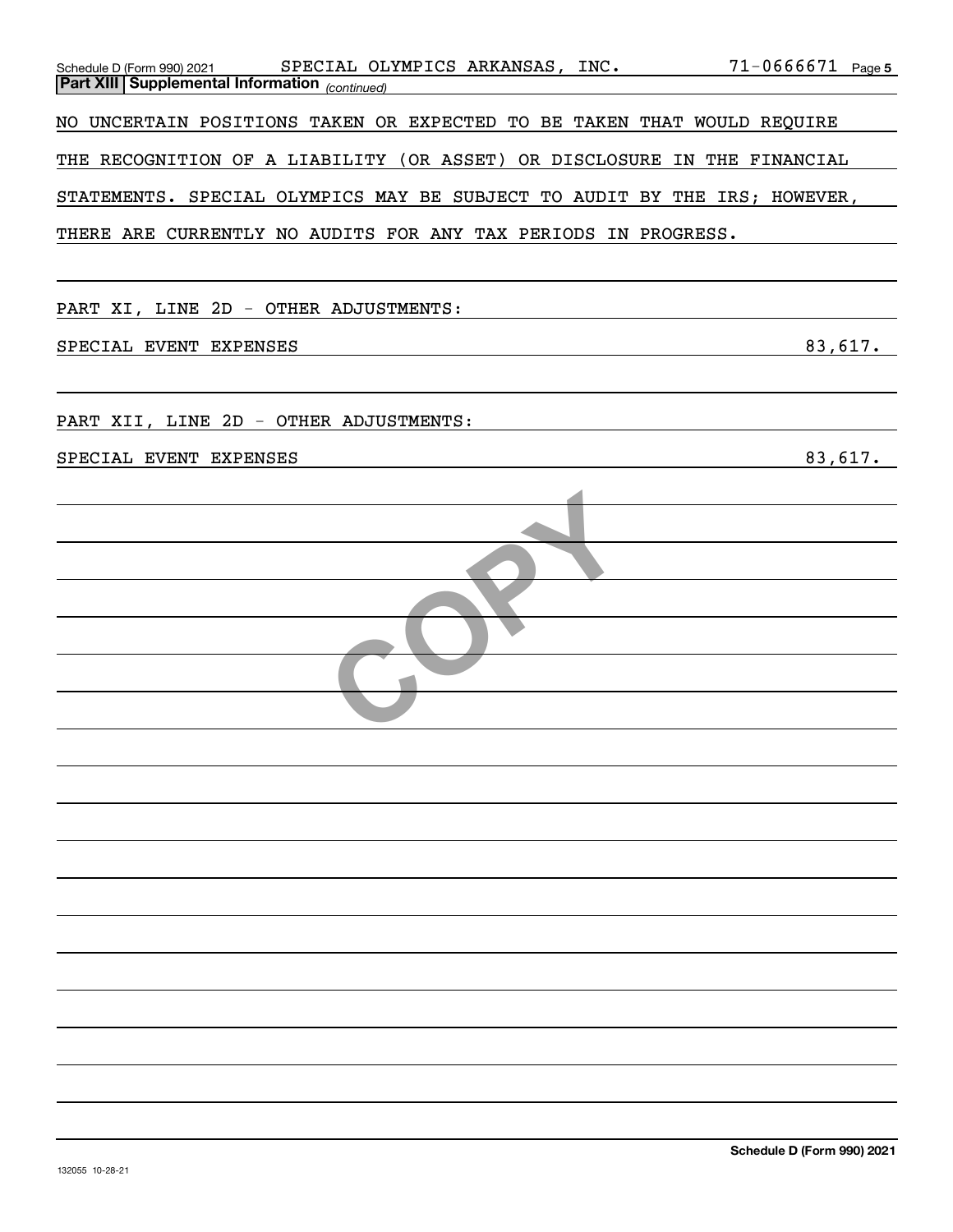| <b>SCHEDULE G</b>                                                                                                                                                                                                                                                                                                                                                                                                                                                                                                                              |                                                                                                                                                                  |                                                                                      |                                           |                                                                            |           | <b>Supplemental Information Regarding Fundraising or Gaming Activities</b>                                                                                                                |  |                                                                            | OMB No. 1545-0047                                       |  |
|------------------------------------------------------------------------------------------------------------------------------------------------------------------------------------------------------------------------------------------------------------------------------------------------------------------------------------------------------------------------------------------------------------------------------------------------------------------------------------------------------------------------------------------------|------------------------------------------------------------------------------------------------------------------------------------------------------------------|--------------------------------------------------------------------------------------|-------------------------------------------|----------------------------------------------------------------------------|-----------|-------------------------------------------------------------------------------------------------------------------------------------------------------------------------------------------|--|----------------------------------------------------------------------------|---------------------------------------------------------|--|
| (Form 990)                                                                                                                                                                                                                                                                                                                                                                                                                                                                                                                                     |                                                                                                                                                                  |                                                                                      |                                           |                                                                            |           | Complete if the organization answered "Yes" on Form 990, Part IV, line 17, 18, or 19, or if the<br>organization entered more than \$15,000 on Form 990-EZ, line 6a.                       |  |                                                                            | 2021                                                    |  |
| Department of the Treasury                                                                                                                                                                                                                                                                                                                                                                                                                                                                                                                     |                                                                                                                                                                  |                                                                                      | Attach to Form 990 or Form 990-EZ.        |                                                                            |           |                                                                                                                                                                                           |  |                                                                            | <b>Open to Public</b>                                   |  |
| <b>Internal Revenue Service</b>                                                                                                                                                                                                                                                                                                                                                                                                                                                                                                                |                                                                                                                                                                  | Inspection<br>Go to www.irs.gov/Form990 for instructions and the latest information. |                                           |                                                                            |           |                                                                                                                                                                                           |  |                                                                            |                                                         |  |
| Name of the organization                                                                                                                                                                                                                                                                                                                                                                                                                                                                                                                       |                                                                                                                                                                  |                                                                                      |                                           |                                                                            |           |                                                                                                                                                                                           |  |                                                                            | <b>Employer identification number</b>                   |  |
|                                                                                                                                                                                                                                                                                                                                                                                                                                                                                                                                                |                                                                                                                                                                  | SPECIAL OLYMPICS ARKANSAS, INC.                                                      |                                           |                                                                            |           |                                                                                                                                                                                           |  | 71-0666671                                                                 |                                                         |  |
| Part I                                                                                                                                                                                                                                                                                                                                                                                                                                                                                                                                         | Fundraising Activities. Complete if the organization answered "Yes" on Form 990, Part IV, line 17. Form 990-EZ filers are not<br>required to complete this part. |                                                                                      |                                           |                                                                            |           |                                                                                                                                                                                           |  |                                                                            |                                                         |  |
| 1 Indicate whether the organization raised funds through any of the following activities. Check all that apply.<br>Mail solicitations<br>a<br>b<br>Phone solicitations<br>с<br>In-person solicitations<br>d<br>2 a Did the organization have a written or oral agreement with any individual (including officers, directors, trustees, or<br><b>b</b> If "Yes," list the 10 highest paid individuals or entities (fundraisers) pursuant to agreements under which the fundraiser is to be<br>compensated at least \$5,000 by the organization. | Internet and email solicitations                                                                                                                                 |                                                                                      | e<br>f<br>Special fundraising events<br>g |                                                                            |           | Solicitation of non-government grants<br>Solicitation of government grants<br>key employees listed in Form 990, Part VII) or entity in connection with professional fundraising services? |  | Yes                                                                        | No                                                      |  |
| (i) Name and address of individual<br>or entity (fundraiser)                                                                                                                                                                                                                                                                                                                                                                                                                                                                                   |                                                                                                                                                                  | (ii) Activity                                                                        |                                           | (iii) Did<br>fundraiser<br>have custody<br>or control of<br>contributions? |           | (iv) Gross receipts<br>from activity                                                                                                                                                      |  | (v) Amount paid<br>to (or retained by)<br>fundraiser<br>listed in col. (i) | (vi) Amount paid<br>to (or retained by)<br>organization |  |
|                                                                                                                                                                                                                                                                                                                                                                                                                                                                                                                                                |                                                                                                                                                                  |                                                                                      |                                           | Yes                                                                        | <b>No</b> |                                                                                                                                                                                           |  |                                                                            |                                                         |  |
|                                                                                                                                                                                                                                                                                                                                                                                                                                                                                                                                                |                                                                                                                                                                  |                                                                                      |                                           |                                                                            |           |                                                                                                                                                                                           |  |                                                                            |                                                         |  |
|                                                                                                                                                                                                                                                                                                                                                                                                                                                                                                                                                |                                                                                                                                                                  |                                                                                      |                                           |                                                                            |           |                                                                                                                                                                                           |  |                                                                            |                                                         |  |
|                                                                                                                                                                                                                                                                                                                                                                                                                                                                                                                                                |                                                                                                                                                                  |                                                                                      |                                           |                                                                            |           |                                                                                                                                                                                           |  |                                                                            |                                                         |  |
|                                                                                                                                                                                                                                                                                                                                                                                                                                                                                                                                                |                                                                                                                                                                  |                                                                                      |                                           |                                                                            |           |                                                                                                                                                                                           |  |                                                                            |                                                         |  |
|                                                                                                                                                                                                                                                                                                                                                                                                                                                                                                                                                |                                                                                                                                                                  |                                                                                      |                                           |                                                                            |           |                                                                                                                                                                                           |  |                                                                            |                                                         |  |
|                                                                                                                                                                                                                                                                                                                                                                                                                                                                                                                                                |                                                                                                                                                                  |                                                                                      |                                           |                                                                            |           |                                                                                                                                                                                           |  |                                                                            |                                                         |  |
|                                                                                                                                                                                                                                                                                                                                                                                                                                                                                                                                                |                                                                                                                                                                  |                                                                                      |                                           |                                                                            |           |                                                                                                                                                                                           |  |                                                                            |                                                         |  |
|                                                                                                                                                                                                                                                                                                                                                                                                                                                                                                                                                |                                                                                                                                                                  |                                                                                      |                                           |                                                                            |           |                                                                                                                                                                                           |  |                                                                            |                                                         |  |
|                                                                                                                                                                                                                                                                                                                                                                                                                                                                                                                                                |                                                                                                                                                                  |                                                                                      |                                           |                                                                            |           |                                                                                                                                                                                           |  |                                                                            |                                                         |  |
| Total                                                                                                                                                                                                                                                                                                                                                                                                                                                                                                                                          |                                                                                                                                                                  |                                                                                      |                                           |                                                                            |           |                                                                                                                                                                                           |  |                                                                            |                                                         |  |
| 3 List all states in which the organization is registered or licensed to solicit contributions or has been notified it is exempt from registration<br>or licensing.                                                                                                                                                                                                                                                                                                                                                                            |                                                                                                                                                                  |                                                                                      |                                           |                                                                            |           |                                                                                                                                                                                           |  |                                                                            |                                                         |  |
|                                                                                                                                                                                                                                                                                                                                                                                                                                                                                                                                                |                                                                                                                                                                  |                                                                                      |                                           |                                                                            |           |                                                                                                                                                                                           |  |                                                                            |                                                         |  |
|                                                                                                                                                                                                                                                                                                                                                                                                                                                                                                                                                |                                                                                                                                                                  |                                                                                      |                                           |                                                                            |           |                                                                                                                                                                                           |  |                                                                            |                                                         |  |

LHA For Paperwork Reduction Act Notice, see the Instructions for Form 990 or 990-EZ. Schedule G (Form 990) 2021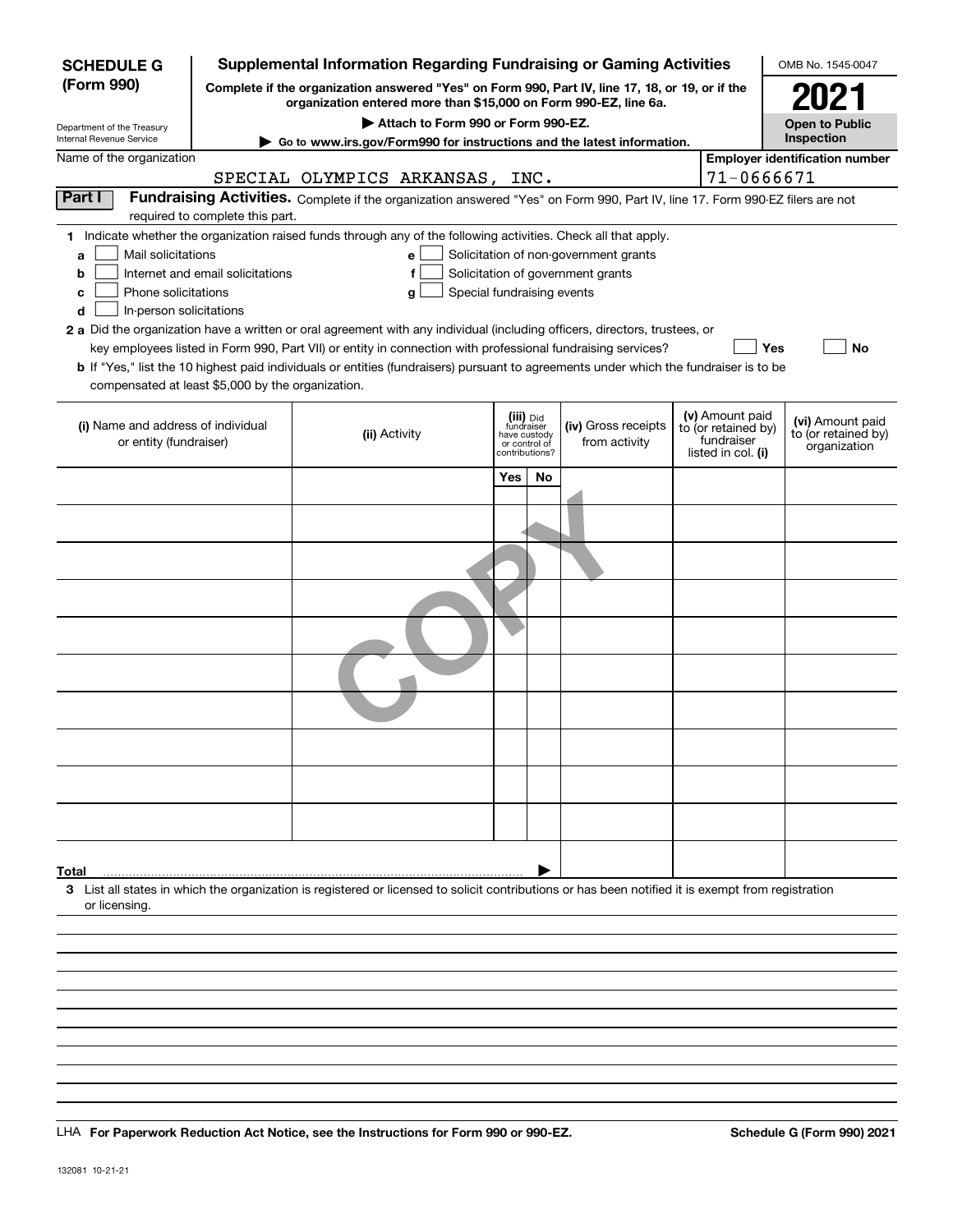Schedule G (Form 990) 2021 SPECIAL OLYMPICS ARKANSAS , INC 71-0666671 Page

**2**

**Part II Fundraising Events.** Complete if the organization answered "Yes" on Form 990, Part IV, line 18, or reported more than \$15,000<br>15.000 of fundraising event contributions and gross income on Form 990-EZ. lines 1 an of fundraising event contributions and gross income on Form 990-EZ, lines 1 and 6b. List events with gross receipts greater than \$5,000.

|                 |              |                                                                                                          | (a) Event $#1$         | (b) Event #2            | (c) Other events | (d) Total events      |
|-----------------|--------------|----------------------------------------------------------------------------------------------------------|------------------------|-------------------------|------------------|-----------------------|
|                 |              |                                                                                                          |                        | CHARITY                 |                  | (add col. (a) through |
|                 |              |                                                                                                          | POLAR PLUNGEOLIVE HOUR |                         | 9                | col. (c)              |
|                 |              |                                                                                                          | (event type)           | (event type)            | (total number)   |                       |
|                 |              |                                                                                                          |                        |                         |                  |                       |
| Revenue         |              |                                                                                                          | 162,520.               | 76, 200.                | 192,592.         | 431,312.              |
|                 |              |                                                                                                          |                        |                         |                  |                       |
|                 | $\mathbf{2}$ | Less: Contributions                                                                                      | 146,268.               | 64,770.                 | 121,869.         | 332,907.              |
|                 |              |                                                                                                          |                        |                         |                  |                       |
|                 | 3            | Gross income (line 1 minus line 2)                                                                       | 16, 252.               | 11,430.                 | 70, 723.         | 98,405.               |
|                 |              |                                                                                                          |                        |                         |                  |                       |
|                 |              |                                                                                                          |                        |                         |                  |                       |
|                 |              |                                                                                                          |                        |                         |                  |                       |
|                 | 5            | Noncash prizes                                                                                           |                        |                         |                  |                       |
|                 |              |                                                                                                          |                        |                         |                  |                       |
|                 | 6            |                                                                                                          |                        |                         |                  |                       |
| Direct Expenses |              | Food and beverages                                                                                       |                        |                         |                  |                       |
|                 |              |                                                                                                          |                        |                         |                  |                       |
|                 | 8            |                                                                                                          |                        |                         |                  |                       |
|                 | 9            | Other direct expenses <i>mummummum</i>                                                                   | 25,084.                | 34,200.                 | 24, 333.         | 83,617.               |
|                 | 10           | Direct expense summary. Add lines 4 through 9 in column (d)                                              |                        |                         |                  | 83,617.               |
|                 | 11           | Net income summary. Subtract line 10 from line 3, column (d)                                             |                        |                         |                  | 14,788.               |
| <b>Part III</b> |              | Gaming. Complete if the organization answered "Yes" on Form 990, Part IV, line 19, or reported more than |                        |                         |                  |                       |
|                 |              | \$15,000 on Form 990-EZ, line 6a.                                                                        |                        |                         |                  |                       |
|                 |              |                                                                                                          |                        | (b) Pull tabs/instant   |                  | (d) Total gaming (add |
| 의               |              |                                                                                                          | (a) Bingo              | hingo/prograppivo hingo | (c) Other gaming |                       |

|                 | 9               |                                                                                                          | 25,084.        |  | 34, 200.                                         |  | 24,333.               | 83,617.                                             |  |  |
|-----------------|-----------------|----------------------------------------------------------------------------------------------------------|----------------|--|--------------------------------------------------|--|-----------------------|-----------------------------------------------------|--|--|
|                 | 10              | 83,617.<br>Direct expense summary. Add lines 4 through 9 in column (d)                                   |                |  |                                                  |  |                       |                                                     |  |  |
|                 |                 |                                                                                                          |                |  |                                                  |  |                       | 14,788.                                             |  |  |
|                 | <b>Part III</b> | Gaming. Complete if the organization answered "Yes" on Form 990, Part IV, line 19, or reported more than |                |  |                                                  |  |                       |                                                     |  |  |
|                 |                 | \$15,000 on Form 990-EZ, line 6a.                                                                        |                |  |                                                  |  |                       |                                                     |  |  |
|                 |                 |                                                                                                          | (a) Bingo      |  | (b) Pull tabs/instant<br>bingo/progressive bingo |  | (c) Other gaming      | (d) Total gaming (add<br>col. (a) through col. (c)) |  |  |
| Revenue         | 1               |                                                                                                          |                |  |                                                  |  |                       |                                                     |  |  |
|                 |                 |                                                                                                          |                |  |                                                  |  |                       |                                                     |  |  |
| Direct Expenses | 3               |                                                                                                          |                |  |                                                  |  |                       |                                                     |  |  |
|                 | 4               |                                                                                                          |                |  |                                                  |  |                       |                                                     |  |  |
|                 | 5.              |                                                                                                          |                |  |                                                  |  |                       |                                                     |  |  |
|                 |                 |                                                                                                          | %<br><b>No</b> |  | Yes<br>%<br><b>No</b>                            |  | Yes<br>%<br><b>No</b> |                                                     |  |  |
|                 | 7               |                                                                                                          |                |  |                                                  |  | ▶                     |                                                     |  |  |
|                 | 8               |                                                                                                          |                |  |                                                  |  |                       |                                                     |  |  |
|                 |                 |                                                                                                          |                |  |                                                  |  |                       |                                                     |  |  |
| 9               |                 | Enter the state(s) in which the organization conducts gaming activities:                                 |                |  |                                                  |  |                       |                                                     |  |  |
|                 |                 |                                                                                                          |                |  |                                                  |  |                       | Yes<br><b>No</b>                                    |  |  |
|                 |                 |                                                                                                          |                |  |                                                  |  |                       |                                                     |  |  |
|                 |                 |                                                                                                          |                |  |                                                  |  |                       |                                                     |  |  |
|                 |                 |                                                                                                          |                |  |                                                  |  |                       | <b>No</b><br>Yes                                    |  |  |
|                 |                 |                                                                                                          |                |  |                                                  |  |                       |                                                     |  |  |
|                 |                 |                                                                                                          |                |  |                                                  |  |                       |                                                     |  |  |
|                 |                 |                                                                                                          |                |  |                                                  |  |                       |                                                     |  |  |
|                 |                 |                                                                                                          |                |  |                                                  |  |                       |                                                     |  |  |

132082 10-21-21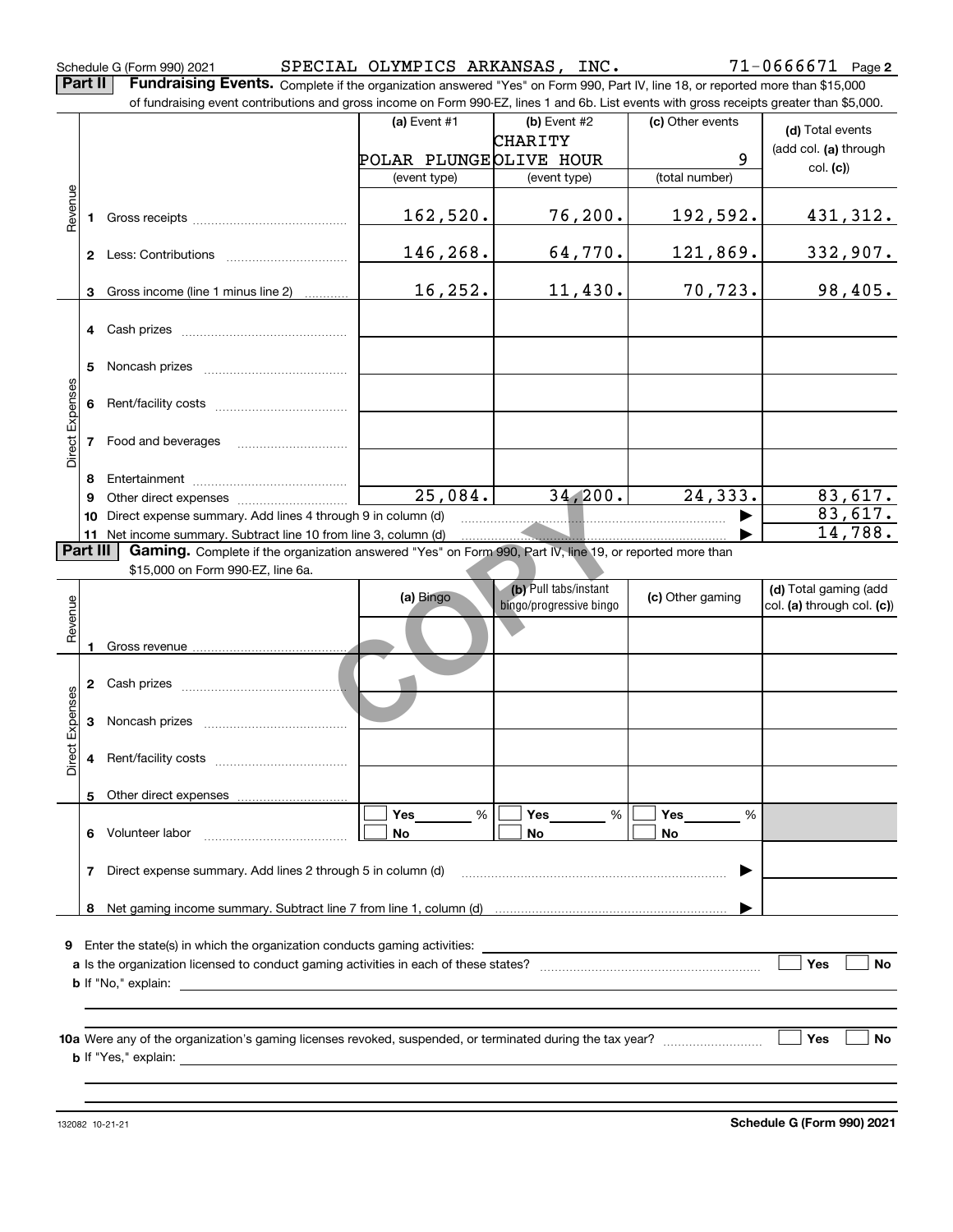|          | Schedule G (Form 990) 2021                                                                                                                                                                                                                |          |                        | SPECIAL OLYMPICS ARKANSAS, INC. | $71 - 0666671$ Page 3                                                                                                                  |
|----------|-------------------------------------------------------------------------------------------------------------------------------------------------------------------------------------------------------------------------------------------|----------|------------------------|---------------------------------|----------------------------------------------------------------------------------------------------------------------------------------|
| 11       |                                                                                                                                                                                                                                           |          |                        |                                 | Yes<br>No                                                                                                                              |
|          | 12 Is the organization a grantor, beneficiary or trustee of a trust, or a member of a partnership or other entity formed                                                                                                                  |          |                        |                                 |                                                                                                                                        |
|          |                                                                                                                                                                                                                                           |          |                        |                                 | Yes<br>No                                                                                                                              |
|          | 13 Indicate the percentage of gaming activity conducted in:                                                                                                                                                                               |          |                        |                                 |                                                                                                                                        |
|          |                                                                                                                                                                                                                                           |          |                        |                                 | 13a  <br>%                                                                                                                             |
|          | <b>b</b> An outside facility <b>contained a contract and a contract of the contract of the contract of the contract of the contract of the contract of the contract of the contract of the contract of the contract of the contract o</b> |          |                        |                                 | 13 <sub>b</sub><br>%                                                                                                                   |
|          | 14 Enter the name and address of the person who prepares the organization's gaming/special events books and records:                                                                                                                      |          |                        |                                 |                                                                                                                                        |
|          | Name $\blacktriangleright$ $\frac{\blacktriangleright}{\color{red}1}$                                                                                                                                                                     |          |                        |                                 |                                                                                                                                        |
|          |                                                                                                                                                                                                                                           |          |                        |                                 |                                                                                                                                        |
|          |                                                                                                                                                                                                                                           |          |                        |                                 | No                                                                                                                                     |
|          | <b>b</b> If "Yes," enter the amount of gaming revenue received by the organization $\triangleright$ \$                                                                                                                                    |          |                        |                                 |                                                                                                                                        |
|          |                                                                                                                                                                                                                                           |          |                        |                                 |                                                                                                                                        |
|          | c If "Yes," enter name and address of the third party:                                                                                                                                                                                    |          |                        |                                 |                                                                                                                                        |
|          |                                                                                                                                                                                                                                           |          |                        |                                 |                                                                                                                                        |
|          | Name $\blacktriangleright$ $\qquad \qquad$                                                                                                                                                                                                |          |                        |                                 |                                                                                                                                        |
|          | Address <b>Department of the Contract Contract Contract Contract Contract Contract Contract Contract Contract Contract Contract Contract Contract Contract Contract Contract Contract Contract Contract Contract Contract Contra</b>      |          |                        |                                 |                                                                                                                                        |
|          | 16 Gaming manager information:                                                                                                                                                                                                            |          |                        |                                 |                                                                                                                                        |
|          | Name $\blacktriangleright$ $\lrcorner$                                                                                                                                                                                                    |          |                        |                                 |                                                                                                                                        |
|          |                                                                                                                                                                                                                                           |          |                        |                                 |                                                                                                                                        |
|          | Gaming manager compensation > \$                                                                                                                                                                                                          |          |                        |                                 |                                                                                                                                        |
|          | Description of services provided $\blacktriangleright$                                                                                                                                                                                    |          |                        |                                 |                                                                                                                                        |
|          |                                                                                                                                                                                                                                           |          |                        |                                 |                                                                                                                                        |
|          |                                                                                                                                                                                                                                           |          |                        |                                 |                                                                                                                                        |
|          |                                                                                                                                                                                                                                           |          |                        |                                 |                                                                                                                                        |
|          | Director/officer                                                                                                                                                                                                                          | Employee | Independent contractor |                                 |                                                                                                                                        |
|          | 17 Mandatory distributions:                                                                                                                                                                                                               |          |                        |                                 |                                                                                                                                        |
|          | a Is the organization required under state law to make charitable distributions from the gaming proceeds to                                                                                                                               |          |                        |                                 |                                                                                                                                        |
|          | retain the state gaming license?                                                                                                                                                                                                          |          |                        |                                 | $\Box$ Yes<br>$\Box$ No                                                                                                                |
|          | <b>b</b> Enter the amount of distributions required under state law to be distributed to other exempt organizations or spent in the                                                                                                       |          |                        |                                 |                                                                                                                                        |
| ∣Part IV | organization's own exempt activities during the tax year $\triangleright$ \$                                                                                                                                                              |          |                        |                                 | Supplemental Information. Provide the explanations required by Part I, line 2b, columns (iii) and (v); and Part III, lines 9, 9b, 10b, |
|          | 15b, 15c, 16, and 17b, as applicable. Also provide any additional information. See instructions.                                                                                                                                          |          |                        |                                 |                                                                                                                                        |
|          |                                                                                                                                                                                                                                           |          |                        |                                 |                                                                                                                                        |
|          |                                                                                                                                                                                                                                           |          |                        |                                 |                                                                                                                                        |
|          |                                                                                                                                                                                                                                           |          |                        |                                 |                                                                                                                                        |
|          |                                                                                                                                                                                                                                           |          |                        |                                 |                                                                                                                                        |
|          |                                                                                                                                                                                                                                           |          |                        |                                 |                                                                                                                                        |
|          |                                                                                                                                                                                                                                           |          |                        |                                 |                                                                                                                                        |
|          |                                                                                                                                                                                                                                           |          |                        |                                 |                                                                                                                                        |
|          |                                                                                                                                                                                                                                           |          |                        |                                 |                                                                                                                                        |
|          |                                                                                                                                                                                                                                           |          |                        |                                 |                                                                                                                                        |
|          |                                                                                                                                                                                                                                           |          |                        |                                 |                                                                                                                                        |
|          |                                                                                                                                                                                                                                           |          |                        |                                 |                                                                                                                                        |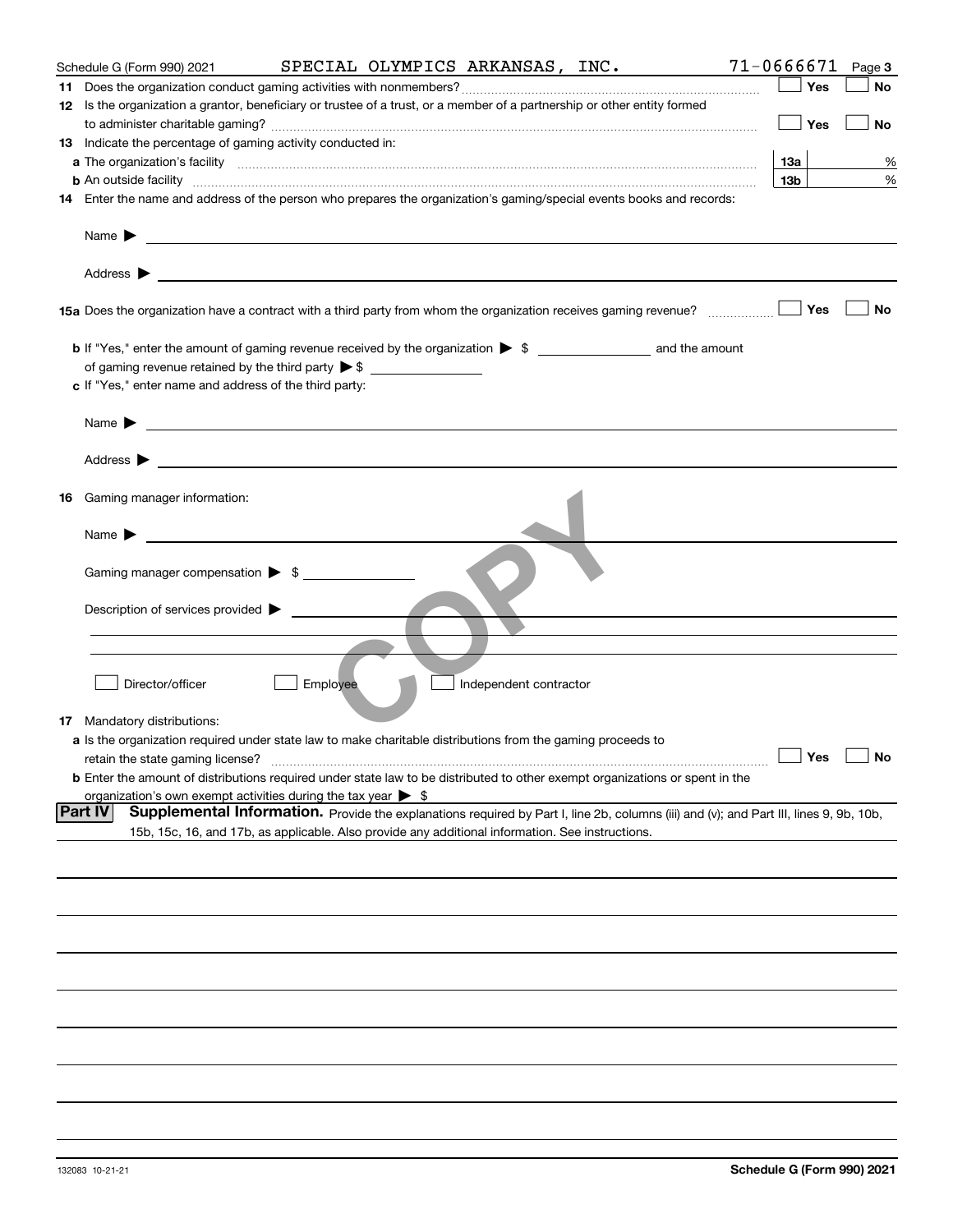|  |  | Schedule G (Form 990) |  |
|--|--|-----------------------|--|
|  |  |                       |  |

| <b>Part IV   Supplemental Information</b> (continued) |
|-------------------------------------------------------|
|                                                       |
|                                                       |
|                                                       |
|                                                       |
|                                                       |
|                                                       |
|                                                       |
|                                                       |
|                                                       |
|                                                       |
|                                                       |
|                                                       |
|                                                       |
|                                                       |
|                                                       |
|                                                       |
|                                                       |
|                                                       |
|                                                       |
|                                                       |
|                                                       |
|                                                       |
|                                                       |
|                                                       |
|                                                       |
|                                                       |
|                                                       |
|                                                       |